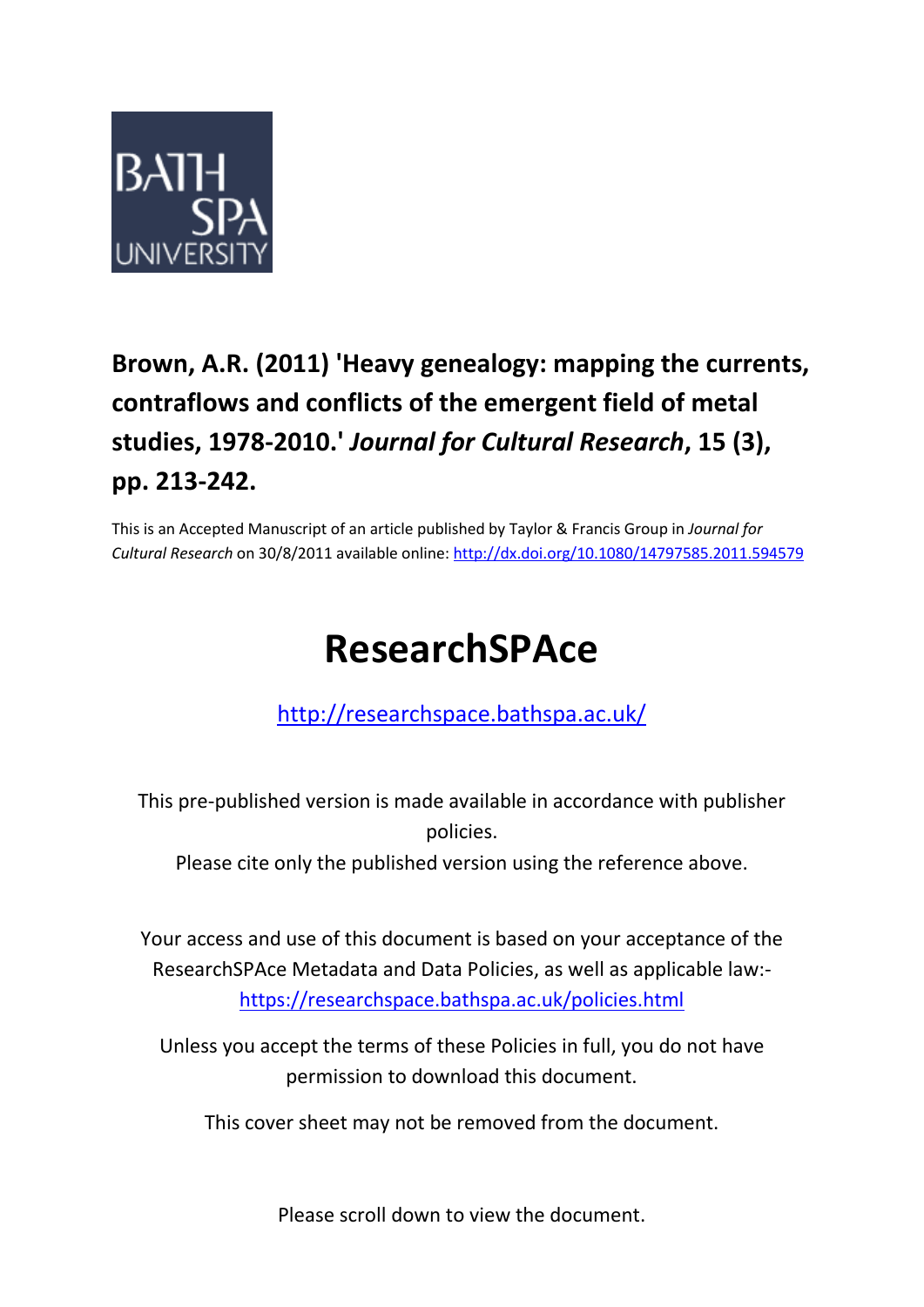### **Heavy Genealogy: mapping the currents, contraflows and conflicts of the emergent field of metal studies, 1978- 2010**

#### **Introduction**

What is metal studies? How can we define and characterize it? How has it emerged as a body of academic enquiry? What are its dominant disciplinary strands, theoretical concepts and preferred methodologies? Which studies have claimed most attention, defined the goals of scholarship, typical research strategies and values? How has the claim for the legitimacy or symbolic value of metal scholarship been achieved (if it has); over time and through gradual acceptance or through conflict and contestation? How can this process of formation or *strategy of legitimation* of metal studies, be mapped, examined and interrogated? What methods of historical, institutional and cultural analysis are best suited to this task? What is the time period to be considered and how do we seek to date its origin, movement and current trajectory?

This critical survey attempts to answer these questions (or at least to make them clearer). It is divided into two parts. In Part One, I identify and discuss the only extant attempt to map the origins, significant scholarship and trajectory of metal studies to date (Guibert and Hein 2006; but see Kahn-Harris 2007). While acknowledging this work as an important attempt to describe the contemporary field of metal studies, I ask why the group of texts that are seen as field-defining by Guibert and Hein do not *in-themselves* propose a coherent view of such a field but rather pursue a strategy of differentiation, defining their work as a "break" from earlier work and thereby suggest a lack of consensus? This leads me to hypothesize that the field of metal studies, if it can be said to exist, is one characterized less by continuity than *conflict*. Thus, the appearance of Deena Weinstein's *Heavy Metal: A Cultural Sociology* (1991; 2000) and Robert Walser's *Running with the Devil: Power, Madness and Gender in Heavy Metal Music* (1993b), rather than initiating a new phase of consensus, arise out of and reflect the scholarly conflict that principally defines the study of heavy metal music and culture, up to the present.

Although the lines of fracture run in many directions, as we will see, some fault lines run deeper and appear to be more fundamental to understanding the conflicted nature of the formation, than others. For example, there are clear lines of conflict between scholars working within the discipline of psychology (including cognitive, behaviorist, clinical, and applied strands), and approaches to be found in social science and humanities disciplines (sociology, youth studies, musicology and cultural studies). At the same time there are lines of conflict within this latter, radically defined scholarship,<sup>1</sup> over how best to contest or provide an alternative account of heavy metal culture. As we will

 $^{\rm 1}$  Defining radicalism in the wake of the impact of post-structuralism and post-modernism is problematic. Prior to the rise of these perspectives, a radical perspective was any approach that was anti-capitalist. In the specific context of the academic study of heavy metal culture, radical scholarship refers to those approaches that challenge the categorization of youth in terms of 'normative' frameworks that define heavy metal fandom as deviant or a social problem, arguing that such definitions ignore or legitimate existing unequal power relations, particularly those of class, gender and ethnic relations. Radical approaches seek to expose such inequalities and articulate the perspective of the marginalised.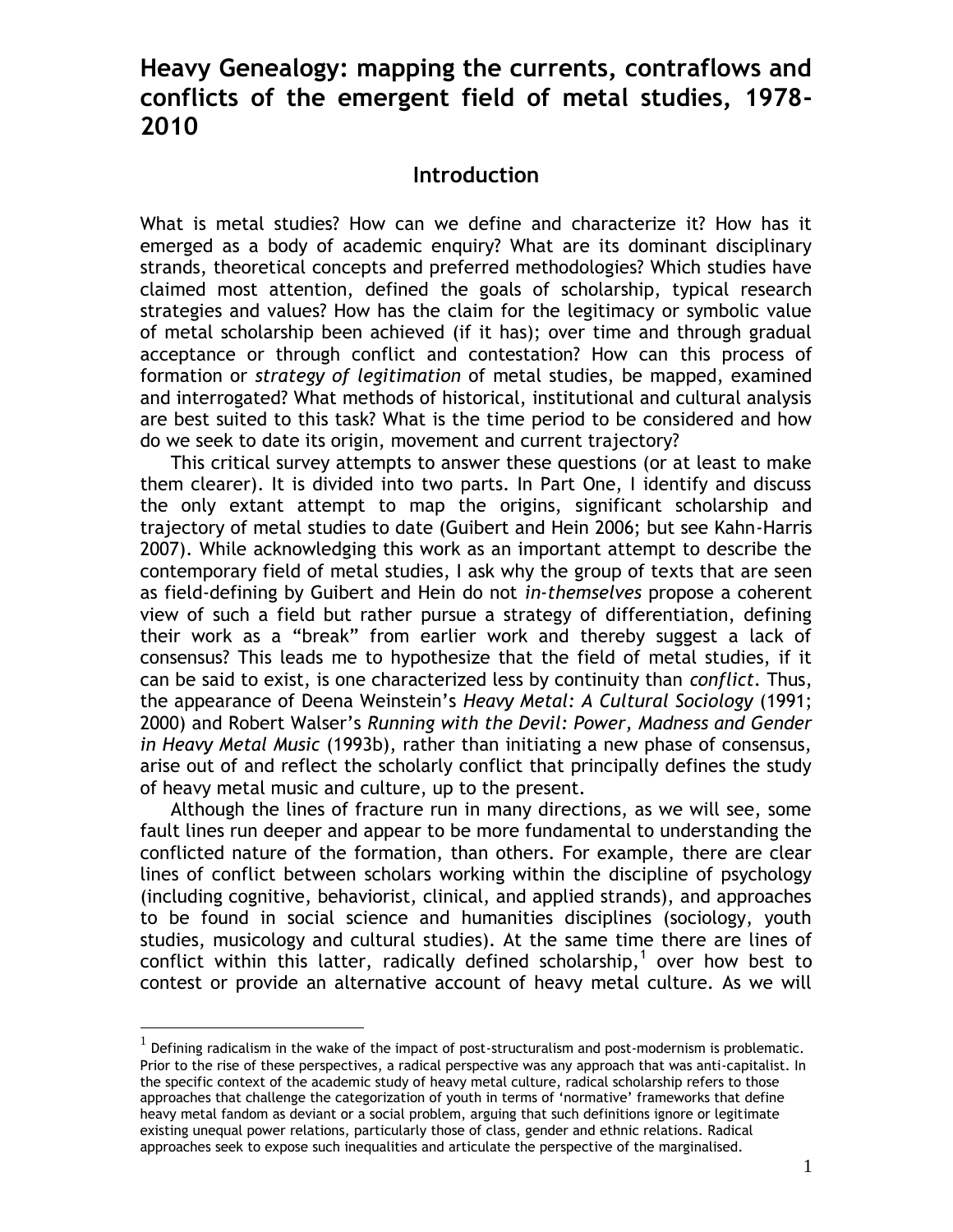see, central to such disagreements are differing approaches to: (a) the impacts, influences, "effects" and/or meanings and significance of the lyrical and musical "content" of heavy metal music culture and (b) the characterization of fandom and participation in it as a mode of social, cultural and/or cognitive practice and; (c) the ethical relationship of the researcher to the heavy metal fan or research subject, expressed in research design and choice of methods.

In this respect, the significance of the work of Weinstein and Walser is that it offers a much more explicit politics or ethics of the academic study of heavy metal culture. In Part Two I attempt to clarify what this model of ethical scholarship can be said to be and what species of radicalism it offers towards the academic treatment of its research object. Against this, I emphasize the significance of contextual factors in "making sense" of this *politics* of metal study, not only the academy, via fiscal and disciplinary demands, terms of tenure and the pursuit of academic "careers" but also the constantly shifting cultural, political and policy discourses, that represent heavy metal culture and fandom, in publicly mediated space. Here we should recall that the interventions pursued by Weinstein and Walser, were as much directed at the "discursive terror" articulated by an alliance of interest groups promoting a media-driven "moral panic" against heavy metal culture and its fans in the 1983-87 period in the United States, as it was towards other academic accounts of heavy metal. The fact that this powerful alliance also recruited the support of academic "experts" (Weinstein 2000, p. 257; Walser 1993a) points to the continued significance of publicly mediated discourses in shaping the funding environments in which policy-oriented academic research is compelled to operate.

It maybe that, as critics of the moral panic model assert (McRobbie and Thornton 2000) the current complexity of multi-mediated worlds and the active audiences that they recruit, render moral panic type discourses harder to sustain (Brown forthcoming). But it is also the case that the current, discernible shift in academic interest towards the genre of black and death metal is motivated, in large part, by its transgressive, misogynist and racist themes (for an overview, see Kahn-Harris 2007). To date, the largely underground status of the genre has meant that the sensationalist media coverage that has accompanied it has largely occurred in niche publications, as predicted by Thornton (1995). But its mainstreaming could alter this response dramatically (Kahn-Harris 2007, p. 163). It could also have implications for current conceptions of the ethics and values that characterize the sub-field of scholarship around this genre (Phillipov 2006).

I further explore these matters in a more empirically grounded way, through the analysis of the metal studies bibliography database (hereafter MSBD). This resource is the most complete listing of published scholarship on heavy metal, music and culture to date.<sup>2</sup> Working with this database I am able to present various graphic representations of the *actual* pattern of production

 $^2$  The original "metal studies" bibliography, which acknowledged French and German language citations from Fabien Hein and Sebastian Berndt, was posted on-line by Keith Kahn-Harris in 2001-6. A revised version was subsequently published as Hein, F. and Kahn-Harris, K. (2006) "Etudes Metal/Metal Studies: Une Bibliographe". The version drawn on here has been extensively revised by Brian Hickam, Department of Library Studies, University of Toledo, with some additional items added by myself. I would like to acknowledge my gratitude here to Dr. Hickam for his tireless effort and enthusiasm in making available the latest versions of the bibliography while he was still editing it!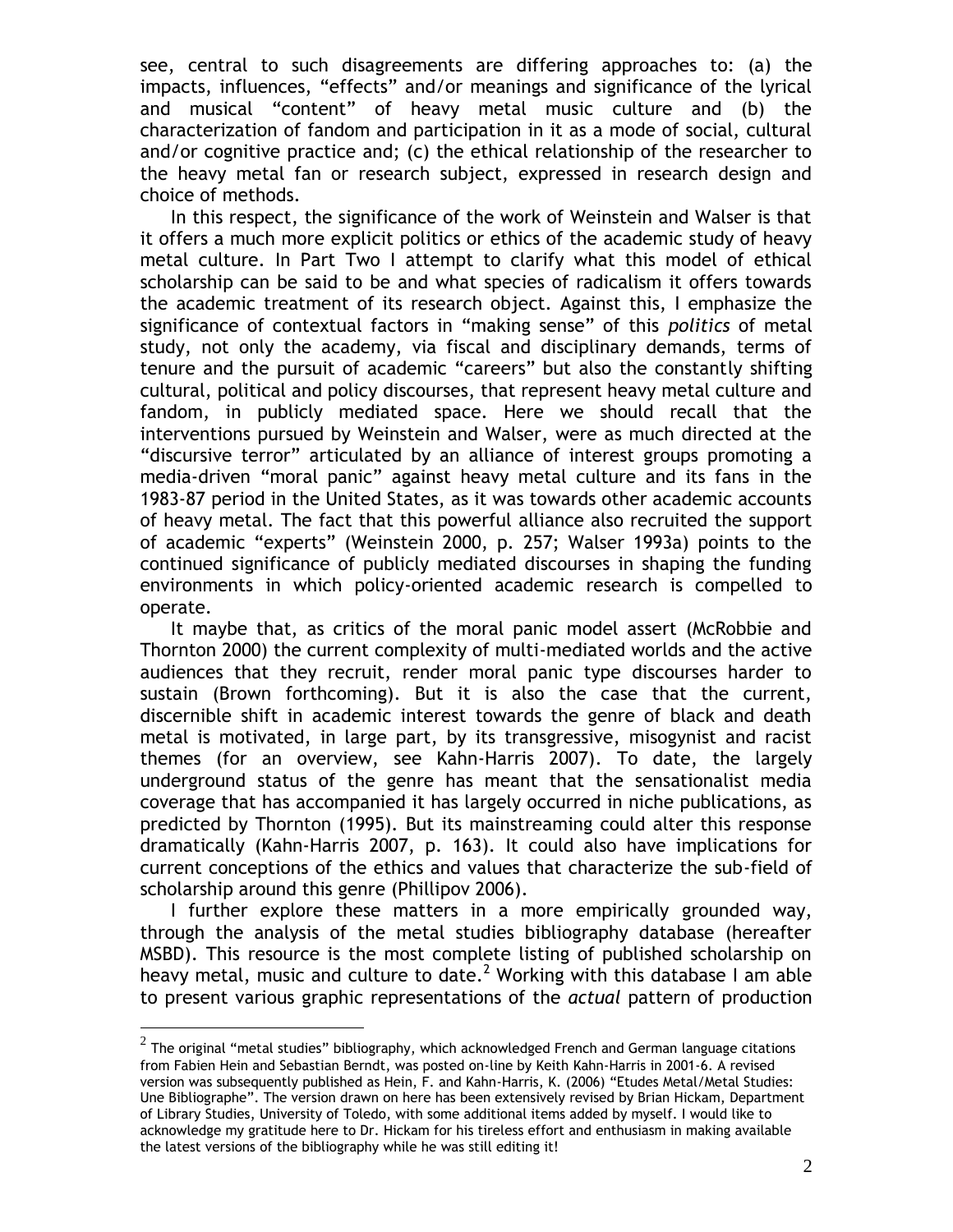of metal scholarship, from the earliest entries to the most recent; the pattern and volume of production per year, and by type of publication, and so on. Once these patterns have been described and established, it is possible to move to a theoretical analysis, one that can offer an explanation of the institutional, cultural and political contexts and *conflicts*, which inform the pattern of production of metal scholarship. For me, the archaeological "method" developed by Foucault (1972) seems appropriate, in offering a means of understanding the pattern of relations between texts or "discursive events" that exist in a particular knowledge field. Such analysis is able to unearth the rules of formation, regularities and unities that characterize its emergence and consolidation; as well as the breaks, ruptures and discontinuities that mark it. I then explore what Bourdieu's (1993; 1996) field theory might tell us about the symbolic values that define the relationships that constitute this emergent "academic" field, and in particular, the strategies to claim symbolic capital that have characterized the various phases of its uneven development.

In Part Two, I critically apply these ideas to the pattern of "dispersion" of text indicated by the MSBD, highlighting areas of unity and points of conflict, rupture and contestation to be found in particular periods. I do this through an exploration of the early framing of the terms hard rock and heavy metal to be found in the "sociology of rock" and subcultural studies work. I then go on to contrast this framing with that to be found in the large volume of psychology work that defines heavy metal music and fandom as an indicator of youth risk, deviance and delinquency. I then employ Bourdieu to highlight the symbolic strategies of scholarship to be found within these various contrasting strands of research and via examples of work that seek to challenge such strategies, and how this is achieved within the "rules" of the academic field.

In the final section, I go on to examine the most recent strands of research, particularly those produced within cultural studies and ethnomusicology concerned with the global metal music diaspora, and consider to what extent such work is constitutive of a coherent field of metal studies that can be distinguished from earlier work, in both social science and psychology, and what the implications of this might be.

#### Part One: Making sense of metal studies

The survey of metal studies by Guibert and Hein (2006) (originally a Frenchlanguage publication), is notable because it is the first of its kind, but also because it offers a periodization of publications by discipline and theme. Thus, the authors identify a "pioneer" phase of journalistic criticism; then work strongly influenced by religious fundamentalist scares about Satanism; the first "academic" studies, in criminology and psychology, investigating links between heavy metal music preference and crime, delinquency and self-destructive behavior; a "second" sociological phase, concerned with the social conditions of youth, challenging youth "stereotypes" and exploring heavy metal fandom as a subcultural phenomenon. Then, a third phase, that examines the musicology and aesthetics of heavy metal music culture. However, it is the publication of Weinstein's (1991) book which marks the first fully "scholarly work" on metal, followed by Walser's musiciological study (1993b), Roccor's ethnology,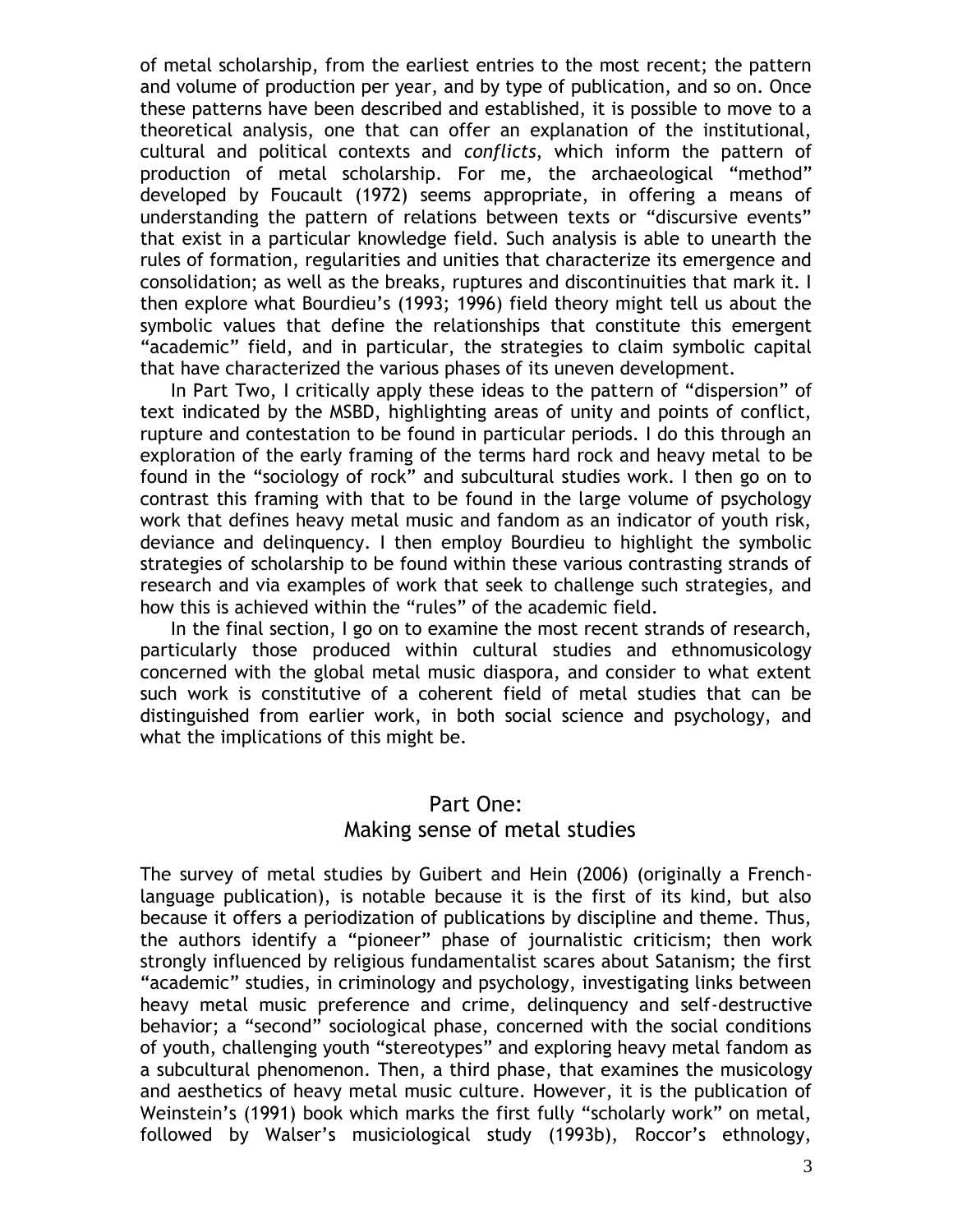conducted in Germany (1998); the work of the Spanish musicologist, Silvia Martinez Garcia (1999) and the ethnomusicology of Harris Berger (1999). It is these core studies, adopting a sociological, ethnological and musicological approach, that provide the "foundation stones" for the mature development of metal studies (2006, p. 4).

The next decade sees the first full-length study published in France (Heine 2003). But this "holistic" approach is then followed by work that has a more "targeted epistemological stance [focusing] on specific musical genres" (op cit, p.5); including Mimi Scheeper's study of hard rock (2002), Nancy Purcell's (2003) study of Death Metal and Keith Kahn-Harris' (2007) study of Extreme Metal. Following this trend are a number of studies focusing on particular bands, Susan Fast's study of Led Zeppelin (2001), Glen Pillsbury's study of Metallica (2006), and the William Irwin edited collection (2007) on Metallica and philosophy. For Guibert and Hein, this work represents a discernible shift from macro to micro analysis, perhaps reflecting the growing fragmentation of the heavy metal genre itself.

Certainly this overview has much to commend it, particularly in reflecting an emergent consensus among metal scholars, over "foundational" or "widely influential" work in the field. But there are unexplained absences, such as Jeffrey Arnett's (1996) social-psychology of *Metalheads*. Also it could be argued that the *Crash Course in Brain Surgery* (Irwin ed. 2007) collection signals a trend towards cultural-philosophical themes to be found in heavy metal music, such as *Great Satan's Rage* (Wilson 2008), Bogue's work (2004a; b) on Deleuze and Black metal, and the recent *The Metal Void* collection (Scott and Von Helden eds. 2010). More problematic perhaps is the claim that Weinstein's (1991) book represents the first "fully scholarly" study of metal, the "evolutionary" result of a set of stages that progress from purely journalistic, to politically biased work, to academic but not sociological, to sociological but not fully scholarly. I am not questioning the importance of Weinstein's (1991; 2000) or Walser's (1993b) books, without which the contemporary study of heavy metal seems unthinkable. Or the value of the other studies identified; although an updated list would surely include the Bali scene study by Baulch (2007); the Bayer (ed) (2009) collection, *Heavy Metal in Great Britain*, and the recent books by Moore (2010) and Cope (2010). Finally, the book on *Extreme Metal* by Kahn-Harris (2007) has received a very favourable reception, not only widely-read but also widely-cited, particularly in new work.

My point is that this *periodization* assumes a consensus on scholarship and research values that the work prior to Weinstein lacks and that such work is now wholly superseded by metal studies 2.0! Quite simply, as the MSBD will show, psychology-oriented research into heavy metal, from a variety of perspectives, has not gone away. More importantly, the consensus that coheres the metal field is more apparent than real. For example, the books by Weinstein, Walser and Kahn-Harris, despite their favorable reception by scholars, do not offer a mutually consistent overview of the field of metal studies. Rather they are marked by respective *strategies of differentiation*; seeking to define their work as a "break" within the existing field. Thus, Weinstein's (2000; 1991) cultural sociology approach mounts an "objective" defence of heavy metal culture against powerful detractors of the music, from both left and right of the political spectrum, who fail to appreciate the genre "for what it is" (2000, p. 239); a complex and long-lived subculture that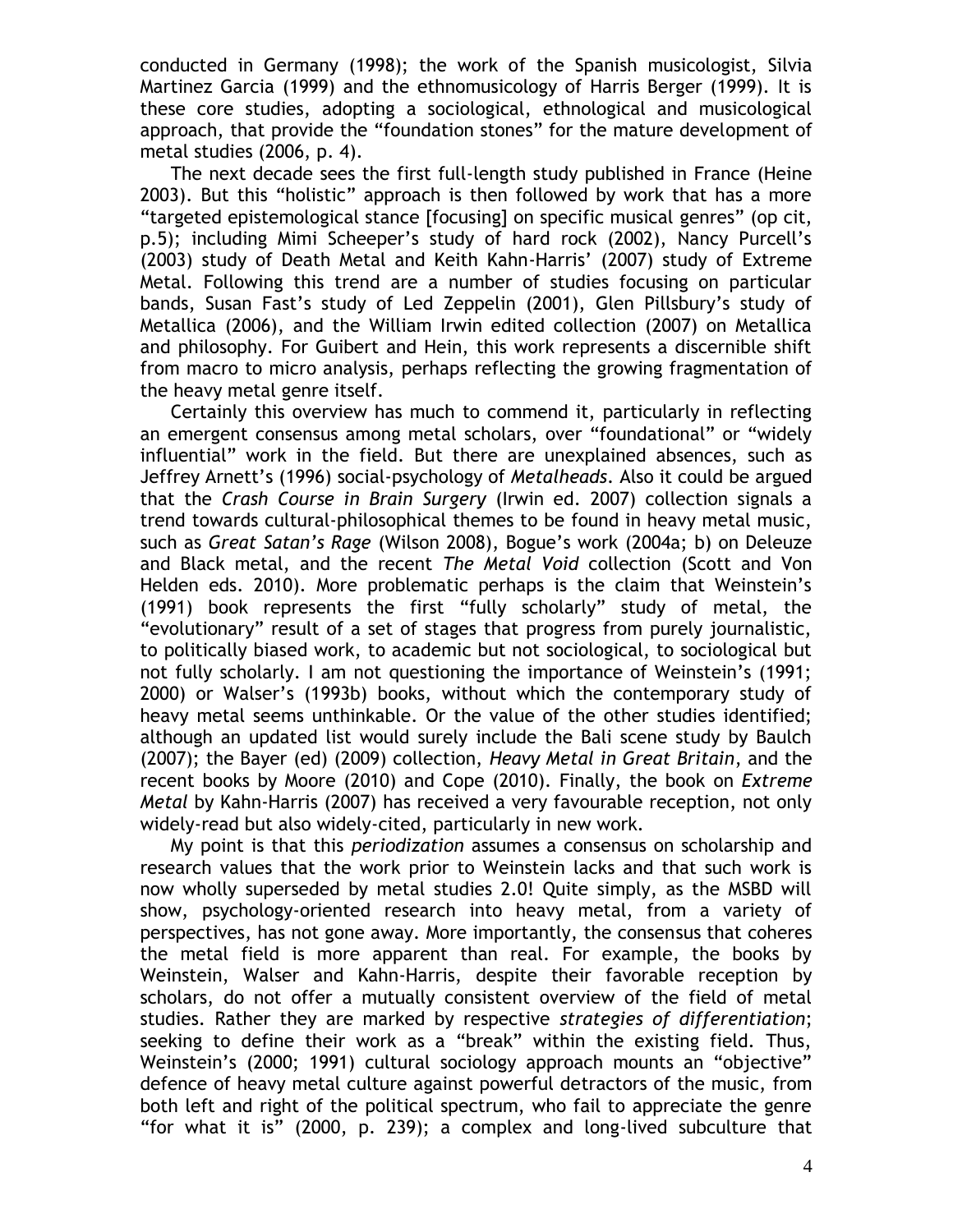celebrates the *vitality* of a blue-collar masculinity. Walser (1993b), on the other hand, seeks to differentiate his approach from Weinstein's (p. 23) but also negative academic critics, by seeking to combine a popular musicology and cultural criticism that is able to re-situate the study of heavy metal within a "politicized context of cultural struggles over values, power and legitimacy" (p. xiii), embodied in the cultural contradictions of heavy metal's performance of masculine power and control. Whereas, Kahn-Harris seeks to differentiate the study of the extreme metal underground, emergent in the 1990s, from the study of the mainstream heavy metal of the 1980s, identified with the work of Weinstein and Walser (2007; Harris 2000, p. 14), by exploring the transgressive cultural politics and practices of the global scene and its participants.

So, if there is a critical consensus to be found in recent scholarship, we need to identify what it can be said to be. My suggestion is that Weinstein and Walser's work represents a watershed in the study of heavy metal culture because it offers a research perspective that is sympathetic to the values and/or experience of heavy metal fans themselves, and it is this element that is "new". Here we can point to the emergence, from the early 1990s onwards, of academic-fans (established scholars who have "come out" as fans of certain forms of popular culture) and fan-academics (ex-fans who have successfully parleyed their insider knowledge into an academic career) (Jenkins 1992; Hills 2002). While the position of the *aca-fan* and fan-academic as a "critical insider" raises a challenging range of issues (Bennett 2002), particularly challenging to established academic disciplines, it could perhaps account for the range and diversity of recent metal research identified by Guibert and Hein? An alternative explanation might be that the academic study of metal culture has become of interest to a wider range of disciplines (culturalphilosophy and literary studies, for example) that emphasize different aspects of its significance. Which may, in turn, indicate a change in the cultural status and aesthetic interest of metal culture - signaled in the distinction drawn between heavy metal and extreme metal – from a disreputable mainstream, blue-collar-identified genre to a minority-interest, avant-garde culture?

#### The metal studies bibliography database

The MSBD spans the period 1978 to 2010; it includes monographs or book-length single author studies, edited themed collections, peer reviewed articles published in academic journals; and chapters in peer reviewed edited collections. The criterion for inclusion was that the terms "heavy metal" or "metal" were to be found in the title or abstract of the publication or within the main body of the text. A small number of additional items were included that did not meet the selection criterion, where such items were either referenced in a significant number of publications that did; or they contained reference to or articulated an emergent discourse of heavy metal categorization, such as "hard rock" and/or mentioned formative metal artists or bands (e.g. *Led Zeppelin*, *Thin Lizzy*, etc).

The data that I present here are the result of detailed analysis of the most up to date version of the bibliography available (see Figures, 1- 5), and they have been produced to highlight different dimensions of the accumulated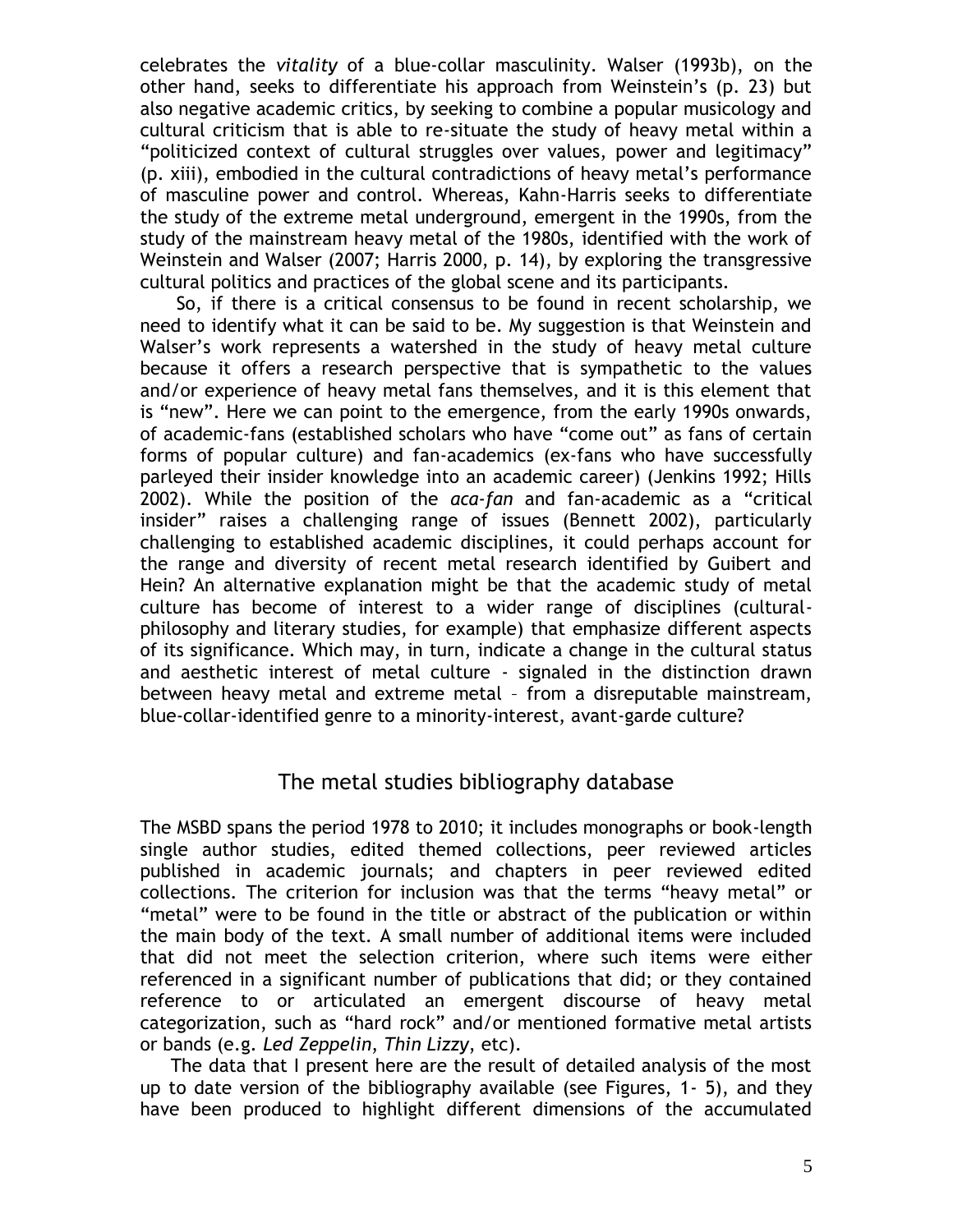data. $^3$  For example, Figure 1 records the total volume of publications, per year, sub-divided by "type of publication" i.e. whether book, article or chapter; whereas, Figure 2 represents the total aggregated publications per year of all types, over the time frame. Figure 3 represents the number of publications, per year, of peer reviewed articles, sub-divided by academic discipline, identified by type of journal, author affiliation or by type of publication; <sup>4</sup>whereas Figure 4 represents the total pattern of such publications over the given time frame. Finally, Figure 5 records the frequency of usage of categorization of study, by title, e.g. heavy metal, death metal, thrash, extreme metal, metal and heavy metal, over the period.



Figure 1. *Total publications 1970-2010*

 $\overline{a}$ 

So what are the patterns revealed by the data sets? The most obvious thing to say, looking at Figure 2 (Total publications 1970-2010) and Figure 4 (Total articles 1970-2010) is that there has been, over the time frame, an overall dramatic increase in academic research, as evidenced by peer reviewed publications. The data sets from which the Figures are drawn indicate that, since 1978, there have been approximately 414 pieces of academic research published; of which 261(63%) are articles, 83(20%) are chapters and 70 (16.9%) are books.<sup>5</sup> Tracking the pattern by decade and year-on-year, we can see a very dramatic rise in the volume of publication, from the 2000 period onwards, where total numbers appear double that of the previous decade, suggesting likely further growth, based on this momentum of upward velocity! The underlying data confirms this impression, showing that 235(56.7%) of total publications have been produced in the last decade! Of this, the amount of

 $^3$  I wish to record here my thanks to Bath Spa University, Media Communications BA (2010) graduate, Juliette "Jet" Winyard for inputting much of the MSDB and for producing the series of graphs in this section.

 $^4$  This category of data was the most problematic to define since the destination journal was not necessarily a reliable guide of the type of research as, for example, many items of psychology research were published in popular music and communications journals. The most reliable means of categorization was found to be the institutional identity of the contributors and the type of article submitted.

<sup>5</sup> Of the three categories examined this figure is likely to be the most unreliable since it is made up of entries that could not all be checked and is therefore likely to contain, along with academic monographs and themed edited collections, popular types of journalism (such as Donna Gaines" (1991) well-respected study) as well as pseudo-academic exposes, such as Raschke (1990).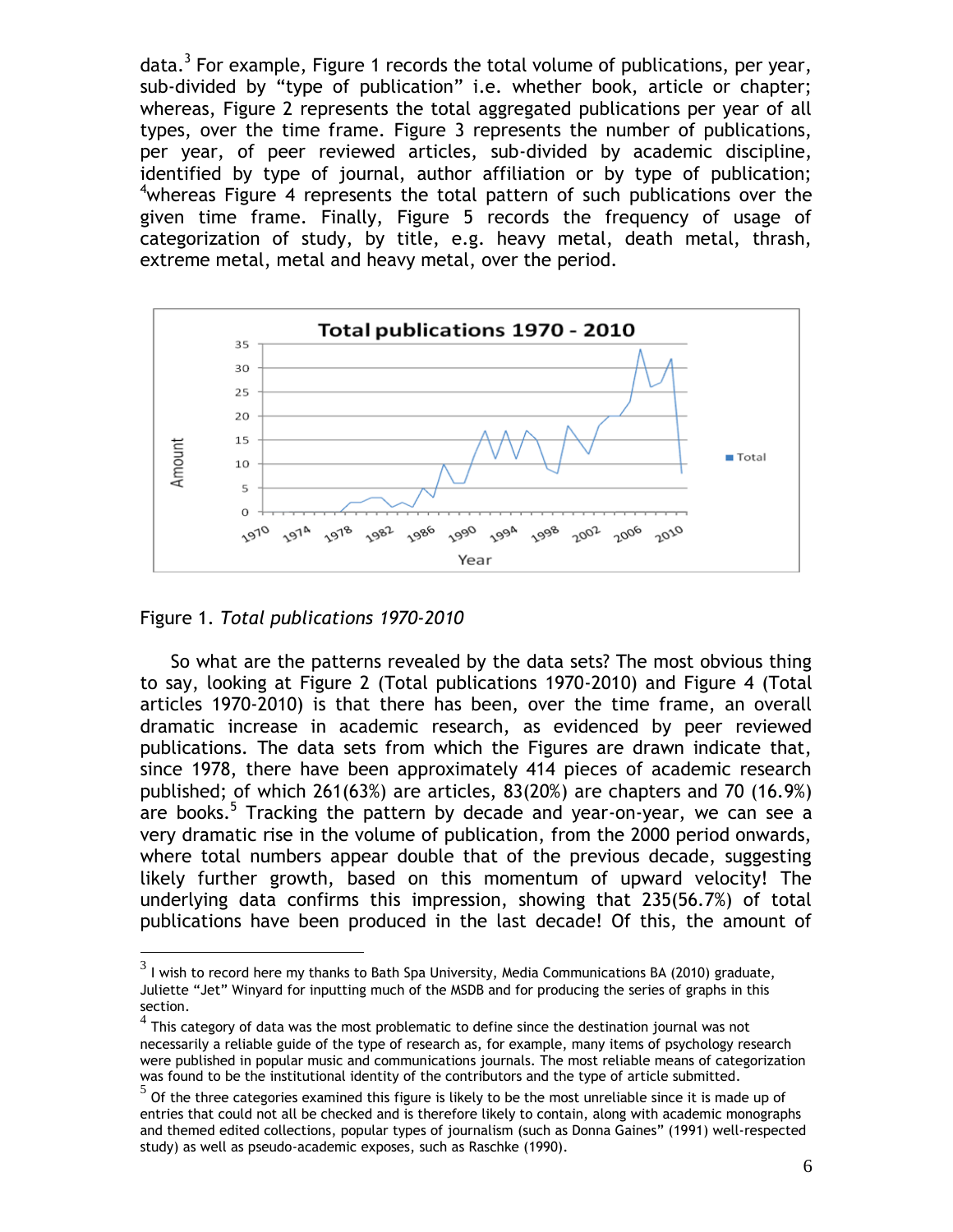published articles, since 2000, is 140 (53.6%). Moving back through the time span, we can see that, despite a low to negligible amount of publications in the late 1970s and early 1980s (i.e. below 5), from the late 80s to the late 90s (i.e. over a decade time span) there is an equivalent, though not as dramatic increase to that observed from 2000. But this increase is sustained through the 1990s, forming a fairly consistent plateau over the period (Figure 2 and Figure 4).

Looking more closely at the data, it is possible to strongly suggest that this macro pattern is led most persistently by the pattern of publication of journal articles (Figure 4) and that this dominant pattern is shadowed by single authored monographs and themed collections on metal (Figure 2), with chapter publications irregularly following this pattern but sometimes exceeding it (Figure 1). The pattern of publication of articles, observed separately (Figure 4), suggests an even more dramatic increase in publication activity, particularly from the mid-2000 point onwards, but also a high point occurring in the late 80s early 90s, which demands explanation. Overall the pattern is extremely dynamic and suggests a quantitatively dramatic increase in activity surrounding journal publication, which seems set to continue.



Figure 2. *Publications by type 1970-2010*

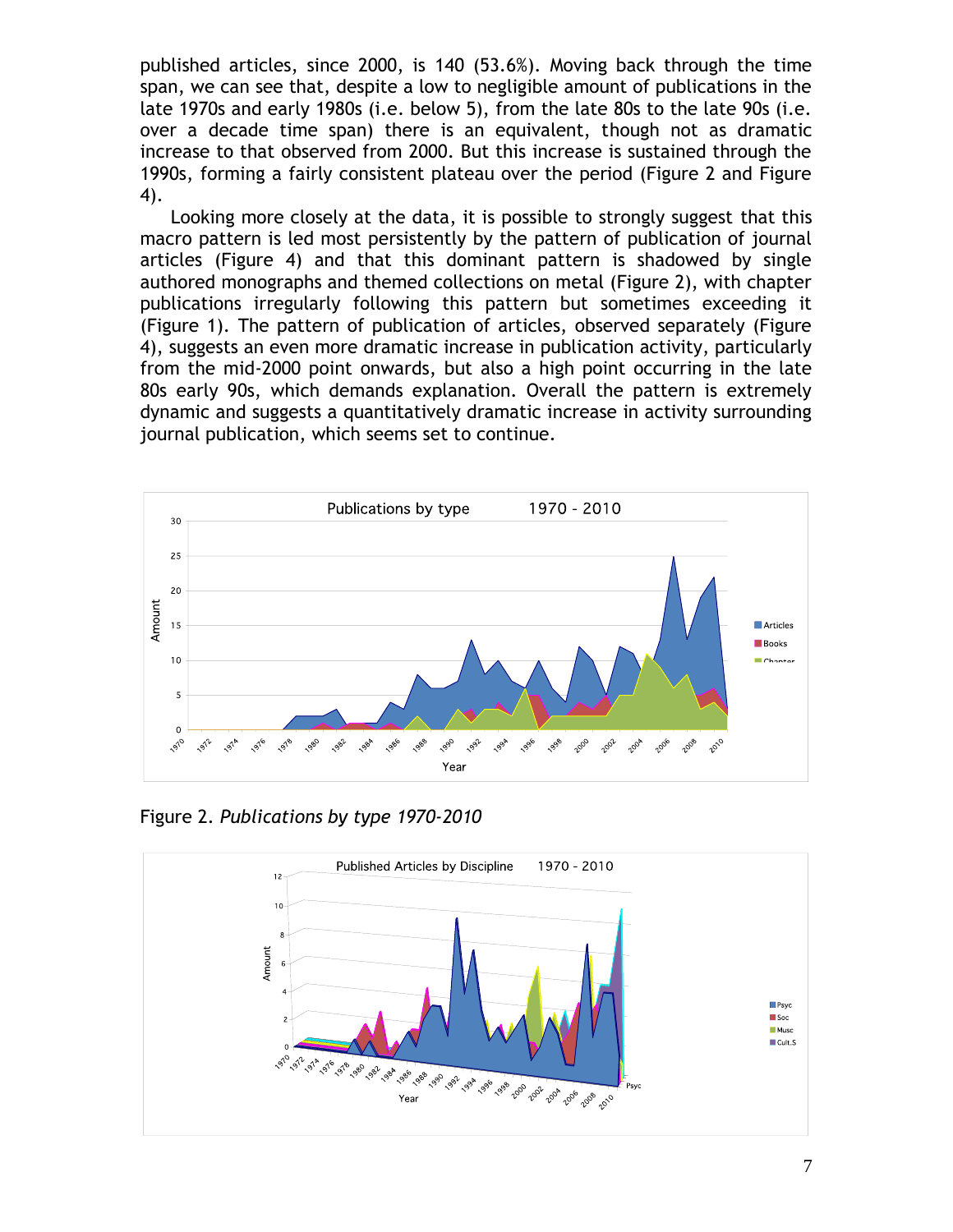#### Figure 3. *Published articles by discipline 1970-2010*

But it is the data patterns present in Figure 3 that appear most dramatically to challenge received ideas about the formation and development of metal studies, viewed from the perspective of the present. In particular, the volume and consistency of published research in the disciplinary area of psychology (including applied, social, clinical, behaviourist and cognitive strands) demonstrates that not only was research guided by psychological perspectives one of the earliest types of research into heavy metal but at various points overwhelmingly the dominant strand of enquiry. As the data confirms, 98 (37%) of the 261 articles published in the area of metal studies, are psychology based; as compared to 66 (25%) in sociology, 50 (19%) in musicology and 47 (18%) in cultural studies. The argument, suggested by Guibert and Hein (2006), that psychology approaches were a formative strand in the development of a fully coherent perspective has to be dramatically qualified, since this formative period was followed by a growing volume of research in the late 80s and in the1990-2000 period, where clearly it was the dominant strand of research enquiry, as measured by volume of published output. Here the data sets indicate that in the 1989-1999 period, of the 87 academic articles published, 47  $(54%)$  were in the area of psychology, as compared to 17 (19.5%) sociology, 17 (19.5%) musicology and 6 (6.8%) cultural studies. Moreover, this research and publication pattern, despite some dramatic dips has continued strongly into the present and looks set to continue. However, what is also of note and demanding of explanation is that the early pattern of research publication in psychology was matched and often surpassed by publications in the discipline of sociology (for example, out of a total of 32 articles published between 1978- 88, sociology numbered 17 (53%), as against psychology, 13 (40.6%), in a formative period when musicology output was negligible (6.2%) and cultural studies work, non-existent).

Also noteworthy is the rise in visibility of research in musicology, which in the late 1990s/early 2000 period, is quite dramatic. Equally, if not more dramatic, is the rise to prominence of research publications defined as cultural studies, emerging in the early 2000s but by the end of the decade by far the most prolific contributor to academic journals on the subject of metal studies. Here the data sets indicate that in the 2000-2010 period, of the 142 academic article published, 41 (28.8%) were in the area of cultural studies, as compared to 38 (26.7%) psychology, 32 (22.5%) sociology and 31 (21.8%) musicology. This dramatic surge, clearly evident in the 2007-2010 period, certainly invites interpretation, as does the persistence of sociological research, shadowing but not surpassing that of psychology studies to date.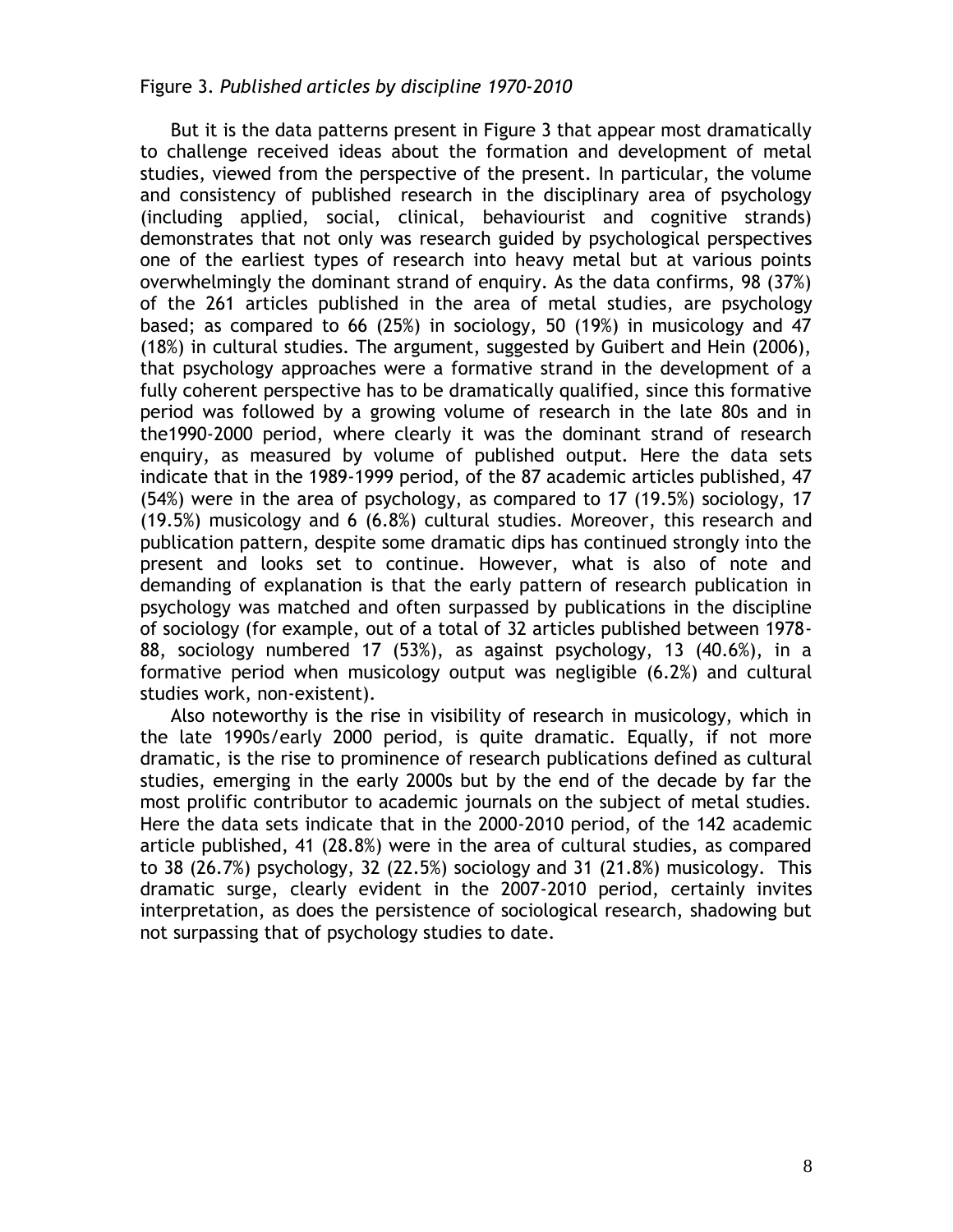

Figure 4. *Total articles 1970-2010*



Figure 5. *Pattern of publications by title category 1970-2010*

This graph is of interest because it enables interrogation of some of the observations made in the introduction concerning a shift towards a research interest in what has been defined as extreme metal (Kahn-Harris 2007), that is sub-genres of metal music, such as thrash, death and black metal. But I also searched under the title "metal" to record instances of where this term was used as a stand-alone term (or linked to anything other than death, thrash or black). A sub-theme here was one concerned to test the claim, made by Kahn-Harris (2007: Harris 2000:14), that varieties of extreme metal, emergent from the 1990s onwards, have superseded that of heavy metal and that this would be reflected in title choices. The results, as evidenced in Figure 5, are therefore somewhat surprising in indicating that the term heavy metal is overwhelmingly the preferred research term in 81(55%) of items, as a reflection of the total number of titles (146) published since 1978. The occurrence of the term thrash, at 2(1.3%) was negligible. However the term "metal" at 31(21%) was the next most favoured, with black at 16 (10.9%) and death, with 11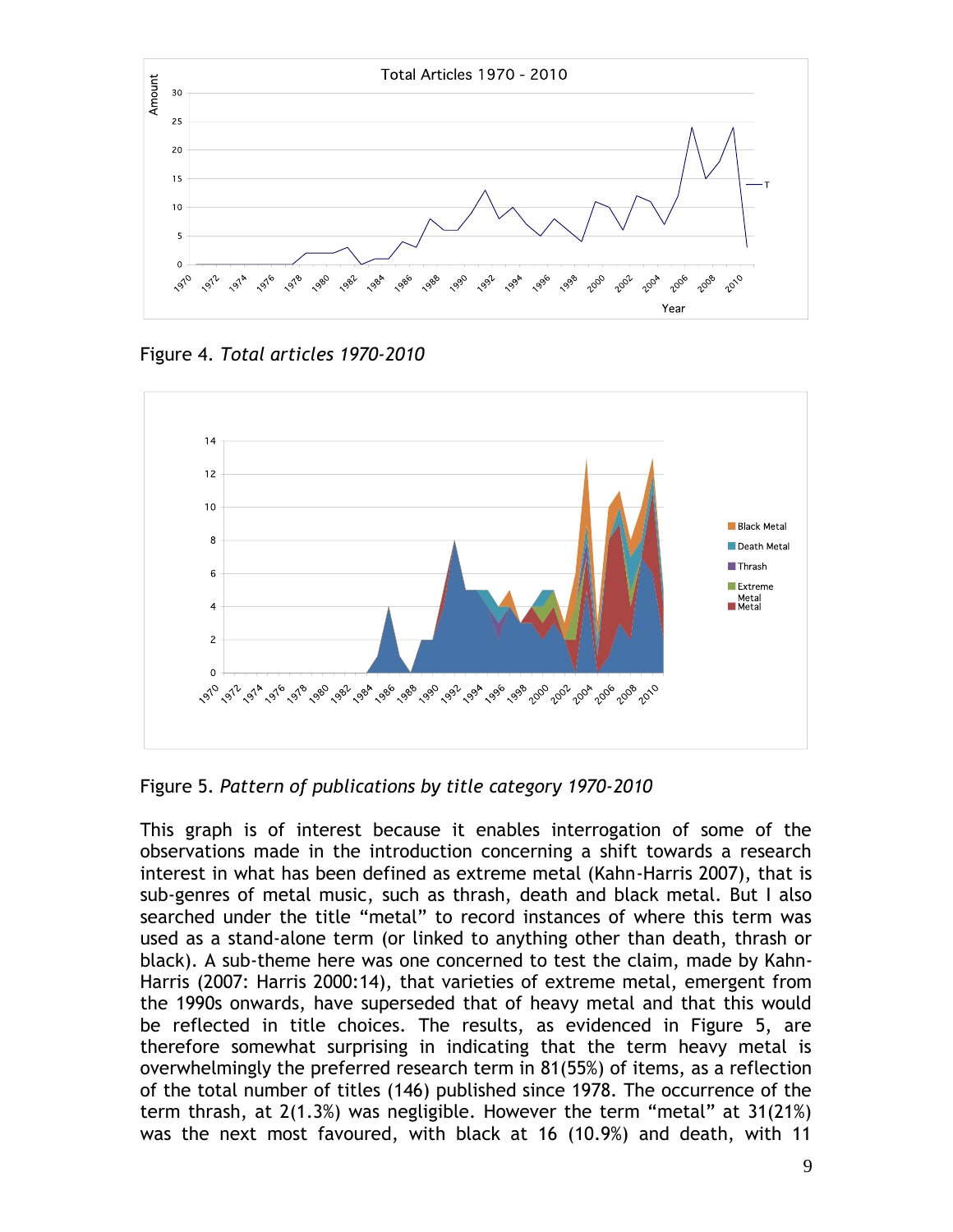instances (7.5%). These choices of title term were also, seemingly, preferred to that of extreme metal itself, at 5 instances (3.4%). Looking more closely we can see that, while the first use of the term heavy metal in a published title occurs in 1984, the term metal as a stand-alone usage does not occur until 1990, becoming more frequent after that year. Whereas the first work to carry the term death metal occurs in 1994; black metal in 1996 and extreme metal in 1999. All of these terms then become more frequently used in work published since 2000. This pattern therefore suggests some qualified support to the view that there has been a qualitative shift of interest towards black metal and to a lesser extent, death metal, among contemporary researchers. But the preference for the term metal and indeed, heavy metal remain strong.

This hypothesis can be further tested by examining the data for 2000, which seems justified, given that 87 (59%) instances of the use of all title terms (146) are clustered in this time period. Of these, 31 (35.6%) are heavy metal but followed closely by metal, at 28 (32%), which suggest that this term is becoming highly favoured as a generic term for heavy metal studies itself. What is most noticeable thereafter is that the term black metal, at 15 (17%) is by far the next most prevalent, being almost double that of death, at 8 (9%). This does then suggest qualified support for the view that there is a growing interest in the study of black metal among a segment of contemporary scholars which appears to be linked with the dramatic rise in cultural studies work (but this correlation is not proven).

#### Theoretical interrogations

If we are seeking to trace the emergence of metal studies as a type of academic knowledge or as a field of knowledge production, then Foucault's method of genealogy seems appropriate. In the Archaeology of Knowledge (1972) and earlier work, Foucault seeks to comprehend the rise of the human sciences as a process of discursive formation. Challenging existing accounts of the history of ideas, which assume continuity and progress in the development of the human reasoning subject and the emergence of scientific rationality, Foucault asks us to focus our attention on the rules of formation by which groups of statements achieve a unity as a science; or at the level of a theoretical statement or authoritative text. This *highly theoretical* method allows the historian of ideas to identify the points of emergence of discourse, and the rules of formation, which is to say the regularities and modes of organization, which lay beneath the emergent forms of knowledge. By this means Foucault is able to disrupt notions of continuity, development, influence, evolution and tradition and (perhaps mischievously) to focus instead on discontinuities, displacements; points of rupture and transformation. Stripping histories of knowledge of their patina of self-evidence reveals a much more fluid, chaotic or conflictual history of "discursive events" (p. 38). By focusing on examples of the partial or incomplete emergence of a discourse or "statement/event", allows us to examine the emergent forms of regularity of statements, and thereby the relations between statements, so that other unities are revealed and can be described.

In the Archaeology of Knowledge (1972), Foucault is concerned with mapping the "relations between statements" or determining the emergent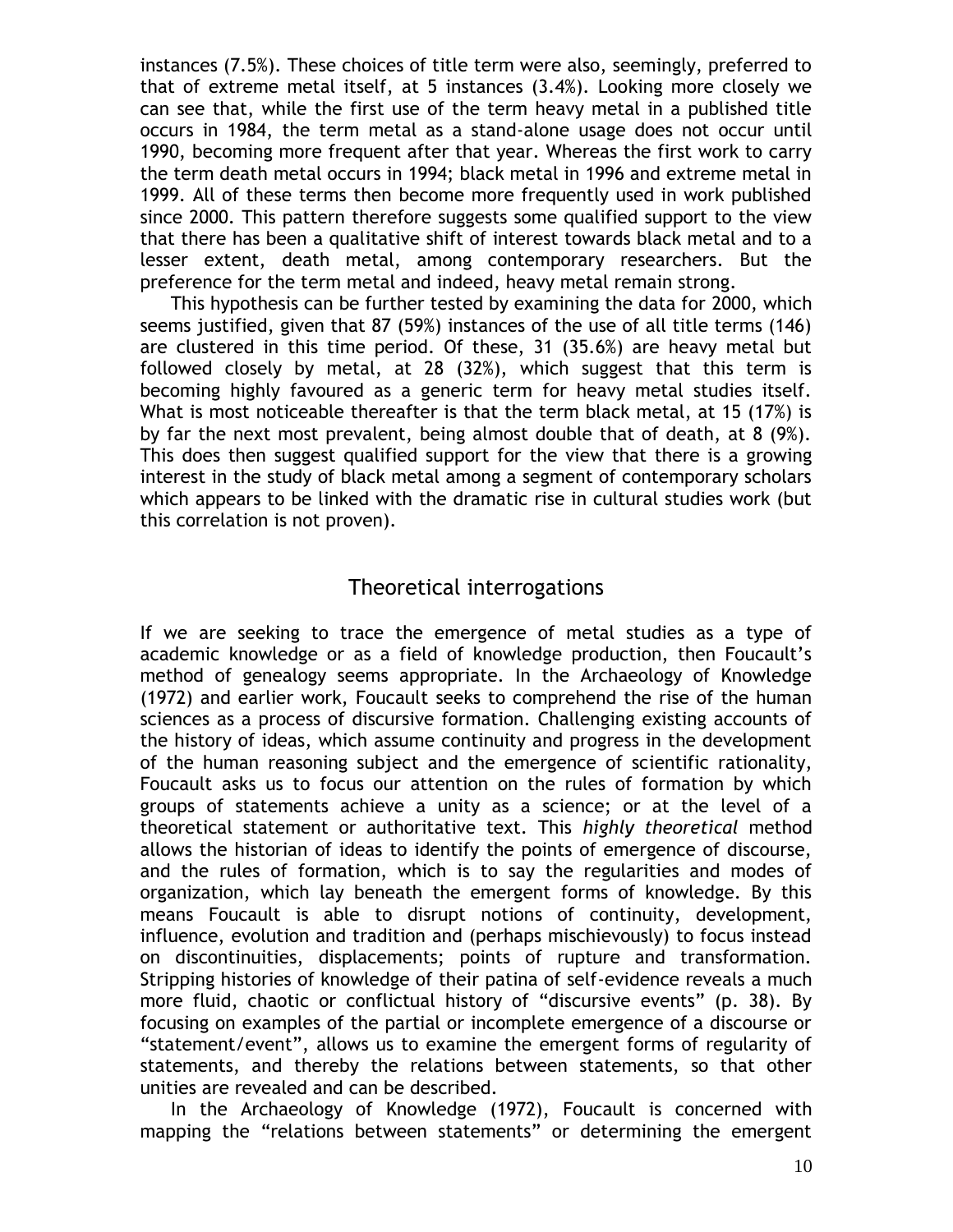criteria by which a group of statements are able to constitute themselves as a unity, in that they: (i) make reference to a common object of analysis (ii) employ a certain manner of reference or mode of statement (iii) deploy a system of permanent and coherent concepts (iv) reveal evidence of an identity and persistence of theoretical theme (see Smart 1985, p. 39). What Foucault claims is revealed by this analytic framework, is a "system of dispersion" that speaks of the relations between statements; that what underlies the unity of knowledge fields is a system of rules and relations that govern the formation of a discourse and its elements ("objects, statements, concepts and theoretical options") (1972, p. 37). An obvious criticism of this method of analysis is that it may ignore the self-evident continuities by which a field is governed, in favour of the discontinuities, points of rupture, displacement, etc., and thereby privilege the study of the peripheral, the marginal or contradictory, as the key elements that can most clearly reveal the processes at work in knowledge field formation. But given the complex and, at times, apparently contradictory patterns revealed by the MSBD, Foucault's method of analysis seems to offer the most compelling means of explaining and understanding the *particular characteristics* of the formation of the field of metal studies. It does so because it gives us a compelling theoretical vocabulary and a set of questions we can pose: what is the object of metal studies; where are the points of emergence of partial or formative statements/discursive events?; how do groups of statements in the emergent field constitute themselves as a unity?; where is there evidence of a continuity of scholarly identity and theoretical or methodological theme?; where are the discontinuities, points of rupture and/or transformation, in the emergent field?

Posing these questions against the data patterns derived from the MSBD and by reference to examples of particular publications that make up the history of that bibliography, will enable us to see that the emergent field of metal studies is characterized as much by conflict as continuity; that unities within the field are to be found within particular sets of knowledge production; there is a greater continuity of theoretical and methodological theme to some groups of work than others; the most prolific and most unified sub-groups within the field do not carry acceptance among all groups; that the current claims for unity and coherence, emanating from some strands of metal research are the result of rupture and discontinuity, of what we might term sub-field claims within the knowledge field, and that this pattern has characterized most of the last twenty years, clearly evident in the 90s and even more so in the last decade, and looks set to continue (indeed the pattern seems to be accelerating).

The second theoretical apparatus that I want to bring to bear upon the task of making sense of metal studies, is Pierre Bourdieu's concept of the cultural field, because I believe it offers a particularly appropriate means of understanding the field of metal studies as a field of production of academic knowledge. As is well known, Bourdieu (1993; 1997) developed the theory of the cultural field to explain the claims to aesthetic value or symbolic capital that emerged in the formation of the fields of  $19<sup>th</sup>$  century art and literature. This work was itself an extension of Bourdieu's development of the concept of cultural capital, most notably identified with his account of the French education system (Bourdieu and Passeron 1990), and the process whereby some non-economic forms of production are able to acquire symbolic power and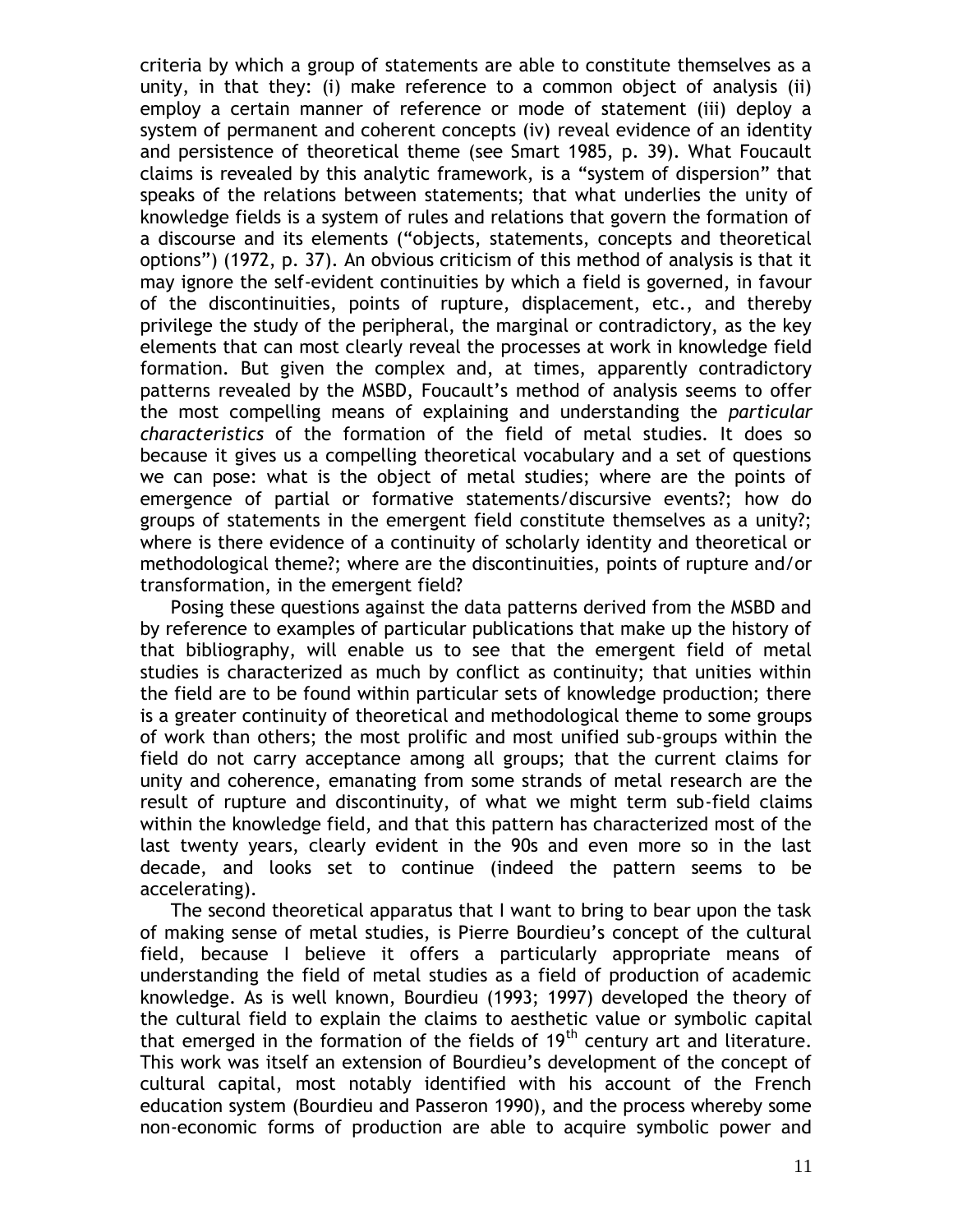advantage within a system dominated by the logic of economic power, accruing from ownership and control of the production system in capitalist social formations.

Bourdieu's account of the functioning of the education system to disproportionately reward the possession of class-approved types of knowledge and to exercise symbolic violence against "inferior" kinds, via the functioning of an apparatus of accreditation of such symbolic forms of capital and their further acquisition, is appropriate as a general theory of the symbolic practices that underpin the production and valuation of academic knowledge. But it is the theory of the cultural field itself that is germane to understanding the process whereby forms of low or illegitimate types of culture begin to acquire *legitimable* status through the activities of accredited cultural agents or new "outsider" cultural entrepreneurs, pursuing unorthodox strategies of symbolic capital accumulation (Featherstone 1991; Laermans 1992).

In essence, Bourdieu's theory of the cultural field is concerned with the practices whereby cultural producers attempt to acquire symbolic value for non-economic types of production; the level of such symbolic value (its exchange value) is determined by its relative distance from or aesthetic *differentiation* from economic or commercial types of production (i.e. "art-forarts-sake") *and* crucially, the accreditation of established agents already operating within the cultural field. The established agents (or "high priests") who are dominant within the field, possess high levels of symbolic capital which is manifest in their ability to exercise *consecratory power*, to confer legitimate value on objects and agents. Given that the accumulation of symbolic capital operates inversely to the logic of commercial (or mass) production, i.e. via restricted or small-scale production, entry into the field and progress within it is limited. New agents therefore seek to gain value through the patronage or accreditation of the dominant agents of the field; or by seeking to acquire recognition through the development and possession of *symbolically-specific* capitals, which in the art world model would apply to the claims of the *avant-garde*.

The relevance of Bourdieu's model of the cultural field in providing an explanation of the observed characteristics of the metal studies field of academic knowledge production, is twofold. First, it provides some purchase on understanding how the subject of heavy metal, originally a sub-genre of rock music with low-cultural status which reflected its popularity among low social status, white male, working class youth (Bryson 1996), has become the object of academic enquiry. Second, it provides an explanatory calculus in mapping the symbolic strategies of academics in their framing and treatment of this enquiry, in particular by identifying types of knowledge production that seek accreditation from established disciplinary frameworks within the academic field, and those that seek to acquire symbolic value on the basis of possession of symbolically specific knowledge of metal music and culture, particularly specialist knowledge of sub-genre varieties, increasingly apparent from 2000 onwards. In addition to these variants, we also need to identify a third, emergent from the mid-90s onwards but most prevalent in the last decade, of a species of legitimation strategy that seeks to gain recognition via the specialist treatment of an aspect of metal culture which is *legitimable* in high or avantgarde cultural terms.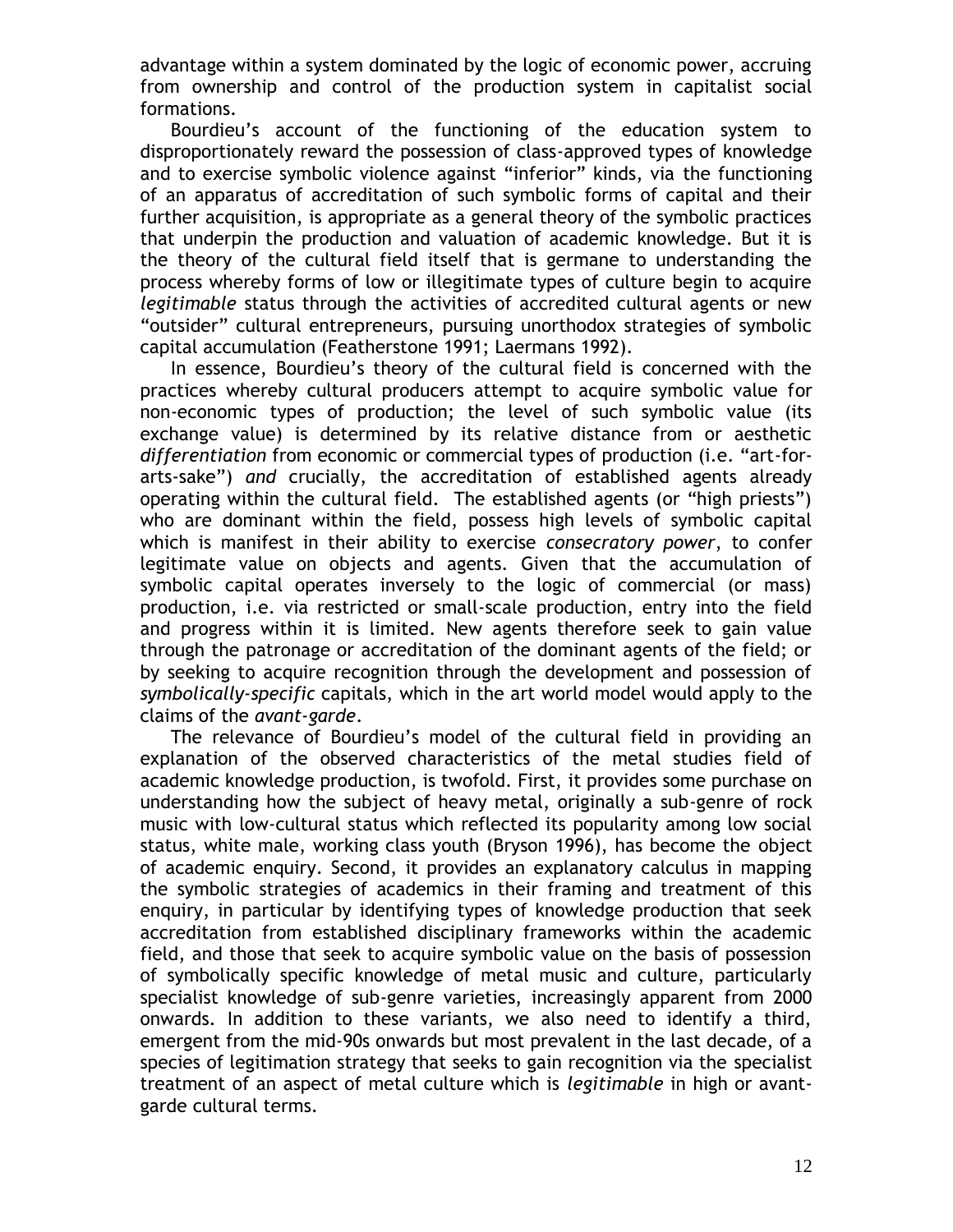In this section, guided by Foucault's method of analysis of discursive formation, I trace the emergence of heavy metal as an object of study in two areas. The first is that of sociology (deviance, youth studies and subcultural theory) and early variants of musiciology ("the sociology of rock"); the second, that of psychology based studies (clinical, applied, social, cognitive, behaviourist, etc). My overriding purpose is to demonstrate how this method of enquiry can reveal the epistemic origins of the major disciplinary fault lines that define the contestation at the heart of metal studies, which continues into the present, that between psychology-based studies and an alliance of social science and humanities based approaches, that form the principle opposition to it.

As is well known, psychology-based approaches view the music and culture of heavy metal as a self-evident problem, one that needs to be carefully and scientifically studied, in order to identify the causal or contributory factors that correlate a "measure" of the "effect" or influence of the music culture, with the anti-social, delinquent and/or deviant, destructive and/or selfharming, types of behavior exhibited by its youth demographic fan base. It is also, as evidenced by its disciplinary history, pro-actively social policy oriented, due in no small measure to its long established links with professional bodies, such as teacher organizations, youth and social work, clinicians, doctors and health professionals, police and judiciary, and community and parental pressure groups. It is this pro-active role, often earning psychology research findings a disproportionate amount of coverage in media reporting of social problems, that has identified the discipline as the opponent of "radical" types of social science, who see it as an apologist for a system of structural inequality that *produces* the "effects" that become the narrow object of social policy initiatives (Barker and Petley 1997; Feilitzen 1998; Gauntlett 1998). Another factor maybe that academic psychologists have demonstrated a record of rapid response to the emergence of social problem-oriented issues given media coverage, often bidding more successfully for public monies to investigate such problems and advise on solutions, than social scientists who seek funding for work that questions the ideological basis of such constructions.

However, what the analysis will reveal is that the emergent framing of heavy metal as a social and cultural problem in psychology research is subject to internal contestation by cognitive perspectives, in particular, which challenge the methodological validity of the test of "effect", "impact" and "influence" of heavy metal music. This minority critique within psychology itself finds an ally in social scientific oriented youth and deviance research, within the radical field, which values the objectivity to be found in quantitative research design and its critique. But the possibility of an alliance are disabled by a disciplinary and ideological divide over the theoretical model of capitalism, as a system based on the reproduction of structural inequality, but also the institutional role of the "radical" or critical researcher in the academy. It is this issue, of the role of the academic as a critic of the system of structural inequality and the judgment of forms of cultural response to it that undermines the coherence of the radical account of heavy metal culture. More specifically, it is the contestation over the primacy of gender or class, as the key mechanism of structural inequality and the stance of academic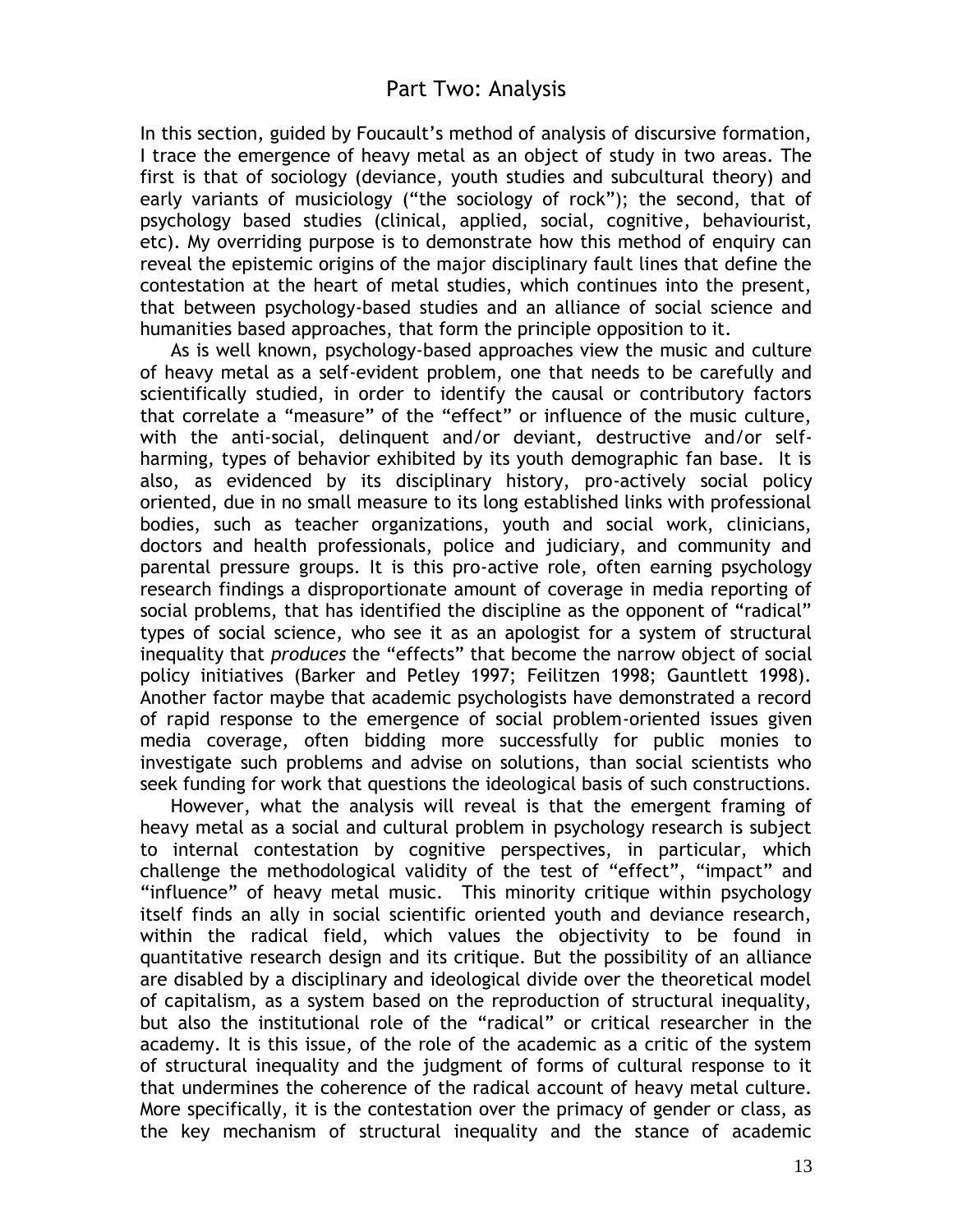researchers to this issue, which divides the radical field's response to the rise of heavy metal music and youth culture.

#### Emergent framing: From "hard rock" to heavy metal

Friesen and Helfrich identify Will Straw's (1984) article, published in the *Canadian University Music Review,* as the "first known academic discussion" of heavy metal (1998, p. 263). This impression may have been gained from the fact that a revised version of the article was printed in the widely circulated Frith and Goodwin (1990) edited collection and again in During's (1993) Cultural studies' reader. But the MSBD indicates the first emergence of an academic framing occurs in the 1977-78 period, in an article by Frith and McRobbie (1978). This article, on Rock and Sexuality, identifies the "masculine style" of singer Robert Plant and the band *Thin Lizzy*, as "cock-rock", arguing that "cock rock shows are explicitly about male sexual performance" (Frith & McRobbie 2000, p. 140) and the collective experience of such shows "are reminiscent of football matches and other occasions of male camaraderie" (op cit, p.142). This account is reprised in Frith (1981), where cock-rock performance is explicitly identified with the "hard rock" style of Led Zeppelin:

Cock-rock performers are aggressive, boastful, constantly drawing audience attention to their prowess and control. Their bodies are on display (plunging shirts and tight trousers, chest hair and genitals), mike and guitars are phallic symbols (or else caressed like female bodies), the music is loud, rhythmically insistent. Built around techniques of arousal and release. Lyrics are assertive and arrogant, but the exact words are less significant than the vocal styles involved, the shrill shouting and screaming. What"s going on at such "hard rock" shows is a masturbatory celebration of penis power [from which] girls are structurally excluded (p. 227).

Elements of McRobbie and Frith's characterization are reproduced in a footnote to Hebdige's *Subculture: the meaning of style* book, but here the term hardrock has become "heavy metal":

a heavily amplified, basic form of rock which relies on the constant repetition of standard guitar riffs. Aficionados can be distinguished by their long hair, denim and "idiot" dancing […] Heavy metal has fans amongst the student population, but [also] a large working class following [and] seems to represent a curious blend of hippy aesthetics and football terrace machismo (1979, p. 155, n. 12).

Cashmore develops this description, characterizing the white, working class fans of heavy metal as "a mass following of youth, their denim clothes covered in studs and appliqué, their hair long and wild so as to swing freely when they shook their heads in time with the music – what they called head-banging" (1984. P. 37). A year later, Ian Chambers is able to describe heavy metal fans at the annual Reading and Knebworth festivals, as:

contingents of longhaired, denimed males […] consuming large quantities of beer and playing imaginary guitar runs in sycophant homage to their alter egos performing on the stage. The heavy metal audience [is] composed of a popular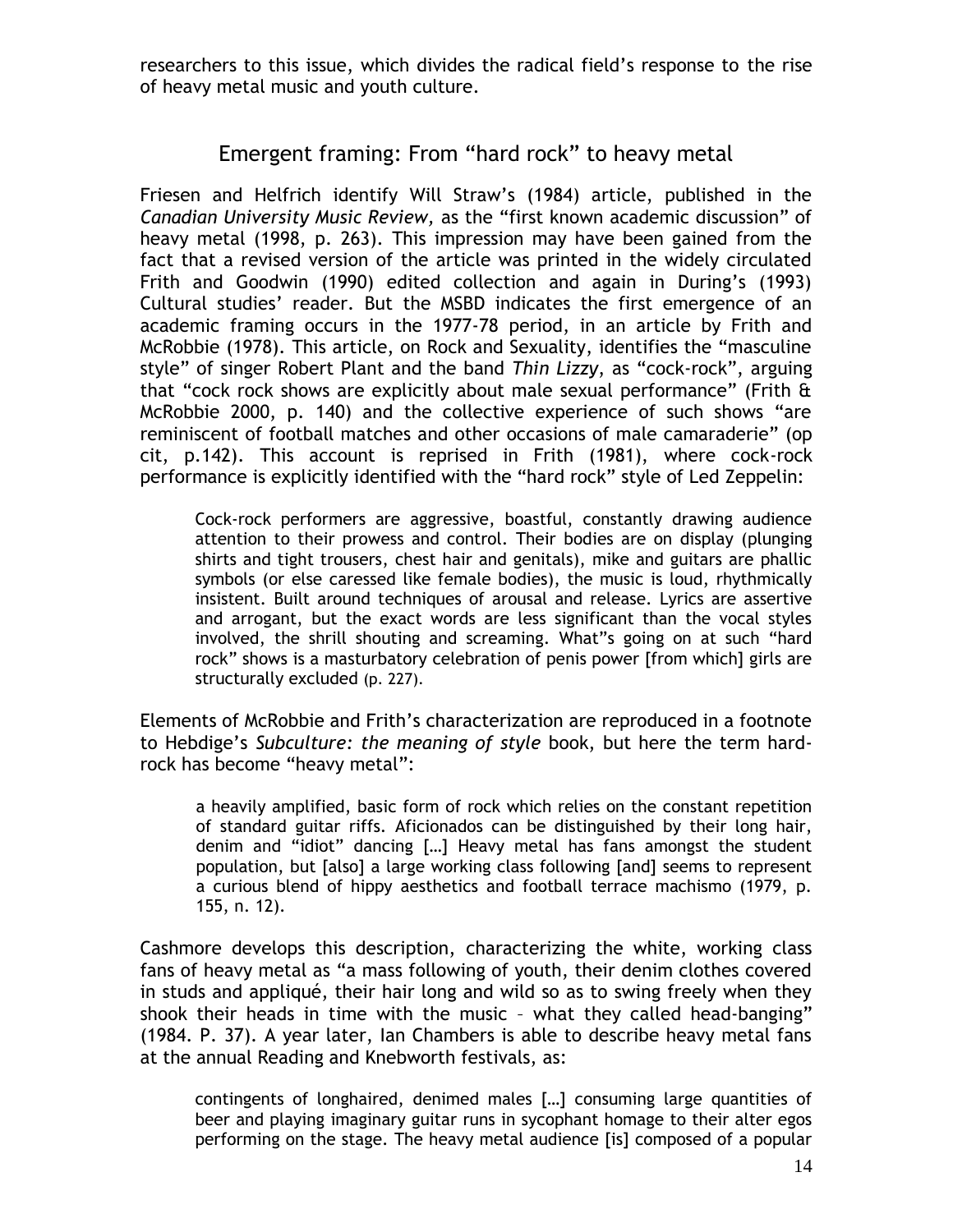alliance of scruffy students and working-class followers; it appears to represent an unexpected marriage of hippy and rocker culture. Since 1970, this music and its public has come to occupy a prominent and permanent place in the musical tastes of the provinces (1985, p. 123).

For Frith such "provincial" tastes were evidence of an increasing divide between the middle class-identified ("intelligent" or progressive) fans of "rock culture" and a new mass-cultural variety of rock, marketed to working-class fans:

as the [70s] developed it became increasingly difficult to make sense of heavy metal as student music. Bands like Black Sabbath, Uriah Heep, and Deep Purple had their own armies of scruffy working-class fans, and […] The huge popularity of Grand Funk Railroad, in 1970-71, symbolized the arrival of a rock culture of working-class fans who didn't even read *Rolling Stone*; and the rise of Kiss later in the decade was an even clearer indication of how rock could be integrated into the traditional marketing modes of teenage *pop*. The result was a music which had no significance for "the intelligent" rock fan at all (1981, pp. 214-5).

Note how the terms hard-rock and heavy metal are now coterminous, and how the previously identified "scruffy students" have become "scruffy working-class fans" who have been integrated into a mass-commercial variant of rock music, equivalent to that of mainstream pop. This theme of the commercialization of rock culture is also present in Chambers' description, linking heavy metal and teenybopper pop (1985, pp.122-125) to the "fall out" from the failure of the progressive music movement, and with it the ideals of the 1960s counterculture. The reactionary significance of heavy metal is that it exaggerates a particular mode of male romanticism endemic to the hippy and counter-culture life-style, and fashions it into a crude and populist machismo: "it was heavy metal that finally threw away the wraps and chopped down the ambiguities. Since it took "balls" to play this music, as the music papers continually reminded us, the complete celebratory rites of what some observers have bluntly called "cock rock" were [now] fully established" (p. 123).

These extracts appear to exemplify Foucault's genealogical critique, of the search for origins to be found within a primary text from which all others "descend". Rather what we find are the first "murmurings", the partial emergence of terms that can then be traced in an uneven, but discernable pattern of "dispersion" across other texts, which lap and overlap each other (1972: 27-8). Taken as a group of statement/events, these texts and their interrelation constitute a partial unity, identifying the term heavy metal and linking it to a developing, but still not wholly coherent, object: heavy metal performers, their male, working class fans and the collective celebration of a reactionary form of musical misogyny.

The case of Straw's (1984; 1990; 1993) piece is interesting here because, in one obvious sense, its "dispersion" is an effect of its reprinting, the result of academic practices of circulation and reproduction, which begs explanation. Perhaps though its perceived significance is that it appears to be "fully" an examination of heavy metal culture, announced in its title, rather than the partial asides, contextual commentary and footnotes of the group of texts I have exhumed to view. According to the MSBD it *is* the first academic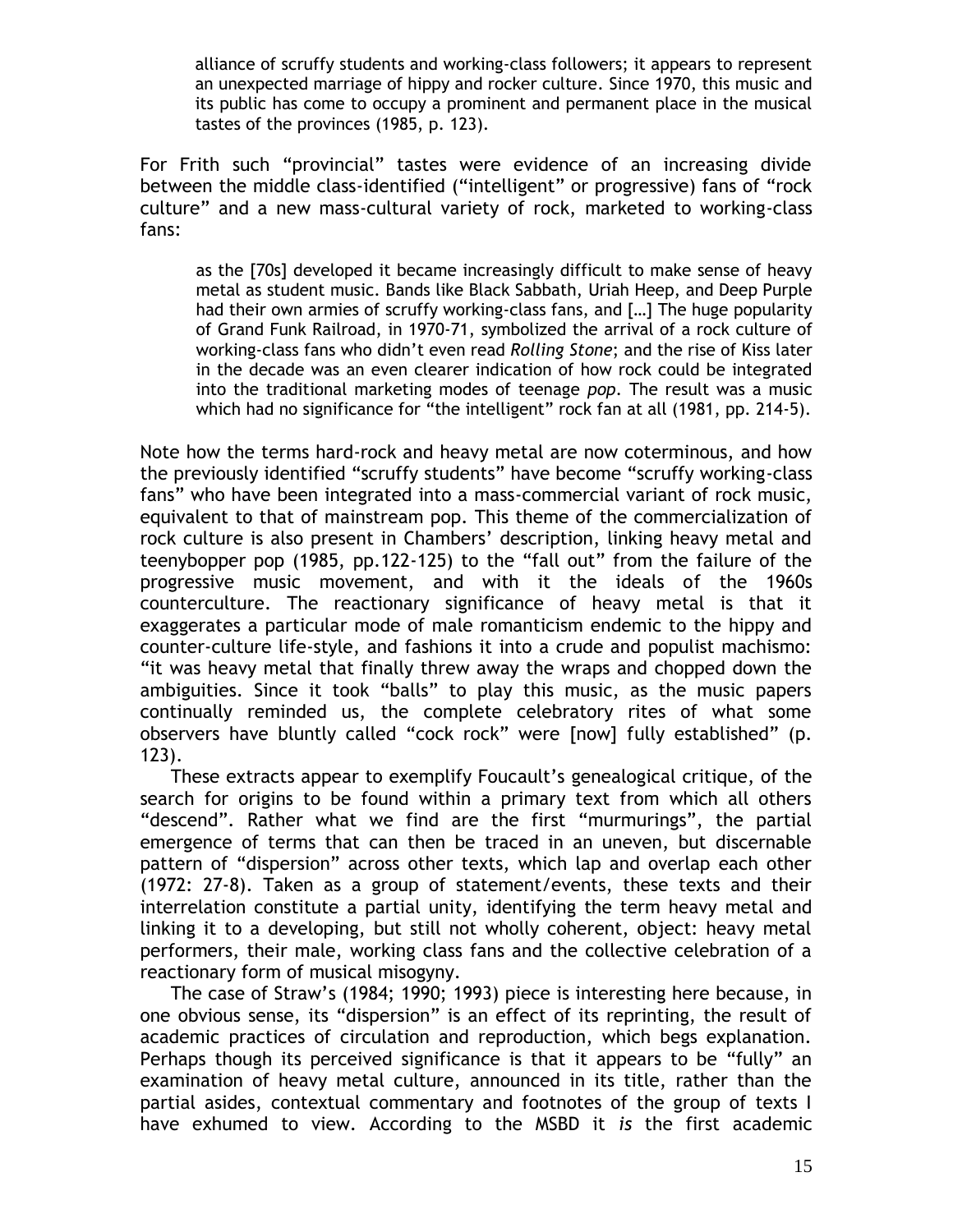publication that bears the term "heavy metal" in its title. But as we have already traced, the emergent terms of an academic framing of heavy metal are already in play, dispersed across a number of prior texts.

Straw's piece is also interesting because it appears to strike out in an entirely new direction: how to explain the emergence of heavy metal as an audience-performer relationship made possible by changes in the organization of the music industry in the 1970s (although this direction is suggested by Frith, as we have seen). What Straw attempts is a reconciliation of the British CCCS subcultural approach to music culture that emphasizes appropriation and consumption, with a US centered approach that emphasizes the role of institutions in incorporating consumers; a top-down vs. a bottom-up approach. This is achieved by arguing that changes in the music industry, particularly the decline of small venues and the rise of stadium touring, coupled with the reliance of large record companies on the *craft-production* of established producers and performers, allows a type of hard rock music to become popular with a previously disenfranchised audience, suburban white-males, who consume the music as an accompaniment to masculinist, peer group formation and are therefore not a subcultural grouping. Of note, especially in terms of Foucault's interest in marginalia, is how the rewritten piece evidences a more explicitly critical tone towards the "aggressive staging of masculine sexuality" and the view that heavy metal is "commonly and justifiably perceived as an expression of violent sexuality" (1990, p. 107); formulations not present in the original journal article.<sup>6</sup>

My analysis so far has looked at *only one strand* of the MSBD, a strand that is important because it demonstrates a partial and emergent unity of statements concerning what heavy metal *can be said to be*, a characterization that is not the property of an original or primary text, in the case of Straw, for example, but emergent in the relations between the group of texts we have described. If we move forward through the MSBD we can identify other texts that trace, echo and overlap these elements while developing, partially emergent, newer elements (e.g. Gross 1990; Breen 1991). But we can also see, in the case of the texts of Weinstein (1991) and Walser (1993b), examples of elements of discontinuity, displacement, rupture and transformation, as Foucault's method would predict. But also, I want to argue, elements of attempted-unity. As, for example, in this striking passage from Walser:

Visually, metal musicians typically appear as swaggering males. Leaping and strutting around the stage, clad in spandex, scarves, leather and other visually noisy clothing, punctuating their performance with phallic thrusts of guitars and microphone stands (1990, p. 153).

It is clearly the case that this description of heavy metal performance echoes that of Frith and McRobbie's account of "cock-rock", with which we began. Of course, as is well known, Walser then goes on to explore how such a performance can be understood in terms of a range of ways of dramatizing the patriarchal-capitalist-derived conflicts of performing masculinity to be found in

 $^6$  It is also of interest that in the 2<sup>nd</sup> reprinting of the piece Straw (1993: 381) adds a postscript, which argues that from the late 1970s onwards heavy metal rapidly acquired "the accoutrements of fandom" (fanzines and specialty record shops) and by the late 80s had affinities with "post-punk rock culture" allowing it to re-emerge as "one of the coolest, most critically respectable and most diverse of musical forms".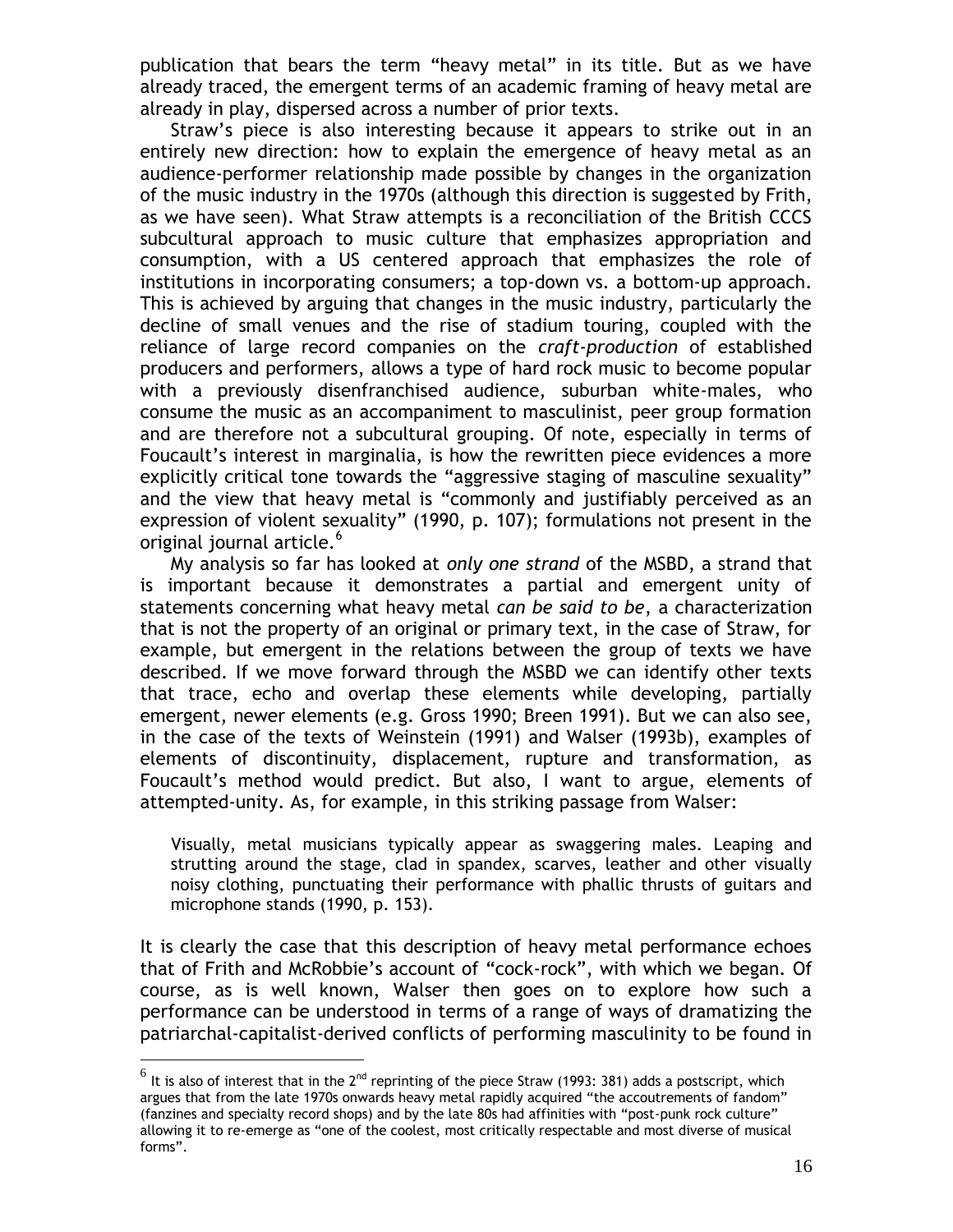metal bands, songs and videos: misogyny, exscription, androgyny and romance. But what is striking is Walser's stance as a researcher to this problem: "I intend neither to denounce utterly, nor to try to rescues wholesale, heavy metal"s politics of gender" (155). This is clearly an element of discontinuity, but it is achieved via a displacement, not an absolute rupture from what precedes it. This is because it turns on the issue of the politics of the researcher and, a pointed reminder, of the differential positioning (structure, culture and agency) that make gender critique appear classless, when it can never be. The relevance of this to the emergent characterization of heavy metal, to be found in the sociology of rock and youth subcultural theory we have traced, is how the class-implicated masculinity project of metal is denied subcultural credibility, when other forms, such as mods, teds and skins, are not (Brown 2003).

This conflicted positioning within the field of scholarship we have identified, is even more apparent in the strategies of displacement that Weinstein demonstrates, in arguing that heavy metal culture must be understood as a "defensive" subcultural formation that attempts to reclaim and re-imagine a class identity in the face of deindustrialization, by investing in a hippie-biker stylization of romantic-machismo that celebrates the power and vitality of a blue-collar masculinity, re-located to the sphere of leisure (2000, pp. 98-117). In such a way are the elements that cohere the emergent negative account of heavy metal, as sexist, reactionary and masculinist, rearticulated and re-directed towards a preferred unity.

#### From nihilistic adolescents to suicide ideation: the psychological framing of heavy metal youth culture

The term heavy metal first appears in an article published in the *Journal of the Tennessee Medical Association*, by Dr. Paul King, MD ("Heavy Metal: A New Religion") (1985), a director of a psychiatric facility in Memphis, Tennessee. In actuality it is a copy of the "expert" testimony given to the Senate Subcommittee on Communications, in September 1985 (the so-called PMRC hearings). It is a two-page document that offers no actual research but the clinical judgment of the MD, as well as quotations from heavy metal artists, including the narrated intro to "The Number of the Beast" by Iron Maiden which, of course, is from the Old Testament, Revelations. This is followed by the report of a study, conducted by Trostle (1986), into "groups of nihilistic adolescents who have adopted the sobriquet, "stoners" and who are "reputed to be actively engaged in demonic worship and satanic rituals, which include animal and blood sacrifices as well as cemetery desecrations and grave robbing" (1986, p. 59).

Despite the obvious policy-orientation and ideological-bias of these reports, itself a reflection of the range of journals of applied psychology in the academic field, the majority emergent framing of the "problem" of heavy metal in academic psychology is a continuation of on-going research into the "effects" of sex and violence themes in television (Albert 1978), which eventually becomes linked with heavy metal via the notoriety surrounding the popular success of the video rotation channel, MTV (Baxter et al 1985; Sherman and Dominick 1986; Greeson and Williams 1987). The shift of attention towards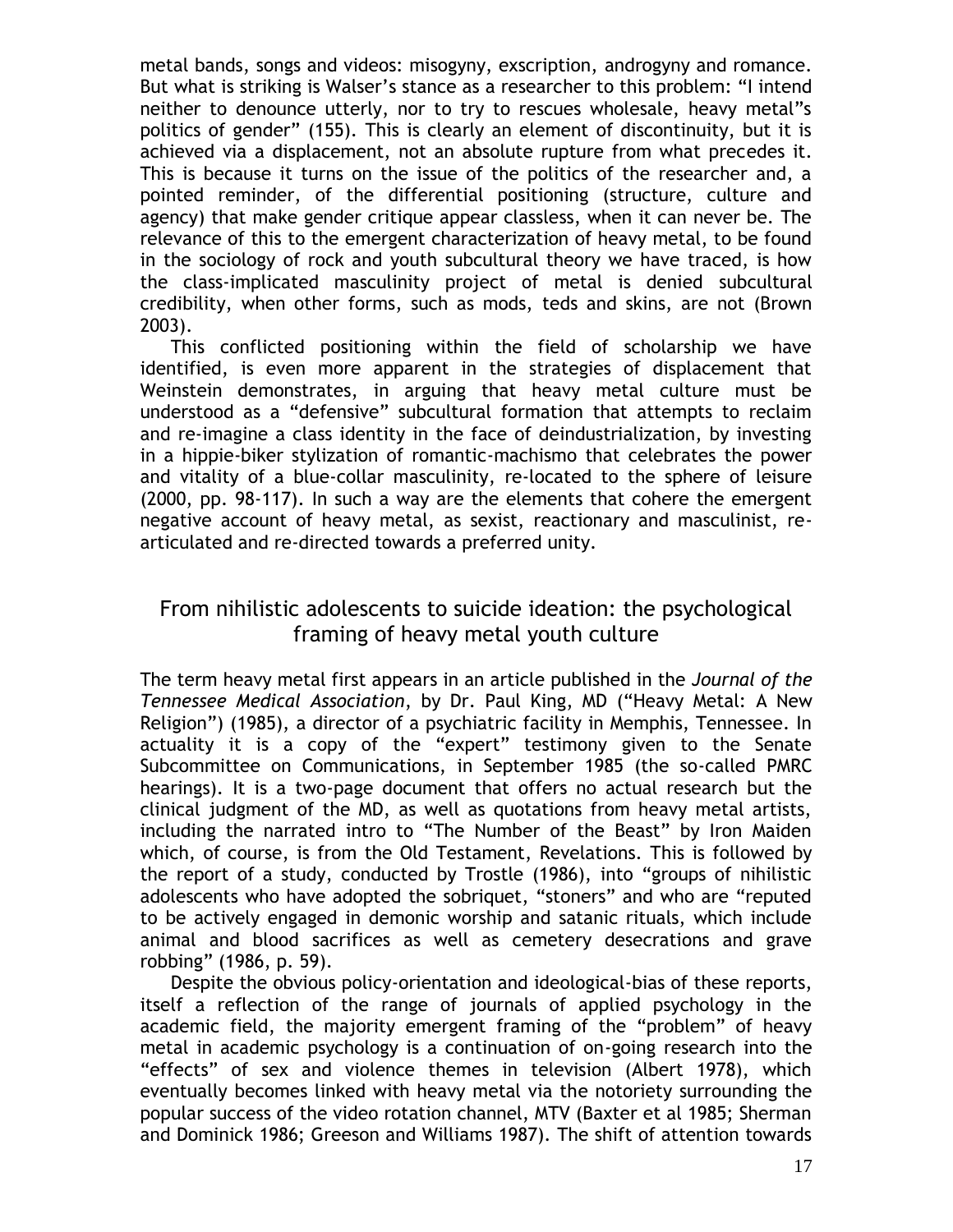music television, offers an extension of previous research into television violence, which is a well-established research strand concerned with violence "effects", as well as a strand of research concerned with the impact of music lyrics on anti-social and problem behavior (Sherman and Dominick 1986; Greenfield et al 1987; Hansen and Hansen 1991a). This is probably why, even after the appearance of work that names heavy metal, many piece of research continue to be published which refer to heavy metal via a discussion of "violent", "destructive" "defiant" or "satanic" rock music or its association with "risk", "health" and "suicide" (Brown & Hendee 1989; Bleich et al 1991; Clarke et al 1993; Hanson and Hanson 1990a; Klein et al 1993; Litman and Fareberow 1993; Martin et al 1993). For example, one category offered is HSSR: "rock music with lyrics that promote, homicide, suicide or satanic practices" (Wass et al 1989, p. 287). In an earlier piece (1988), it is simply HSS: homicide, suicide and Satanism. Analysis of the MSBD indicates that the most frequent terms employed in psychology-based article *titles*, published between 1978 and 2010, were: adolescents/youth and children (33%); suicide/suicidal/ity (18%); violence/violent; aggression/aggressive; destructive/destruction (15%); sex/uality/ually and sexual (11%); satan/satanic/Satanism/subliminal (6%); risk, risky, risks/self-harm (5%) and drug(s)/substance-use/abuse (4 %). The other factor, of course, is the media exposure given to the PMRC lobby and its alliance with the national Parent Teacher Association (PTA) and the American Academy of Pediatrics (AAP).<sup>7</sup> All of the psychology-based articles published between 1985 and 1995 refer to this coverage, issue or alliance.

It is important to emphasize that the vast majority of published psychology studies are ones that exemplify the "scientific" procedures agreed by the discipline, of the use of objective measures to tests cognitive, ideational or behavioral characteristics of sampled subjects, in controlled "experimental" conditions, most often school, college or university department environments (where participants where given a course credit for participating). A representative example of the design and procedure of such research is Wanamaker & Reznikoff (1989), "Effects of aggressive and non-aggressive rock songs on projective and structured tests" which aimed to test "whether heavy metal music and violent lyrics have a direct effect on the expression of hostility" (p. 563). In order to measure this the researchers drew on Hafner and Kaplan's (1960) TAT hostility score. "This measure is 4-point rating scale that provides descriptions of hostile themes and assigns higher scores to very hostile theme, such as direct, physically hostile acts between people. Lower scores are given for less overt hostility, such as guilt feelings, piercing eyes, and death symbols" (pp. 563-4). Whereas, the Buss-Durkee (1957) scale, "a 75-item, truefalse questionnaire, provides a global hostility score and seven subscale scores, representing various aspects of hostility, including: indirect hostility, irritability, negativism, and resentment" (ibid).

The experiment involved the observation of the behavior of groups, subjected to music defined as, Group 1: non-aggressive music and lyrics; Group 2: aggressive music and non-aggressive lyrics; Group 3: aggressive music and

 $^7$  Although the role of the PTA has been well documented (e.g. Martin & Seagrave 1988) the role of the AAP, less so. For example, in December 1996, its Committee on Communications published a set of recommendations based on their "concerns about the possible negative impact of music lyrics" (1991, p. 1219). More recently (November 2009), its Council on Communications and Media issued a Policy Statement which argued, on the basis of 'evidence' from a review of previous studies, that it was "essential for pediatricians and parents to take a stand regarding music lyrics" (2009, p. 1488).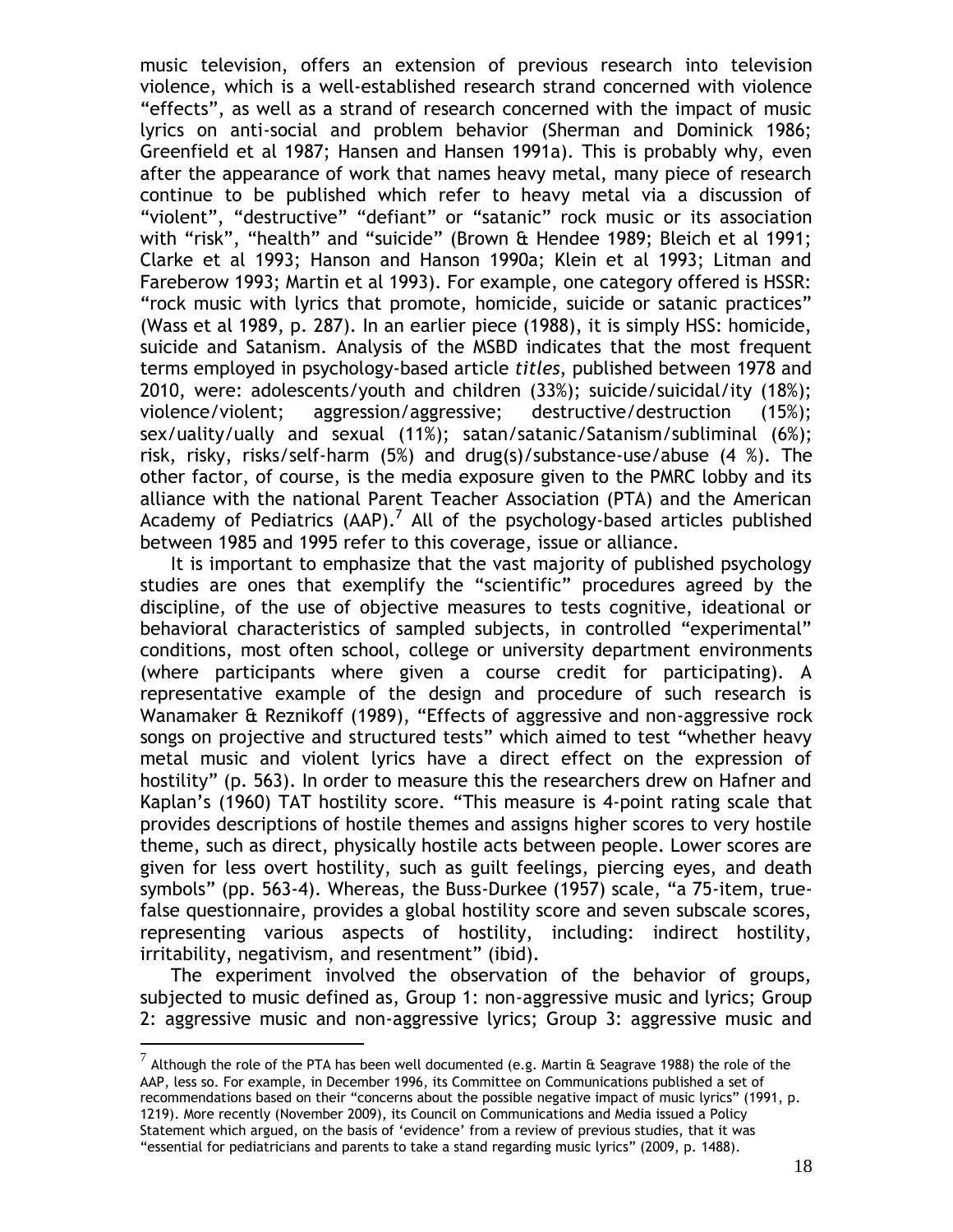lyrics. (563). Surprisingly, the experiment concluded that, "the present study did not demonstrate that aggressive music, aggressive lyrics, or both, increase hostility, at least as measured by the TAT and the Buss-Durkee Hostility Scale. These results seem to argue against precipitously labeling rock songs as likely to stimulate violent behavior" (Wanamaker and Reznikoff, 1989, p. 569). On the other hand, there are a number of publications, such as those by Hansen and Hansen (1990; 1991a; 1991b) which are seemingly determined to find "effects" that imply negative social consequences. For example, their rationale for the study, "Rock music video and antisocial behavior" (1990b), argues that, "besides sex and violence, rock music videos also contain nonviolent forms of antisocial behavior, such as rebellion against parental and lawful authority, drunkenness, promiscuity, and derogation and devaluation of women, the work ethic, and family values" (p. 357). In addition, they "always portray antisocial behavior in a positive light" (ibid). This particular study attempted to measure levels of arousal, excitation and aggression, each of which had a "trait" analysis or measurement procedure, established within *classic* psychology research.

There are many similar studies, conducted during the period of dominance of psychology in research output, that argue in the face of *inconclusive evidence* that "the efforts of advocacy groups to alert parents to the existence of destructive rock lyrics and to persuade rock musicians and the rock industry to apply self-restraint are commendable" (Wass et al 1989, p. 302). Indeed, this conclusion, that there may be a factor that is important as a trigger or causal contributor that has not been discovered *yet* justifies the need for more research. For example, Sherman and Dominick conclude, "Music videos are violent, male –oriented, and laden with sexual content. A cultivation analysis of heavy viewers of videos would seem a logical next step" (1986, p. 92). Whereas the study of Baxter et al (1985) concludes, "At this time, most persons, from the uninitiated to the MTV fan, have little knowledge about the possible impacts of music videos. Studies like [this] one may do much to replace myth and anecdotal observation and form the basis for future empirical analysis" (Baxter 1985, p. 340). To the obviously speculative, "Does this expansion of the heavy metal niche [on MTV] simply reflect the changing tastes of young consumers? Or, is the increased prevalence of heavy metal music altering the cognitive environment of its consumers?[…] If so, will we see an increase in the incidence of sexism, Machiavellianism, and acceptance of Satanism and drug use? Are youngsters with a low need for cognition being created?" (Hansen and Hansen 1991b, p. 347).<sup>8</sup>

But, as I suggested above, there are also examples within this growing volume of psychology-based research that share a commitment to the methodology of the discipline but contests the validity of "media exposed" theories and/or specific published studies. Two notable examples of this kind are Thorne and Himelstein (1984) and, Vokey and Read (1985), both of whom conducted objective experiments designed to test the claims that "backwards" or "subliminal messaging" in audio recordings could have an impact on

 $^8$  The phrase "low-levels of cognition" is, as the researchers note, a measure of the "perceived lack of mental exercise" that defines the typical "metalhead" (p. 347). The Machiavellianism scale, on the other hand, is a measure of the "strategy of manipulating others in interpersonal situations" (ibid). Given that such strategizing is likely to require higher levels of cognition, presumably typical 'metal heads' would score badly on such tests? The study also employs an "abbreviated machismo scale, using four items directly from the Hypermasculinity Inventory" developed by Mosher and Sirkin!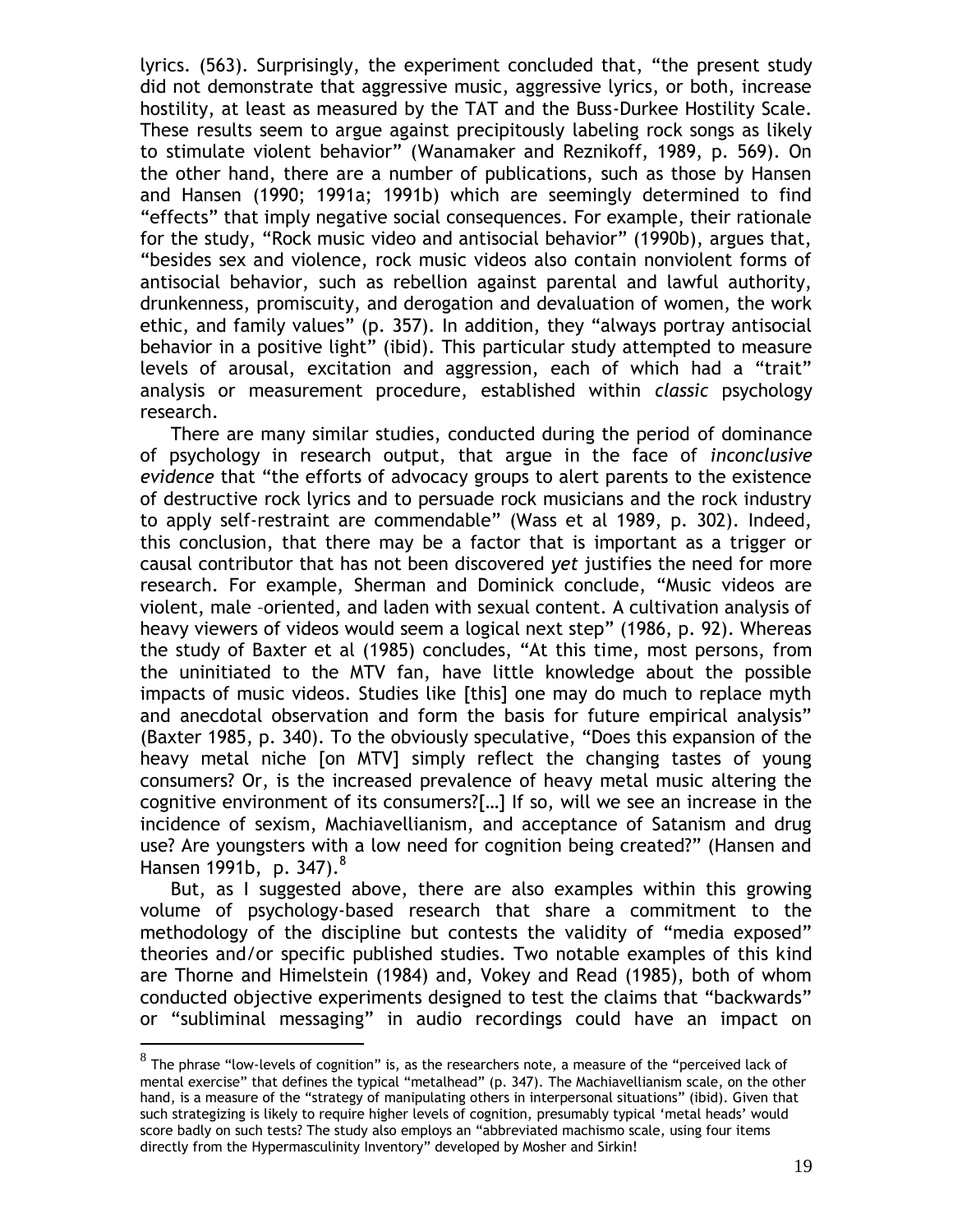listeners, concluding that such messaging could only be perceived by listeners if their existence was suggested by the experimenters. Commenting on these findings, Leming argues that they demonstrate that "one can hear pretty much what one wants to in rock "n" roll music" (1987, p. 367). Obviously this research had a particular media relevance at the time it was conducted, given the PMRC hearings, and is evidence that specific researchers within the area of psychology retained a commitment to a professional ethics based on the principles of scientific evaluation of quantitative research design, despite the incentive to go along with dominant media constructions (see Vokey and Read 1985). Also, it should be noted that the published testimony of Dr. King (1985), one of the "expert" witnesses in the PMRC hearings, was publicly contested by another MD in the letters' page of the journal of Postgraduate Medicine (Proctor 1988). Also notable is the critical review of research into adolescents and music lyric "effects" by Desmond (1987), which concludes, "in the light of the willingness of parents, educators, and legislators to implement policies governing rock music, the need for basic research to inform such policies is vital" (p.283).

In terms of Foucault's analytic framework, the alacrity with which psychology-based approaches began to identify and produce research findings oriented towards the media-defined "problem" of heavy metal music and culture, is probably best explained within Bourdieu's account of the cultural field. But the manner in which this research-switch was accomplished, by referencing and extending already established "core" disciplinary theory and method to this new variant of popular culture, underlines the sense of disciplinary coherence that informs it. Quite plainly, what we can observe in this period of academic research production and publication is a clear validation of Foucault's account of the formation of a "field of knowledge". One that exhibits a clear "system of dispersion" in the relations between statements and the rules that govern the formation of a discourse of knowledge ("objects, statements, concepts and theoretical options") (1972, p. 37); all of which speaks of the unity of this particular knowledge field. This can be further exemplified through the ways in which different publications refer and crossrefer to others; share an agreed definition of the research object; the underlying theoretical models that inform the framing of research questions; the definition of methods and their agreed uses; the role of research in relation to contemporary issues, normative societal values and policy environments.

#### The radical field: from alienation to music as social critique

By comparison, the radical field of social science that attempts to disavow the conclusions concerning the "social problem" of metal youth carried in media coverage and psychology-based research findings, is characterized by a fundamental disagreement over the "framing" and diagnoses of what the "problem" is, how it can best be studied and what a scholarly response to the moral panic about it should be. Early studies, often employing content analysis or structured questionnaires, seek to logically disavow the "constructions" placed upon heavy metal song lyrics and values, viewing the youth culture as no more significant than any other varieties, which have perennially upset the moral majority in times past (Tanner 1981; Bennett and Ferrell 1987; Leming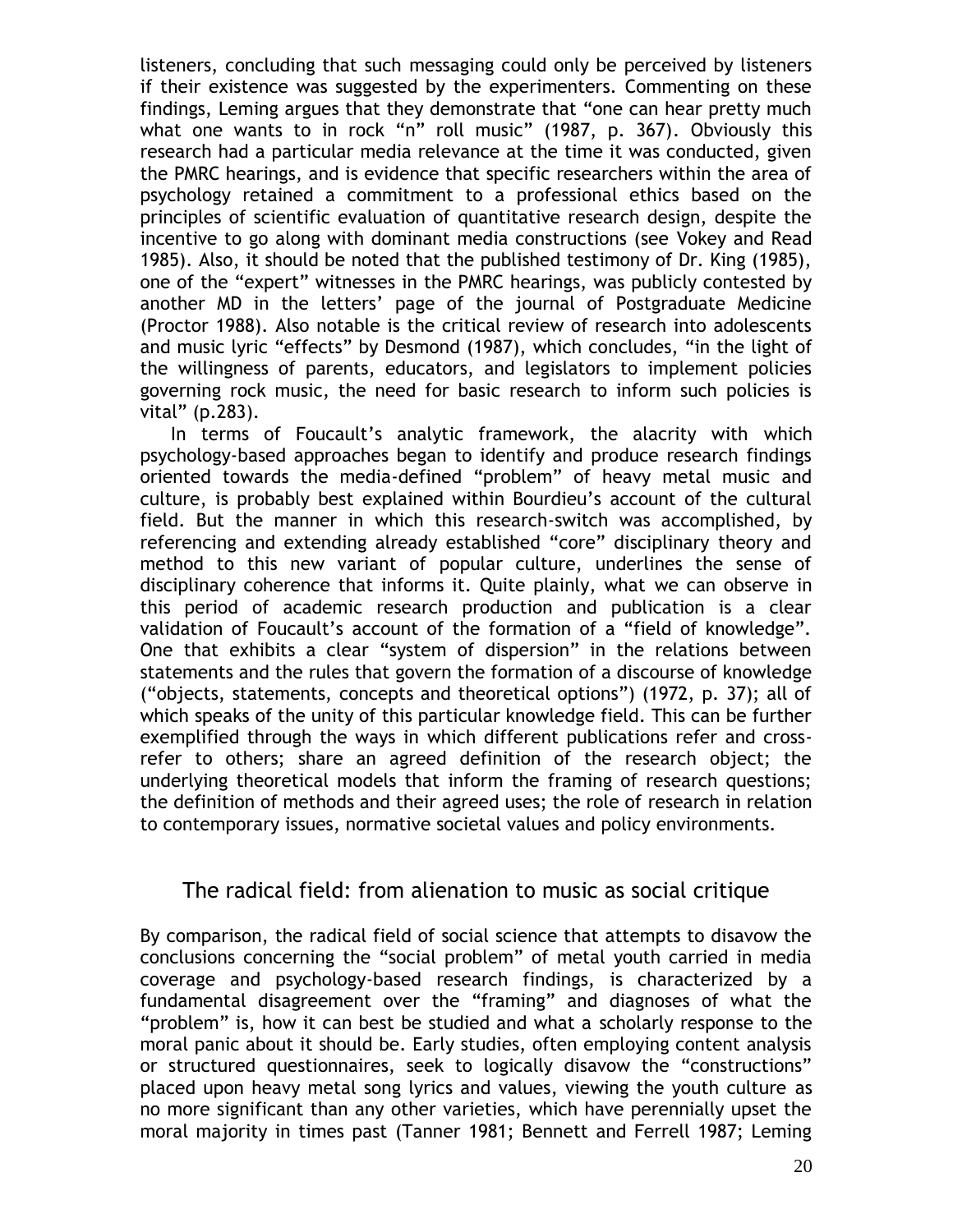1987; Rosenbaum and Prinsky 1987; Prinsky and Rosenbaum 1987). Other studies seek to engage with and attempt to contest the negative framing of heavy metal youth culture, by drawing on sociological theories of deviance, arguing that, "the stigmatization of the heavy metal subculture as deviant […] is a classic example of the labeling process" (Friesen 1990, p. 74; see also, Prinsky and Rosenbaum 1991) likely to confirm the delinquent "careers" of publicly stigmatized youth. Other sociological responses, seek to frame the issue within classic theories of alienation, arguing that musical preferences are not the "trigger" or causes of social dysfunction but are indicative of the "the modes of behavior and kinds of problems associated with adolescence" (Verden at al, 1989, p. 74) in a difficult period of transition to adulthood. Other approaches go further in arguing that so-called *delinquent behavior* "can be understood as an expression of alienation brought about by social forces upon the young [the] result of adolescent's relative powerlessness towards an external situation of inequality" (Epstein and Pratto 1990, p. 69). In this view, participation in heavy metal youth culture maybe the only source of social empowerment available, while such power is ultimately superficial in term of its actual social clout. These sorts of approaches seek validation in wider theoretical models of youth and social structure, viewing youth cultural forms of anger and resentment as an expression of the structural "contradictions" facing youth who may face social blockage in terms of aspirations or a sense of alienation from a parent culture that seeks conformity but offers little in the way of reward for the demanded compliance (Friesen 1990; Epstein et al 1990).

What is relevant, in retrospect, is how some studies that initially set out to contest media-hyped accounts of the malign influence of the music and lyrics of heavy metal music, by conducting interviews with adolescents in school settings, begin to recognize that the music itself and the cultural response it invokes in its youthful advocates, offers a more coherent mode of criticism of the perspective of youth and *their* relationship to the dominating "hegemonic" culture. For example, Epstein and Pratto, argue that while the content of heavy metal music "can be construed as offensive, or at least in poor taste, the overarching theme is alienation and concern for the world that youth will inherit" (1990, p. 74). For example, they identify the following themes: environmental issues, substance abuse, corruption in government, televangelism and the corruption of organized religion, and alienation from life in general. This leads them, in a further study, to argue that the "political complexity of [the] music is often lost in the rhetoric of fear and misunderstanding on the part of its detractors", concluding that it is easier for opponents "to address the issue of violence present in [the heavy metal genre] than to address the basis of [that] rage and violence" in the perspective of youth itself (Epstein et al, 1990, p. 391). This re-framing can be seen to lead to a *shift* in research focus towards examining the genre conventions of the music itself (Friesen and Epstein 1994) and to an exploration of its dominant thematics, as understood by its musicians and fans (Friesen and Helfrich 1998). It is surely not coincidental that this shift occurs at a time when there is a distinctive emergence of a musicological approach that begins to apply a popular cultural aesthetic to the understanding of the composition and performance of heavy metal music (Walser 1992; Harrell 1994; Brown 1995; Berger 1997; 1999a,b).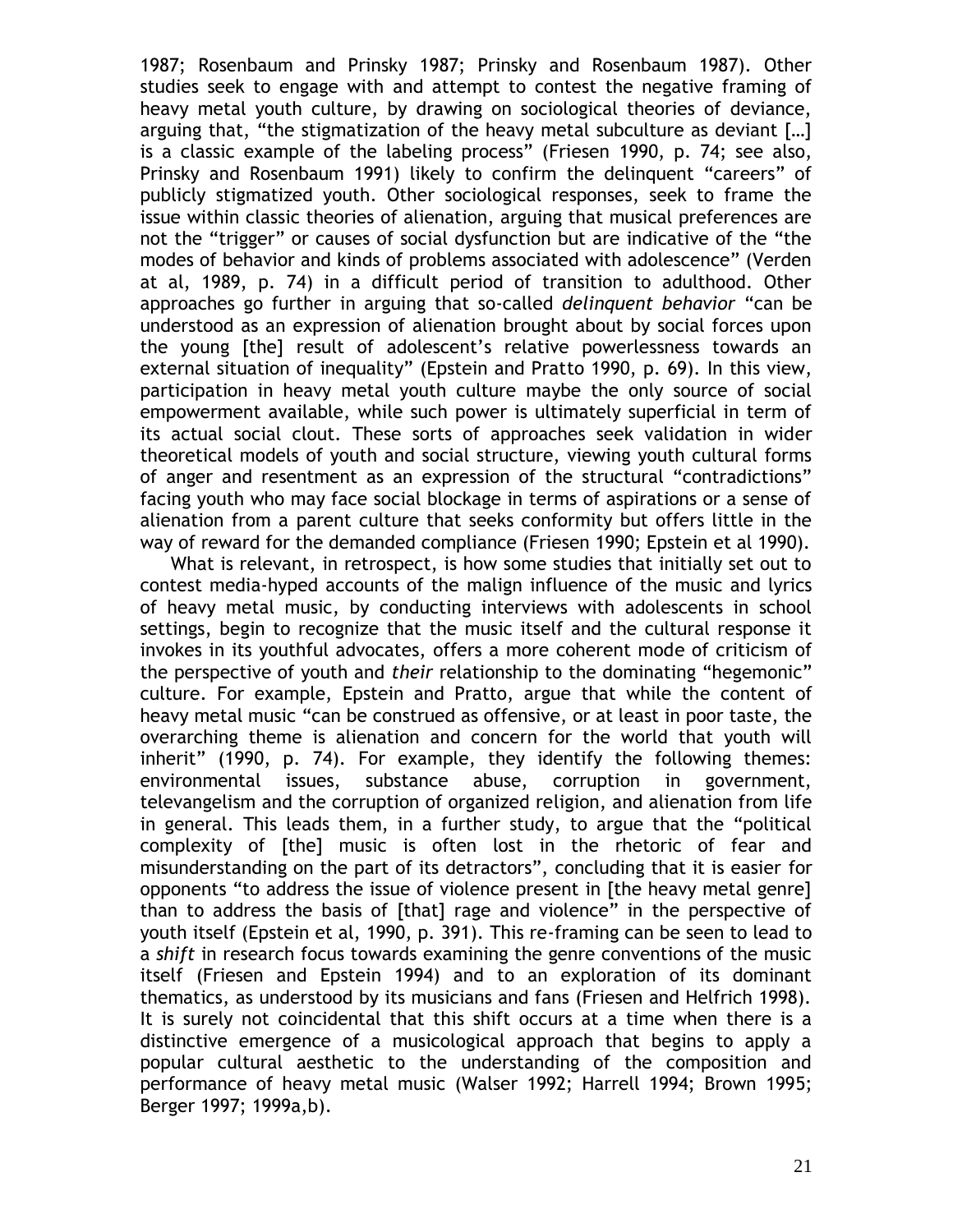In terms of Foucault's analysis, what I have defined as the sub-field of radical social science and humanities perspectives, such as youth studies, the sociology of rock music and early variants of popular music and cultural studies, do not demonstrate the same measure of unity, over an agreed object of research, set of core theories and methodological procedures, etc., as psychology research in this period is able to do. This is hardly surprising given that the research "problem" that such approaches are compelled to address, has been defined externally; indeed, this is exactly their "problem"! What this means, in terms of the kinds of research responses we can see, is that approaches that seek to contest the social problem framing of heavy metal and youth by means of content analysis or questionnaire methods, continue to validate the "empirical" accumulation of evidence that drives the psychology research agenda. It becomes, in effect, one more set of research findings that can be referenced or ignored. Those approaches that seek to offer an alternative explanation of the problem and how it should be defined and judged really have their work cut out for them! Since they must begin with an acknowledgement of why they seek to address the issue, thereby providing some validity of recognition to the status of the issue as a problem, only then can they seek to re-position it. Such a strategy inevitably requires offering an alternative theoretical framing of the issue and this, as many social scientists are clearly aware, can have the effect of politicizing the issue further. It also means they risk parting company with any allies they may have within the psychology field itself, who will reject research that is *overly* theoretical and therefore "value" laden.

A good example of this problem is the definition of the situation of heavy metal youth as one of alienation. Classical sociological theories of this condition, from Durkhiem to Marx, suggest it is an indicator of cultural disjuncture between aspiration and opportunity (e.g. Merton) or an objective indicator of a deeper structural condition, such as a societal lack of cultural integration or the predictable outcome of unequal class relations. To the extent that psychological approaches invoke this condition they do so in order to indicate a risk or condition that needs "solving" either through the work of professionals or at the level of government intervention. The manifest character of this implicit "theory" is the need to identify risks to the life and well being of adolescents in school and work, as well as their impact on others. Underlying such an approach is a normative conception of personality, behavior and role within institutions and relationships, such that any an identifiable variation in these is interpreted as an indicator of role conflict, alienation or faulty socialization.

It is telling perhaps that the terms of this theorization are articulated by sociological approaches wishing to contest it:

The very stability and existence of any society depends in large measure on the degree to which that society is able to instill in youth the shared norms and values of the existing adult society. In areas where adult society is not effective in transmitting its culture to youth, and as a result youth manifest values and behaviours at variance from adult norms, societal concern is expressed (Leming 1987: 363).

The problem with this *functionalist* argument is that it does not recognize the possibility of the unequal experience of participants (via class, ethnicity, gender and age); or that there could be a divergence from or even challenge to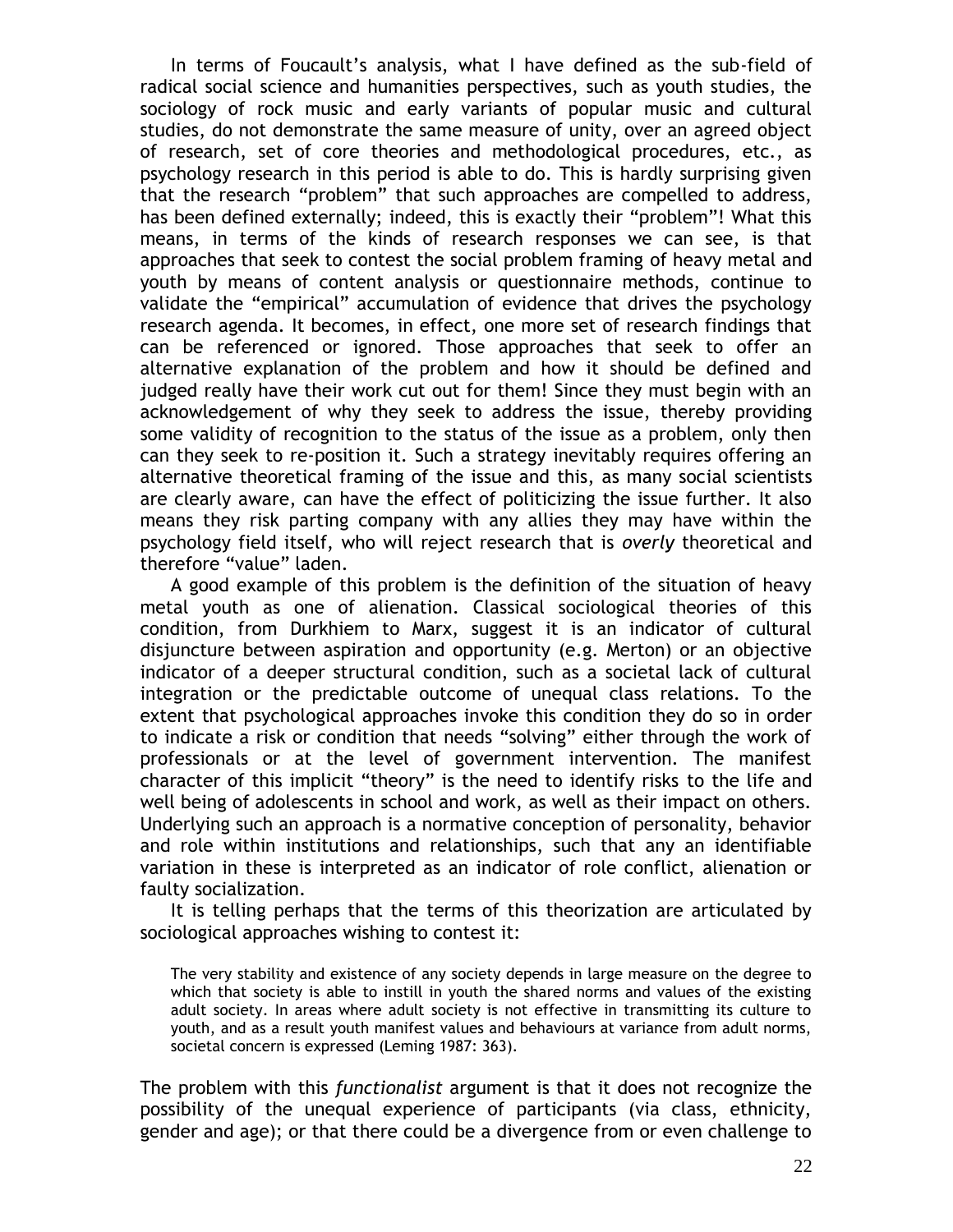such values generated by the experience of inequality; or via the contemplation of it from an ethical position. Which is why any evidence of dysfunction must be attributable to factors that lie outside of the process, such as new forms of media and popular culture. The identifiable shift within the radical field towards examining heavy metal culture as an alternative, oppositional or culture of critique in its own right or as identifiable expression of a generational youth culture, is therefore a significant development. Although it should also be noted that this shift towards exploring the culture of heavy metal music and fandom in its own terms, is also marked by the argument that the popularity of the genre means that it is no longer entirely understandable as "the musical province of undereducated and alienated working class youth" (Friesen and Epstein 1994, p. 1). This suggests that a rise in the cultural credibility of heavy metal must also be accompanied by a rise in its social status and validity as a cultural form.

According to Bourdieu, value is acquired within particular cultural fields by the acknowledgement and recognition of peers, i.e. in terms of the values that have come to acquire credibility within an existing group of non-economic producers, who monopolise the existing means of consecration. New entrants into the field must seek the validation of existing peers to be accepted as credible. Thus, despite the lack of cultural capital attached to heavy metal as a subject, the ability to demonstrate expert diagnosis of it as a research object gained credibility within the academic field of psychology, especially as this treatment of a novel subject was conducted within the terms of established theoretical and methodological procedures. To a certain extent this was true of the social science based interventions, to the extent to which they were conducted within established theoretical frameworks, especially in being able to demonstrate the application of such frameworks against prevailing dominant definitions, attempting to exert influence from outside the academic field.

The discernable shift in the cultural status of heavy metal music as an indicator of greater complexity or cultural value, can be said to reflect or make possible new strategies of acquisition of cultural value within the academic field, through the demonstration of possession of "new" kinds of symbolic knowledge-capital or symbolically specific types. Here we can theorize two types of claims or strategies of legitimation of such value. The first is to seek to re-present heavy metal culture as containing hitherto unrecognized elements of high cultural qualities, which once skillfully extrapolated, raise its cultural status. An example might be "The poetics of destruction: death metal rock", where Harrell argues that "the politics [and] philosophy of death metal [are] a response to and reflection of modern culture" (1994, p. 91). Another might be Walser's (1992) exploration of the baroque-classical influences on heavy metal guitarist's pursuit of the art of virtuosity; a piece that has the added value of demonstrating a virtuoso cultural-musicological critique in its exposition. But perhaps the most irrefutable example would have to be the group of papers, produced by academic philosophers, exploring the themes to be found in the lyrics of *Metallica* songs (Irwin ed. 2007)?

A third strategy is to demonstrate possession of symbolically specific types of knowledge of less-well-known, extreme or avant-garde forms of metal music culture. Perhaps the pre-eminent example here is Kahn-Harris' "criticalinsider" study of the *transgressive* cultural politics of extreme metal (2007). For example, Kahn-Harris argues that death metal and grind-core bands,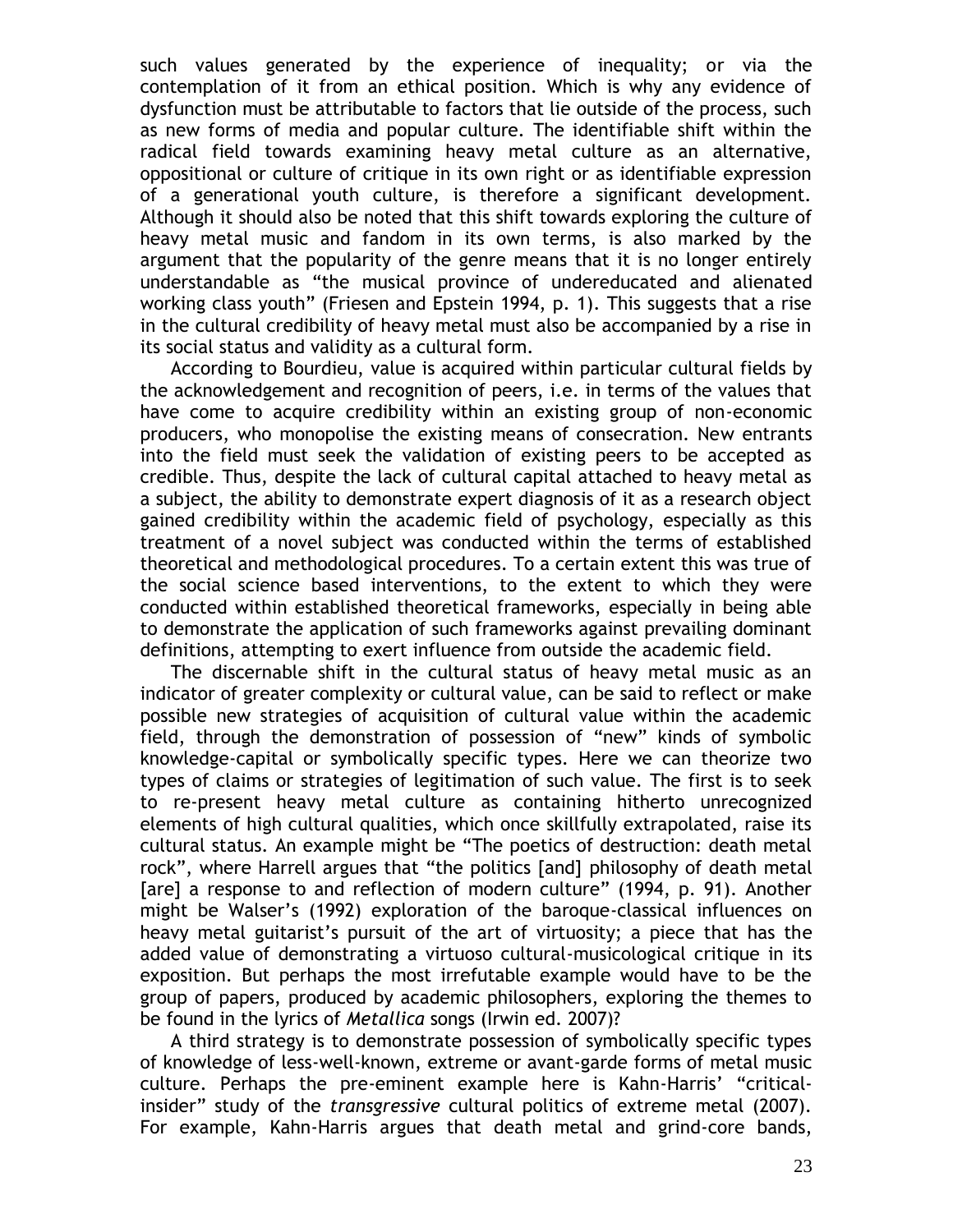"demonstrate [how] extreme metal discourse has systematically transgressed the boundaries of "the acceptable" in art" (p. 36).

#### The trouble with metal studies

In this final section I want to return to the claim that a coherent ("mature") field of metal studies has emerged that is qualitatively different in character to that which preceded it. Drawing on the pattern of data indicated by the MSBD and of existing divisions and conflicts revealed by Foucault's method of genealogy, what possibilities are there? The first possibility, suggested by Guibert and Hein, is that there has been a qualitative shift in the research status of the subject, from that of social problem or indicator of psychological risk, to a social and cultural object worthy of study in its own right. This finds support (see Figure 5) via evidence of the growing usage of the term heavy metal in article, chapter and book titles, from the 1990s onwards. But such usage does not clearly differentiate this new strand from psychology titles; however the use of the term metal (from 1990 onwards), death (1994), black metal (1995) and extreme metal (1999), clearly does signal this *differentiation*.

The second possibility is that this increased frequency of subject-specific usage coincides with the dramatic increase (see Figure 3) in specifically musicology-based studies, particularly ethnomusicology, in the 1990s *and* the even more dramatic rise, most recently, in studies of black and death metal, in cultural philosophy and literary theory. Both of these developments were signaled by tendencies identified within the social science approach, calling for a sociology of genre analysis (Friesen and Epstein 1994) and the cultural analysis of lyrical themes in heavy metal songs (Friesen and Helfrich 1998; Kotarba 1994). But the new work has made less and less reference to a sociological account of heavy metal or in some cases, particularly in work defined as cultural theory, none at all.

All of which suggests a third possibility. That these developments within the academic field indicate (in Bourdieu's terms) a successful *legitimation* strategy, based on the claim of possession of symbolically specific capitals, i.e. the knowledge and research skills appropriate to the increasingly complex academic understanding of the cultural practices and meanings of, as we will see, a globalised and hybridized contemporary metal music scene. The outcome of such a strategy, to the extent that it is successful, is the formation of a specific sub-field of academic production that is distinguished by the *degree* of its separation from dominant existing academic domains. A measure of this relative autonomy can be judged by the extent to which these "new" academic producers refer to other producers within the sub-field rather than producers within more established fields. The relevance of this for comprehending the formation of a sub-field of metal studies is the measure of its symbolic difference from the psychological and sociological framing of heavy metal. A related issue is the extent to which this symbolic differentiation is achieved by an appeal to other disciplinary domains, particularly high-cultural ones and on what terms (Laermans 1992; Regev 1994). A further issue is the "cost" of re-defining the study of metal music and culture as "beyond" the concerns of psychology and sociology. If this is the case, what issues are now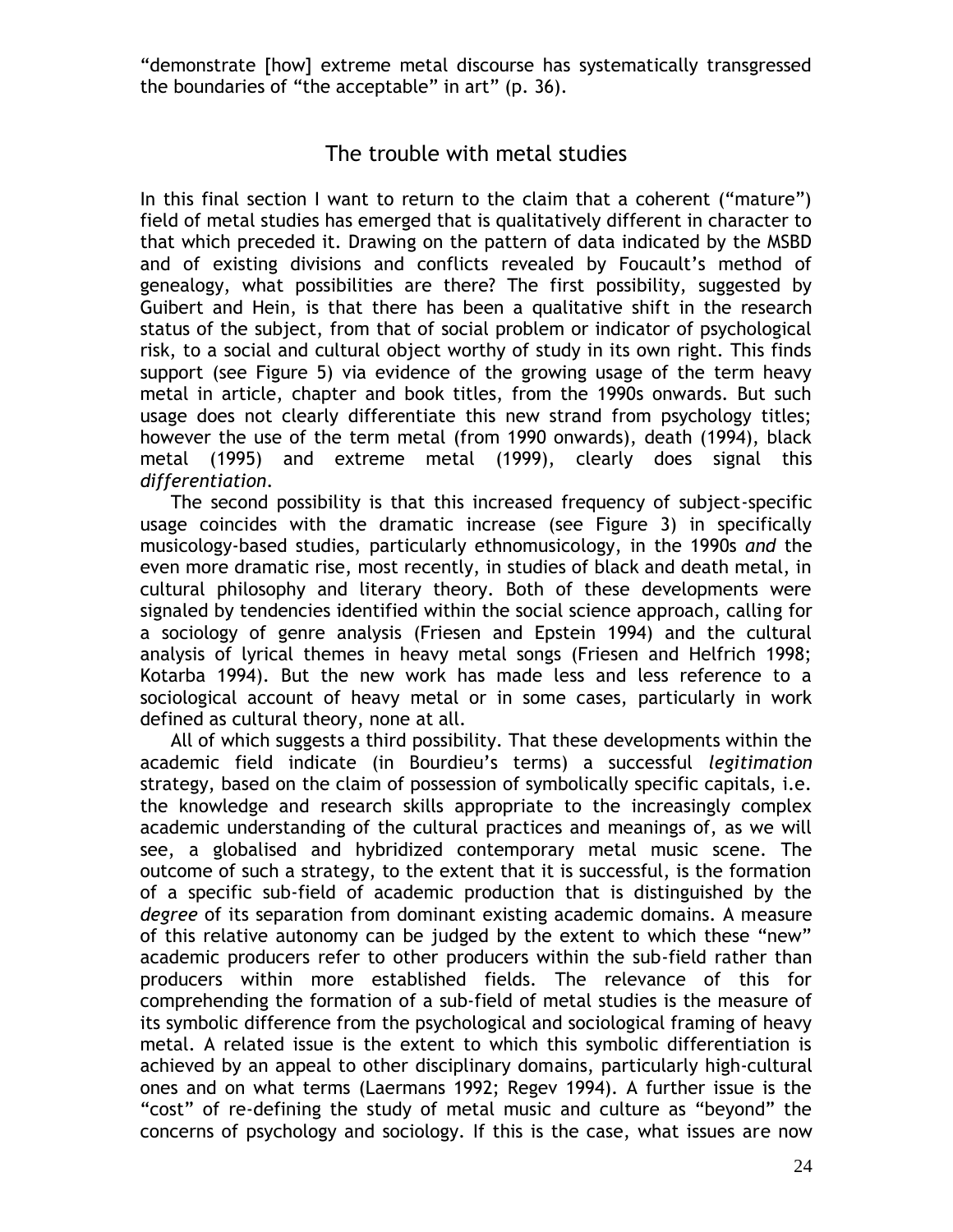rendered "out of court" or simply irrelevant to the new work? Finally, what is the relationship of the work of Weinstein and Walser, seen as foundational by Guibert and Hein, to this new work?

Drawing further on the MSBD results, particularly data referring to the 2000-2010 period, it is possible to more specifically explore what sorts of studies make up the largest category of cultural studies (28.8%), as compared with psychology (26.7%), sociology (22.5%) and musicology (21.8%). Putting to one side the continued significance of the volume of psychology research, what patterns are evident in article publications and what might this suggest? Perhaps the most striking aspect of the volume of articles produced within the category of cultural studies is the growing focus on metal music and religion, most notably pro- and anti-Christian themes, as an aspect of a post-traditional or "new age" identity politics, most often explored through global and/or *glocal* practices of "symbolic" community construction, particularly via the internet (Glanzer 2003; Luhr 2005; Moberg 2008). Not surprisingly, perhaps, the studies of anti-Christian themes, take as their starting point the ethnicheathenism and Nordic mythologies to be found in black metal music (Beckwith 2002; Barron 2004; Cordero 2009; Benard 2004; 2009; D'Amico 2009; Van der Velden 2007; Dyrendal 2008). This work is also notable for its reference to debates and theories to be found in comparative literary studies, art, postmodernist and/or post-structuralist philosophy. The exploration of contemporary metal culture as *analogous* to a religious formation is also to be found in sociological work, particularly work produced by French sociologists (e.g. Bobineau 2005; Martin 2005; Mombelet 2005 a, b and c; Walzer 2005; Mombelet & Walzer (eds) 2005). There is certainly evidence, within musicology publications, of a concern with sub-genre classification and distinctions within contemporary metal music, as suggested by Guibert and Hein (e.g. Guibert 2002; Hein 2002; Waksman 2004; Brizard 2006; Martinez 2006). However, perhaps the most consistent strand of work to be found is that reporting ethnographic or ethnomusicological research, investigating the global spread of metal music culture and its localization, conducted with participants in Brazil, Bali, Taiwan, Singapore and Malaysia, Indonesia, Israel, Morocco, the Middle East, North Africa, Southeast Asia and China (Harris 1999; Greene 2001; Kahn-Harris 2002; Wallach 2002; Alvelar 2003; 2009; Baulch 2003; Chu 2006; Hamma 2006; Liew and Fu 2006; Levine 2008a,b ; 2009).

This work would seem to fit the claim of Kahn-Harris (Harris 2000) of the emergence of a global underground metal scene with no privileged regional and institutional centre, unlike that of heavy metal itself, which Laing (1997) has termed the "platinum-triangle" (i.e. the United States, Britain and Australia). However, the concept of music scene (much debated in musicology, see Straw 1991; Shank 1994; Hesmondhalgh 2005) and its global-interconnectedness, has been questioned by Bennett and Peterson (2004, p. 4), who offer instead: the local, the translocal and the virtual. Translocal scenes are the "most selfconscious local music scenes that focus on a particular kind of music [while being] in regular contact with similar local scenes in distant places [with whom] they interact […] through the exchange of recordings, bands, fans and fanzines" (p. 8). Translocal scenes, as Emma Baulch (2003) puts it, "gesture elsewhere". Baulch's study of the Balinese thrash-death metal scene also suggests that "inter-national equality is a myth, for national fandoms engage with discursive contexts that are unique to each locale" (p. 201). This point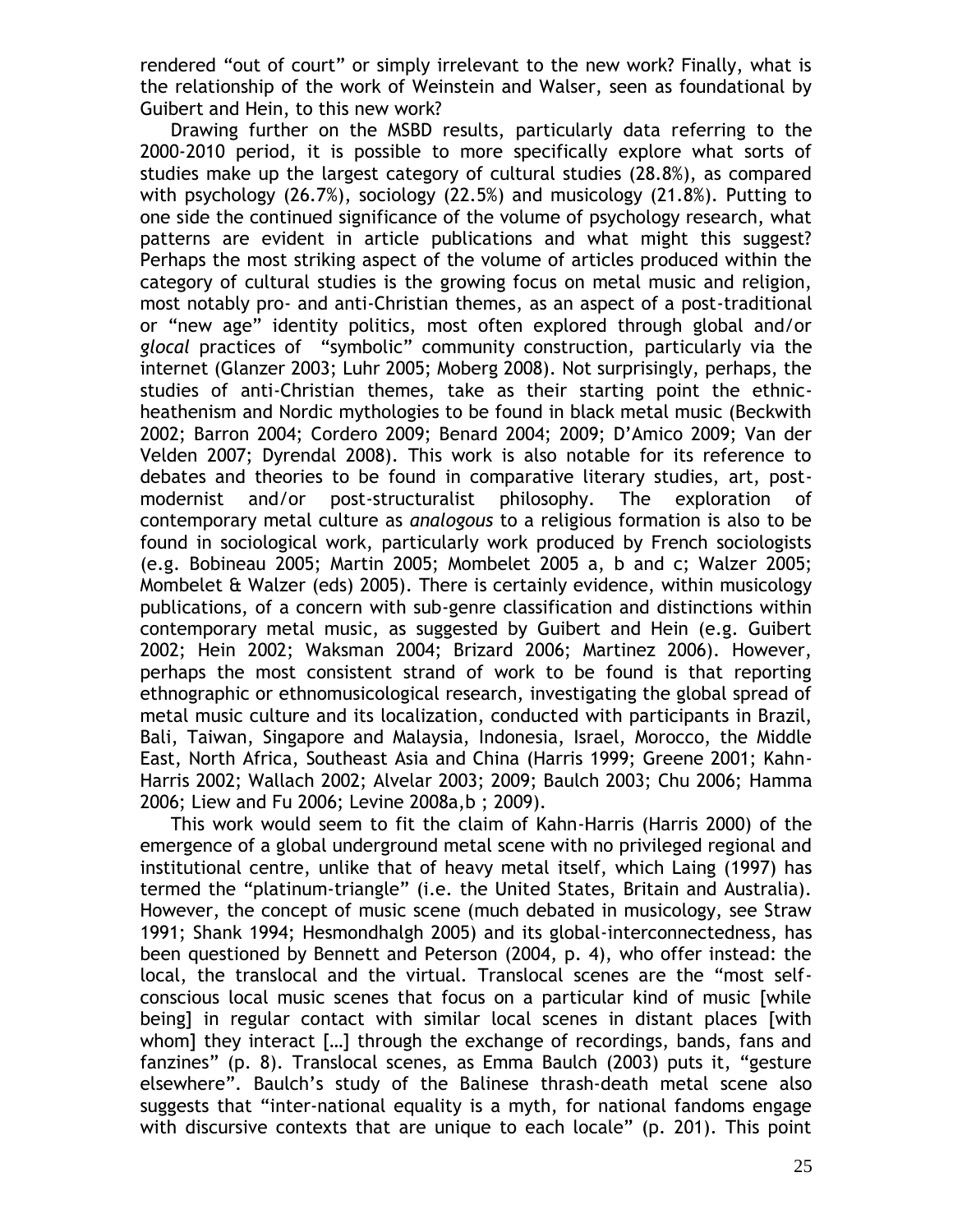would seem to be applicable to many of the studies of global-local metal music scenes identified in this research strand. In particular the "blue collar" identity, viewed as central to the cultural coherence of the original heavy metal subculture by Weinstein, plays out differently in a globalised context. Although many of the studies identify metal fandom with a working class identity, the class alliance made possible by heavy metal fandom in particular translocal scenes, is directed towards a cultural politics of distinction and exclusivity based on the "authenticity" to be gained from a knowledge and circulation of western metal styles, embodied in the repertoires of "cover" bands, for example, as against the mainstream commercial music cultures encouraged by tourism *and* an aesthetic distance from local traditional music cultures. This cultural dialectic that locates "authenticity" not with local music but a global music culture located *elsewhere*, also offers an interesting connection to the religious themes to be found in much of the cultural studies work identified previously. But these scene studies suggest that black metal fandom can be quite compatible with Muslim and Islamic religious beliefs in one context, since its pro-Satanist or anti-Christian themes are less important than its currency as an indicator of "individualism" in a context of traditional identities. At the same time such individualism, expressed through a taste for Western styles of metal music, can be a basis for activism and protest against juridical-political systems of censorship in a context of state sponsored monotheism (Levine 2008a, b; 2009).

#### **Conclusions**

It is clearly the case that recent work examining the post-traditional identity politics and philosophy of metal culture has not only raised the academic status of the study of the subject but also redefined it beyond the social problem framing within which it was previously understood. Not that this framing has gone away. Psychology oriented publications continue to link a preference for metal music with various measures of vulnerability, from teen depression, greater propensity to self-harm or suicide ideation, to measures of aggression and anti-social attitudes (Miranda and Claes 2009; Selfhout et al 2008; Becknell et al 2008; Baker and Bar 2008; Mulder et al 2007; Young et al 2006; Martino et al 2006; Weisskirch and Murphy 2004; Smith and Boyson 2002; Reddick and Beresin 2002; Burge et al 2002; Scheel and Westfield 1999). <sup>9</sup> But these strands are no longer talking to each other or at least not in the same language! So it is not just that the symbolic status of the study of metal culture has been raised within the academy but also that the object of such research has been redefined by new work. Another way to express this is in terms of the discernible shift away from the identification of the music culture with a core white, male, working and lower middle class fan-base, to be found in areas of post-industrial decline, such as Britain, the American mid-west, central and

 $^9$  I list here only studies published within the last decade.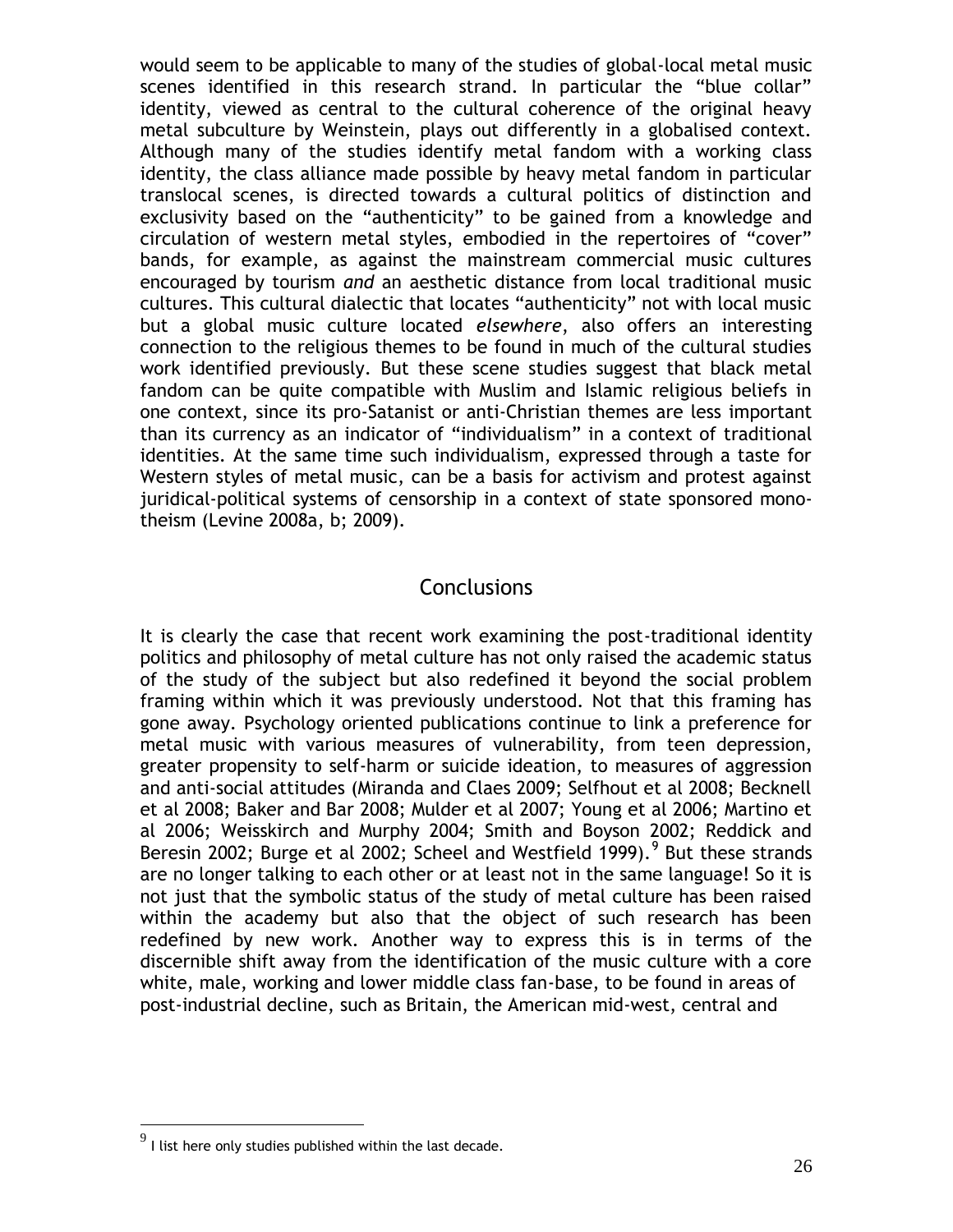Northern Europe (Weinstein 2000: 117-121).<sup>10</sup> It is the implications of this shift and what it might indicate about the current concerns of metal studies, that I want to briefly highlight in my closing observations.

One of the key tensions to be found in the work of Weinstein and Walser was the implications to be drawn from the process whereby "heavy metal was transformed [in the 1980s] from the moribund music of a fading subculture into the dominant genre of American music" (Walser 1993, p.11). For Weinstein, the "mainstreaming" of metal music sets in motion a process of fundamentalist division between rhythm (speed, thrash and hardcore) and melody (lite or "bighair" metal) accelerating the sub-genre fragmentation of the music culture over the ownership rights of the subculture that identifies with it. For Weinstein, the emergence of speed and thrash metal, and later, death metal, mark out the defensive boundaries of masculinist youth culture that resists commercial dilution or "mainstreaming". For Walser, the mainstreaming of metal not only allows its core masculinist ideologies to be articulated in a popular form, thereby highlighting the contradictions of the patriarchal capitalist gender order which it dramatically reflects, but also articulating a range of alternative repertoires of gender performance, such as androgyny and romance, which attracts an increasing number of female fans to the genre.

In the end, the precipitate commercial decline of heavy metal in the US billboard charts (Harrison 2007) is neither the outcome of its internal subcultural antagonisms or its gender politics but its displacement by the dramatic rise in popularity of grunge and alternative rock in the 1990s. It is the global underground proliferation and cross-fertilisation of death and black metal scenes in this period, which becomes the focus of the "new" scholarship on metal music identified by Guibert and Heine and characterized by Kahn-Harris as "extreme metal". As we have seen, the central focus of this research is neither class nor gender but rather ethnicity, regional identity, and religiosity. Although the negotiation of "white" working class identities by death metal musicians and fans located in the mid-western rust-belt regions of the US is the focus of some studies (Harrell 1990; Berger 2001), the exploration

 $^{10}$  The apparently changed demographics of metal fandom is a debate which appears pivotal to current scholarship but has received little if any attention. Arnett, one of the few psychology academics to address social science work, contests Weinstein's claim that heavy metal is blue collar, arguing she 'presents no data to support' the claim (1996: 172). Weinstein's argument that heavy metal is 'blue collar, either in fact or by sentimental attachment' (2000: 99), does not seem inconsistent with Arnett's assertion that that 'they are at least as likely to be middle class as working class' (1996: 172). But this is because Arnett wants to define the working class as manual labour ('truck driver, factory worker', op cit). Berger has argued that heavy metal culture arises out of the 'frustrations of a blue-collar life in declining economy' (1990: 283), suggesting that 'both qualitative and quantitative scholarship shows that the music's audience has largely come from a working-class youth' (ibid). Recent studies have identified heavy metal's working class cultural origins (Cope 2010; Moore 2010). Moore, cites ethnographic evidence (Gaines 1990: 145-73), arguing, 'not all metal heads are working class, but they are much more commonplace as one descends down the socioeconomic hierarchy into white society's uneducated and unskilled' (p. 79). Brown asserts that the heavy metal audience is made up of a majority working class and minority of the lower-middle class (2003: 214); Kahn-Harris argues, 'in Europe, at least, the more affluent working classes and lower middle classes tend to dominate' (2007: 70). This class-border recruitment appears to be reflected in Weinstein further argument that 'metal's fanbase, since its inception, tends to come from the working class and its post-industrial version, the para-professional and service-sector lower-middle class' (2004: 301). Such a view finds qualified support in the recent Cultural Capital and Social Exclusion national survey, conducted in the UK (Savage 2006: 170), which argues that heavy metal is 'not exactly the music of the socially marginal. It is certainly young men who are attracted to it, but these tend to be those in middle-income brackets, with city and guilds qualifications, in intermediate and lower supervisory positions'.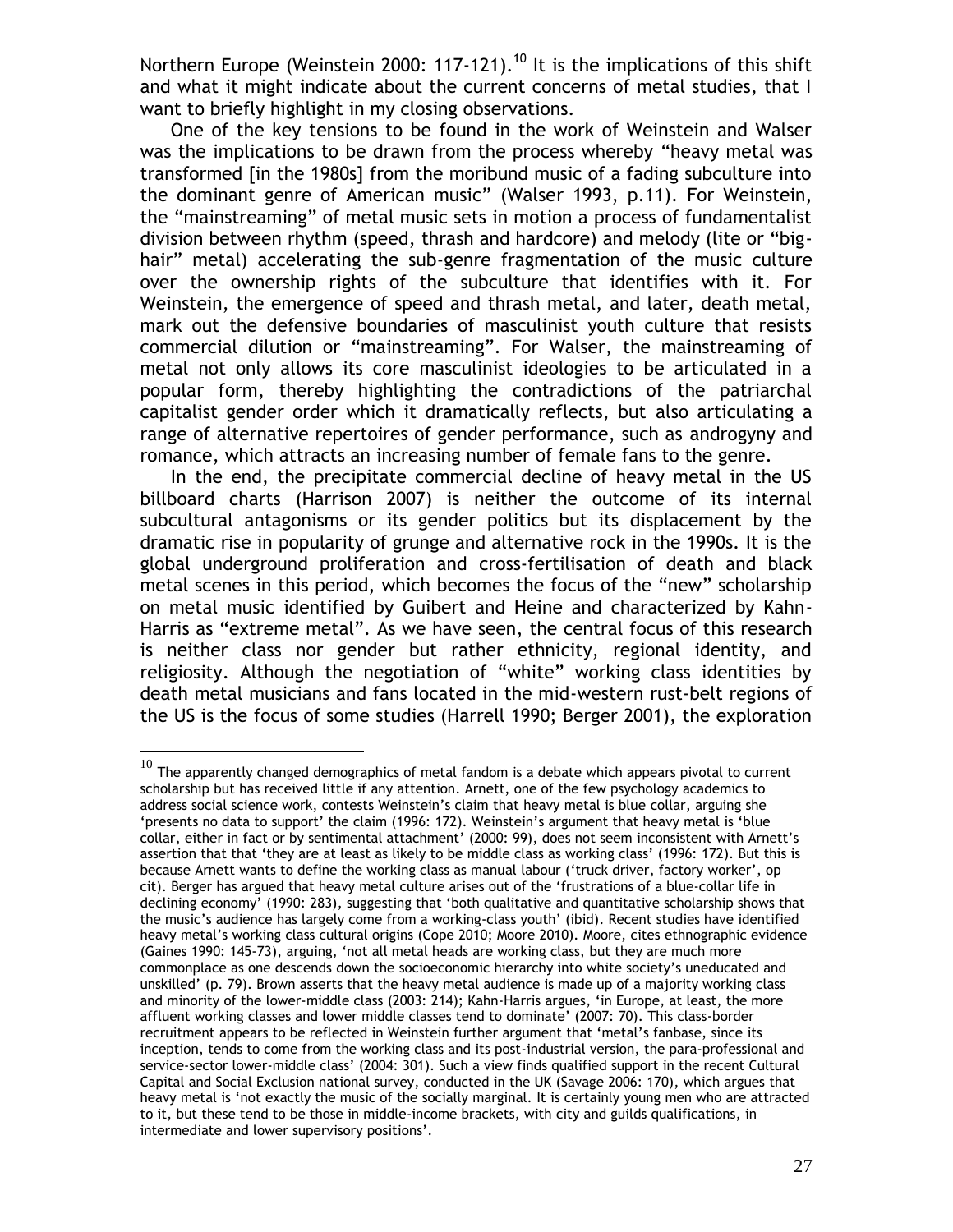of the "white" ethnicities to be found in black metal music and culture, excludes class entirely. Social class does feature in the global "scene" studies, as we have seen, but as a dependent variable rather than a principal category of explanation. Indeed, although many underground genres are identified with a working class or "underclass", often the key participants in scene activity are, as Baulch has argued in reference to the Bali scene, "distinctly bourgeois":

Most of them were university students whose parents had helped them to buy guitars and approved of their music-related "hobby". But neither was metal exclusively the property of a bourgeois or "new rich" class in Indonesia. It frequently served as a site of class struggle, and death and thrash metal enjoyed popularity among workers and bourgeoisie alike (2003, p. 199).

As Kahn-Harris observes (2007, pp. 10-11) it was the quantitative techniques (questionnaires, semi-structured interviews) employed by social scientists investigating heavy metal fandom as a "social problem" in the mid 1980s, that were able to provide evidence of the social class profile of metal fans. The global picture, made up of scene-specific studies, in particular locations, often based on ethnographic fieldwork, is uneven in what it can tell us. If class is important in the global metal cultural diaspora, then it is not as an expression of a working class identity in any simple sense. It maybe that heavy metal fandom, in particularly polarized societies, where there is a huge gulf between rich and poor, articulates the critical but also aspirational identity of the children of newly skilled groups? In other contexts, the preference for metal among rich youth in culturally traditional or monotheist societies may be an act of radical differentiation or individuality. In the context of relatively affluent, socially progressive countries, such as Norway and Sweden, the rise of a radical, anti-social, anti-Christian youth culture, such as Black metal, certainly does not represent an identification with working class values although it may represent an antagonism towards an overly-rationalist, socially conservative middle class culture?

I began this survey by arguing that the field-defining texts of Weinstein and Walser do not offer a coherent view of the field of metal studies. This is because they do not agree with each other.<sup>11</sup> But it is also because the work that follows them does not significantly develop their major themes, of class and gender, respectively. If there is a point of intersection between these writers it is the characterization of masculinity. It could be argued that the further development of this concept could provide a point of intersection across the current diverse field of metal scholarship. The mode of masculinity I have in mind is that which Connell refers to as "protest masculinity" (1995, pp. 109-119; see also Sarelin 2010) and Grant (1996; 2007) hypermasculinity. This concept, freed from its origins in work and gender studies, can inform the modes of misogyny, exscription and androgyny or the Dionysian "bad boy" mainstream metal of the 1980s (Denski & Sholle 1992); as well as the explorations of ethnic heathenism, ancient cults of the warrior and the anti-

 $^{11}$  Despite Walser's criticisms of Weinstein's approach (1993: 23-24), in actuality both theorists agree on many aspects, not least the need to defend the music and its fandom against powerful critics. The specific area of disagreement between them is the role that masculinity plays in the heavy metal subculture (see Walser p. 195, n.5), and the extent to which the malleability of such a cultural construct is to be welcomed. It would be welcomed if this area were to be further debated between them. But to date this has not occurred.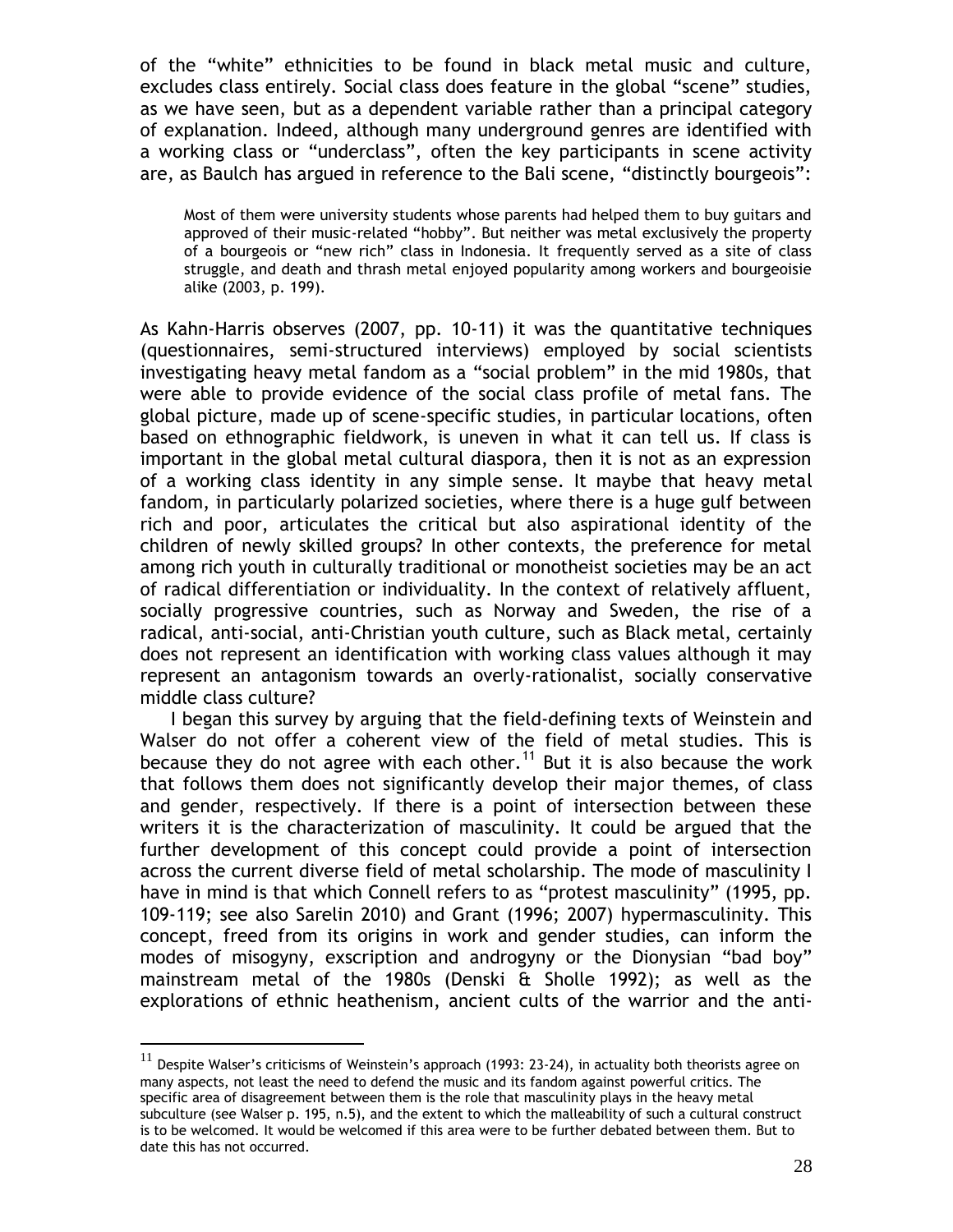humanism, corporeal mortification and abjection of extreme metal styles. At the same time, it is also possible to see the emergence of work that explores the gender dynamics of female participation in metal scenes and the exploration of alternative modes of femininity and masculinity to be found in current metal music performance and fandom (Krenske and McKay 2000; Rafolovich 2006; Brown 2009; Cope 2010).

Finally, it should be noted that the current field of scholarship, although it has successfully differentiated itself from the study of the musical allegiances of mass, white male "problem" groups that continue to attract the attention of psychologists, it has also shown a marked lack of interest in those cross-over or hybrid styles, such as nu-metal (but see Halnon 2004; 2005; 2006; Wilson 2008), that brought a version of metal into the popular mainstream once more. More recently we have seen the divisive-success of another variant, the hardcorepop-punk hybrid, emo or emotional-hardcore style. The last decade has also witnessed the emergence of the New Wave of American Heavy Metal, the thrash revival, stimulated by a plethora of new bands, the return of classic thrash, classic NWOBHM and classic metal bands, all releasing globally successful new material and touring widely.<sup>12</sup> All of which begs the question, whither now metal studies?

#### References

- Albert, W. G. (1978) 'Dimensionality of perceived violence in rock music: musical intensity and lyrical violence content' *Popular Music and Society,*  vol. 6, no. 1, pp. 27-38.
- American Academy of Pediatrics (1996) 'Impact of Music Lyrics and Music Videos on Children and Youth' (RE9144), Committee on Communications, *Pediatrics*, vol. 98, no. 6, pp. 1219-1221.
- American Academy of Pediatrics (2009) 'Policy statement: Impact of music, music lyrics, and music videos on children and youth', Council on Communications and Media, *Pediatrics,* vol. 124, no. 5, pp. 1488-94.
- Arnett, J. J. (1995) *Metalheads: Heavy Metal Music and Adolescent Alienation*, Westview Press, Boulder, CA.
- Avelar, I. (2003) 'Heavy Metal Music in Postdictatorial Brazil: Sepultura and the Coding of Nationality in Sound', *Journal of Latin American Cultural Studies,* vol. 12, no. 3, pp.329-46.
- Avelar, I. (2009) 'Genealogías y contrastes en el heavy metal brasileño, *TodaVÍA,* no. 21.
- Baker, F. & Bor, W. (2008) 'Can music preference indicate mental health status in young people?', *Australasian Psychiatry, vol.* 16, no. 4, pp. 284-288.
- Barker, M. and Petley, J. (1997) 'Introduction' in Barker, M. and Petley, J. (eds) *Ill Effects: The Media/Violence Debate*, Routledge, London.

<sup>&</sup>lt;sup>12</sup> For example, AC/DCs *Black Ice* album, the first release for five years, was the 2<sup>nd</sup> highest selling album globally in 2009 (RIAA 2010). Iron Maiden, on the back of a global touring since the return of lead singer Bruce Dickinson in 2000 (the most recent world tour, taking in India, Australia, Japan, USA, Mexico, Cost Rica, Columbia, Brazil, Argentina, Chile, Puerto Rico and Canada, documented in the film, *Iron Maiden: Flight 666* (2009), achieved a no.1 chart placing for their latest album, in 21 countries worldwide (Kerrang! Sept 24th 2010: 08).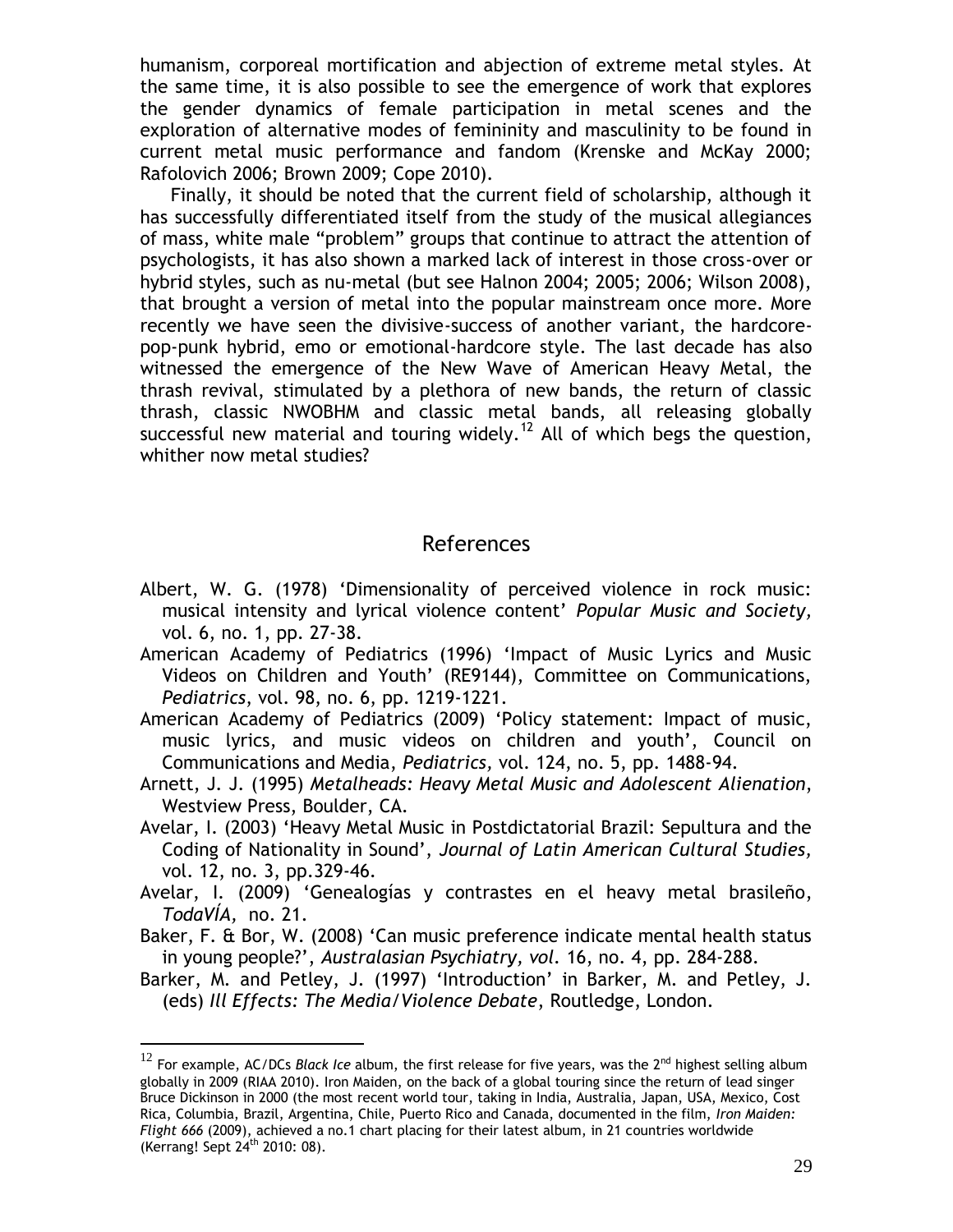Barron, L. (2004) 'Milton's infernal majesty: postmodern poetics within Venom's At War with Satan', *Chapter & Verse: A Journal of Popular Music and Literature Studies,* no. 2, pp.

Baulch, E. (2003) 'Gesturing Elsewhere: The Identity Politics of the Balinese Death/Thrash Metal Scene', *Popular Music* vol. 22, no. 2, pp. 195-216.

Baulch, E. (2007) *Making Scenes: Reggae, Punk, and Death Metal in 1990s* Bali, Duke University Press.

Baxter, R.L., De Riemer, C., Landini, A., Leslie, L. & Singletary, M.W. (1985) 'A Content Analysis of Music Videos', *Journal of Broadcasting and Electronic Media, vol.* 29, no. 3, pp. 333-340.

Bayer, G. (ed) (2009) *Heavy Metal Music in Great Britain,* Ashgate, Farnham, Surrey.

Becknell, M. E., Firmin, M. W., Hwang, Chi-En, Fleetwood, D. M., Tate, K. L. & Schwab, G. D. (2008) 'Effects of Listening to Heavy Metal Music on College Women: A Pilot Study', *College Student Journal,* vol. 42, no.1 pp. 24-35.

Beckwith, K. (2002) 'Black Metal is for White People: Constructs of Colour and Identity within the Extreme Metal Scene', M/C: A Journal of Media and Culture, 5, no. 3, http://www.media-culture.org.au/0207/blackmetal.php.

Bernard, N. (2004) 'De la légende Viking au hard-rock: Les références culturelles du metal nordique', *Nordiques*, n° 5, pp. 55-68.

Benard, N. (2009) 'Les Mythologies Hard Rock et Metal: Bricolage Identitaire ou Recit Original?' *Societes,* no. 104, pp. 65-72.

Bennett, A. (2002) 'Researching youth culture and popular music: a methodological critique', *British Journal of Sociology,* Vol. 53, No. 3, pp. 451–466.

Bennett, H.S. & Ferrell, J. (1987) 'Music Videos and Epistemic Socialization', *Youth & Society,* vol.18, no 4, pp. 344-362.

Bennett, A. and Peterson, R. (2004) 'Introduction to Music Scenes' in Bennett, A. and Peterson, R. (eds) *Music Scenes: Local, Translocal and Virtual,*  Vanderbilt University Press, Nashville.

Berger, H. M. (1997) 'The Practice of Perception: Multi-Functionality and Time in the Musical Experience of a Heavy Metal Drummer', *Ethnomusicology*, vol.41, no. 3, pp. 464-488.

Berger, H. M. (1999a) 'Death Metal Tonality and the Act of Listening', *Popular Music*, vol. 18, no. 2, pp. 161-178.

Berger, H.M. (1999b) *Metal, Rock and Jazz: Perception and the Phenomenology of Musical Experience*, Wesleyan University Press, Hanover.

Bleich, S., Weaver, J. & Zillmann, D. (1991) 'Enjoyment and consumption of defiant rock music as a function of adolescent rebelliousness', *Journal of Broadcasting & Electronic Media*, vol. 35, no. 3, pp. 351 – 366.

Bobineau, O. (2005a) 'la musicque metal: sociologie d'un fait religieux', *Societes,* no. 88, pp. 93-102.

Bobineau, O. (2005b), 'La musique metal: des éclats de religion et une liturgie. Pour une compréhension sociologique des concerts de metal comme rites contemporains', *Sociétés*: La religion metal, n° 88, pp. 25-51.

Bobineau, O. (2005c), 'Metal *versus* Gothic', *Sociétés*, La religion metal, n° 88, pp. 135-138.

Bogue, Ronald. (2004a) 'Becoming Metal, Becoming Death' in *Deleuze's Wake: Tributes and Tributaries*, SUNY Press, Albany NY.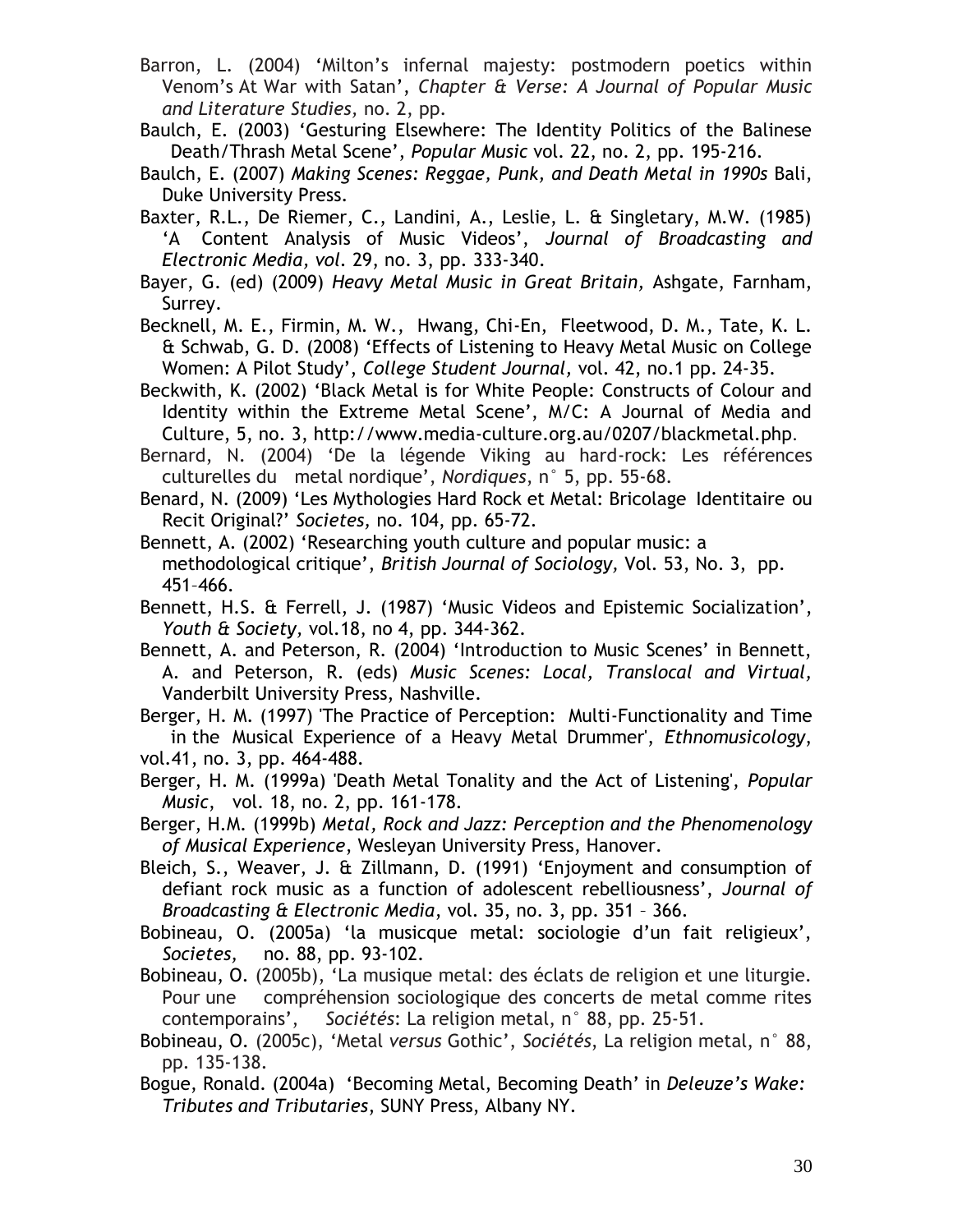- Bogue, Ronald (2004b) 'Violence in Three Shades of Metal: Death, Doom and Black' in Buchanan, I. & Swiboda, M. (ed.), *Deleuze and Music*, Edinburgh University Press.
- Bourdieu, P. (1979) *Distinction: A Social Critique of the Judgement of Taste*, Routledge, London.
- Bourdieu, P. (1993) *The Field of Cultural Production: essay on art and literature*, Polity press, Cambridge.
- Bourdieu, P. (1996) *Rules of Art: genesis and structure of the literary field* Stanford University Press, Staffordshire.
- Bourdieu, P. & Passeron, J.C. (1990) *Reproduction in education, society and culture,* Sage, London.
- Breen, M. (1991) 'A Stairway to Heaven or a Highway to Hell? Heavy Metal Rock Music in the 1990s', *Cultural Studies,* vol. 5, no. 2, pp. 191-203.
- Brizard, C. (2006) 'La Fusion de la Musique Metal et de la Musique Classique: Nightwish et les Voix Chantées', *Copyright Volume!,* Vol. 5, no. 2, pp. 115- 136.
- Brown, A.R. (2003) 'Heavy Metal and Subcultural Theory: A Paradigmatic Case of Neglect?' in Muggleton, D. & Weinzierl, R. (eds), *The Post-Subcultures Reader,* Berg, Oxford.
- Brown, A.R. (2009) "Girls like metal, too!": Female reader's engagement with the masculinist culture of the tabloid metal magazine', Paper presented to the *Heavy Metal and Gender conference*, University of Music and Dance, Cologne, Germany, 8-10<sup>th</sup> October.
- Brown, A.R. (forthcoming) 'Suicide Solutions? Or how the Emo Class of 2007-8 were able to contest their media demonization, whereas the headbangers, burnouts or 'children of ZoSo' generation were not ..' in Hjelm, T. Kahn-Harris, K. & LeVine, M. (eds) *Heavy Metal: Controversies and Countercultures,* Equinox, London.
- Brown, C. M. (1995) 'Musical Responses to Oppression and Alienation: Blues, Spirituals, Secular Thrash, and Christian Thrash Metal Music', *International Journal of Politics, Culture and Society,* vol. 8, no. 3, pp. 439-452.
- Brown, E. F. & Hendee, W. R. (1989) 'Adolescents and their music: Insights into the health of adolescents' *JAMA,* 22-29, 262, no.12, pp.1659-63.
- Burge, M., Goldblat, C. & Lester, D. (2002) 'Music preferences and suicidality: a comment on Stack', *Death Studies,* vol. 26, no.6, pp. 501-504.
- Bryson, B. (1996) "Anything but Heavy Metal": Symbolic Exclusion and Musical Dislikes', *American Sociological Review,* 61, no.5, pp. 884-899.
- Bryson, B. (1997) 'What about the univores? Music dislikes and group-based identity construction among Americans with low levels of education', *Poetics,* vol. 25, no. 2-3, pp. 141-156.
- Cashmore, E. (1984) *No Future*, Heinemann, London.
- Chambers, I. (1985) Urban Rhythms: Pop Music and Urban Culture, Macmillan, London.
- Chu, M. T. (2006) 'Qu'est-ce Qu'une Culture Locale? La Pratique et L'expression du Black Metal à Taiwan', *Copyright Volume!,* Vol. 5, no. 2, pp. 53-74.
- Clarke M., Martin G., & Pearce C. (1993) 'Adolescent suicide: music preference as an indicator of vulnerability', *J Am Acad Child Adolesc Psychiatry,.* Vol. 32, no. 3, pp. 530-535.
- Connell, R.W. (2005) Masculinities,  $2^{nd}$  ed, Polity, Cambridge.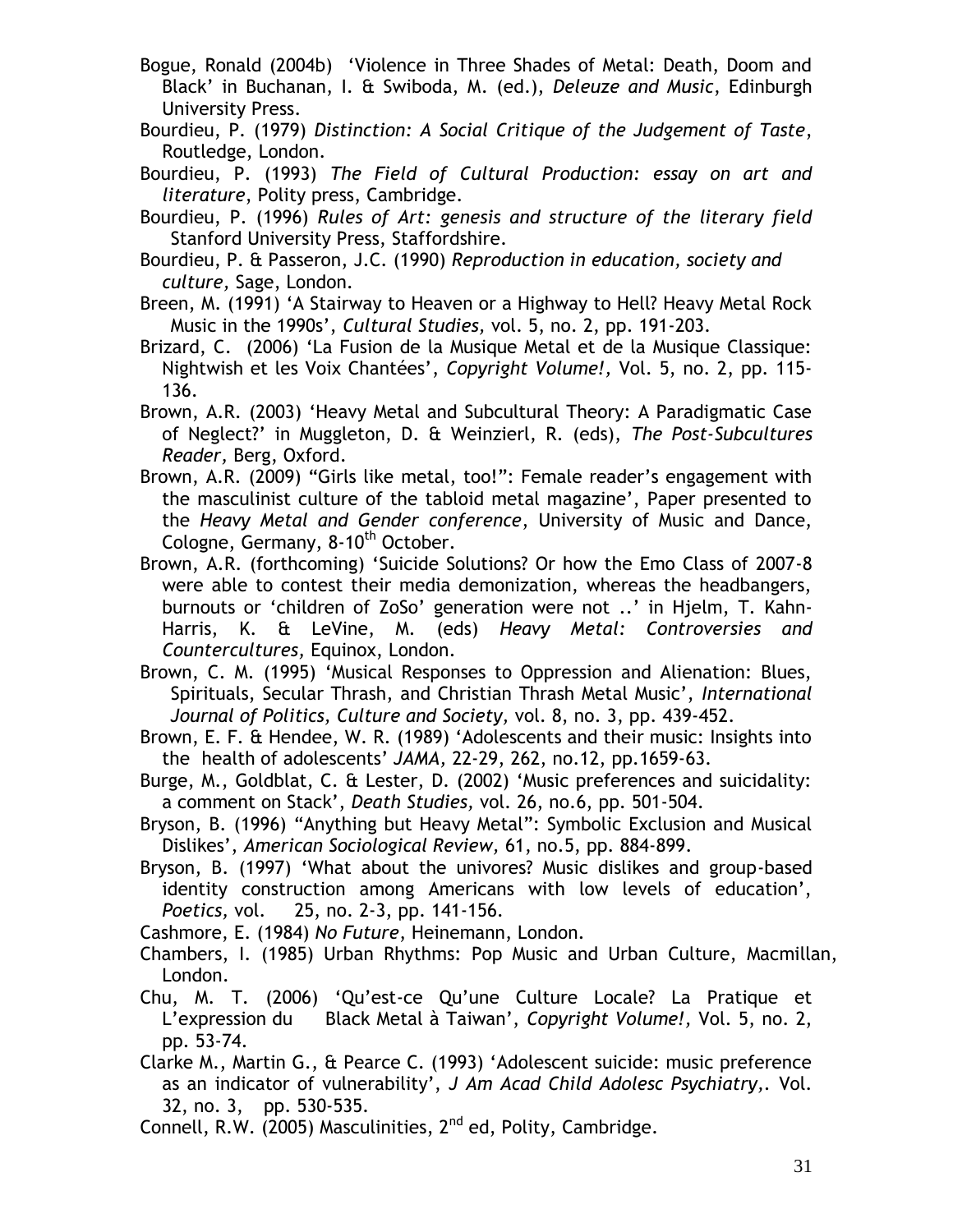- Cope, A.L. (2010) *Black Sabbath and the Rise of Heavy Metal Music*, Ashgate, Farnham, Surrey.
- Cordero, J. (2009) 'Unveiling Satan's Wrath: Aesthetics and Ideology in Anti-Christian Heavy Metal', *Journal of Religion & Popular Culture,* vol. 21, no. 1, pp.
- D'Amico, G. (2009) 'Black Metal, Literature and Mythology. The Case of Cornelius Jakhelln', *[Nordicum-Mediterraneum,](http://www.doaj.org/doaj?func=further&passMe=http://nome.unak.is/)* Vol. 4, no. 1, pp.25-53.
- Denski, S. & Sholle, D. (1992) ' Metal men and Glamour Boys : Gender Performance in Heavy Metal', in Craig, S. (ed.), *Men, Masculinity and the Media*, Sage, Newbury Park, CA.
- Desmond, R. J. (1987) 'Adolescents and Music Lyrics: Implications of a Cognitive Perspective', *Communication Quarterly*, vol. 35, no.3, pp. 276- 284.
- Dyrendal, A. (2008) 'Devilish Consumption: Popular Culture in Satanic Socialization', *Numen, vol.* 55, no.1, pp. 68-98.
- Epstein, J. S., & Pratto, D. J. (1990) 'Heavy Metal Rock Music: Juvenile Delinquency and Satanic Identification', *Popular Music and Society* vol. 14, no. 4, pp. 67-76.
- Epstein, J. S., Pratto, D. J. & Skipper, J. K. (1990) 'Teenagers, Behavioural Problems, and Preferences for Heavy Metal and Rap Music: A Case Study of a Southern Middle School', *Deviant Behaviour*, vol. 11, no. 4, pp. 381-394.
- Fast, S. (2001) *In the Houses of the Holy: Led Zeppelin and the Power of Rock Music,* Oxford University Press.
- Featherstone, M. (1991) *Consumer Culture & Postmodernism,* Sage, London.
- Feilitzen, C. von (1998) 'Media Violence Four Research Perspectives' in in Dickinson, R., Harindranath, R. & Linne, O. (eds) *Approaches to Audiences: A Reader,* Arnold, London.
- Foucault, M. (1972) *The Archeology of Knowledge*, Tavistock, London.
- Friesen, B. (1990) 'Powerlessness in Adolescence: Exploiting Heavy Metal Listeners' in Sanders, C. (ed.) *Marginal Conventions : Popular Culture, Mass Media and Social Deviance*, Bowling Green State University Popular Press, Bowling Green, OH.
- Friesen, B. K. & Epstein, J. S. (1994) 'Rock 'n' Roll Ain't Noise Pollution: Artistic Conventions and Tensions in the Major Sub-Genres of Heavy Metal Music', *Popular Music and Society*, vol. 18, no. 3, pp. 1-18.
- Friesen, B. K., Helfrich, W. (1998) 'Social Justice and Sexism for Adolescents: a Content Analysis of Lyrical Themes and Gender Presentations in Canadian Heavy Metal Music, 1985-1991' in Epstein, J.S. (ed.), *Youth Culture: Identity in a Postmodern World*, Blackwell, Oxford.
- Frith, S. (1981) *Sound Effects: Youth, Leisure and the Politics of Rock 'n'* Roll Pantheon, New York.
- Frith, S. & McRobbie, A. (1978) 'Rock and Sexuality', *Screen Education, no.* 29.
- Frith, S. & McRobbie, A. (2000) 'Rock and Sexuality' in McRobbie, A. (ed) Feminism and Youth Culture,  $2^{nd}$  ed., Macmillan, London.
- Gaines, D. (1991) *Teenage Wasteland: Suburbia's Dead End Kids*, University of Chicago Press.
- Gauntlett, D. (1998) 'Ten Things Wrong with the Effects Model' in Dickinson, R., Harindranath, R. & Linne, O. (eds) *Approaches to Audiences: A Reader,*  Arnold, London.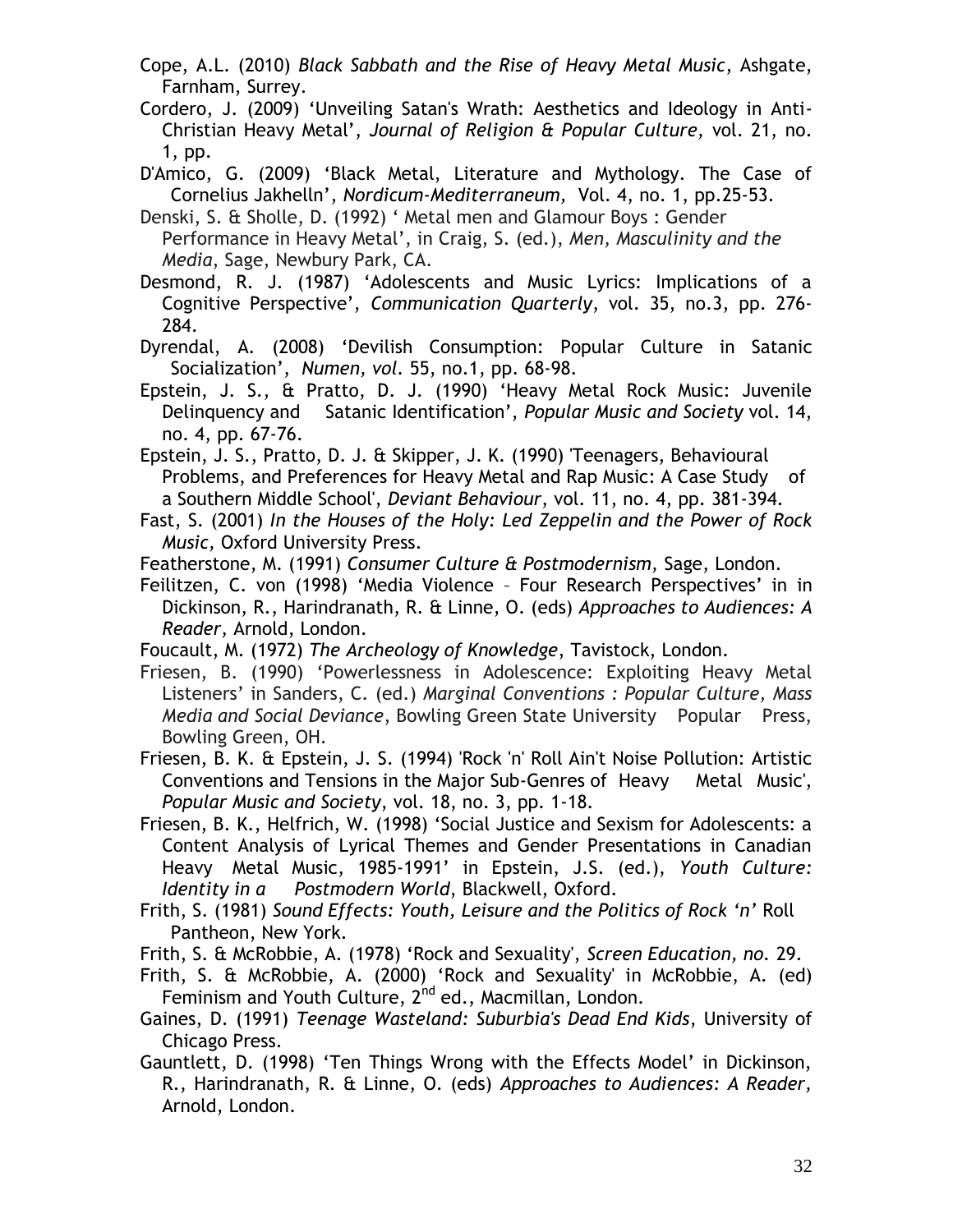Glanzer, P. L. (2003) 'Christ and the heavy metal subculture: applying qualitative analysis to the contemporary debate about H. Richard

Niebuhr's Christ and Culture' *Journal of Religion & Society* vol. 5, <http://moses.creighton.edu/JRS/2003/2003-7.html>**.**

- Grant, J. (1996) 'Bring the noise: Hypermasculinity in heavy metal and rap', *Journal of Social Philosophy*, n° 27, p. 5-30.
- Grant, J. (2007) 'Boys interrupted : the drama of male bonding in *Some Kind of Monster'*, *In* Irwin, W. (ed.), *Metallica and Philosophy. A crash course in brain surgery*, Blackwell, Oxford.
- Greene, P. (2001) 'Mixed Messages: Unsettled Cosmopolitans in Nepali Pop', *Popular Music*, vol. 20, no. 2, pp. 169-188.
- Greenfield, P.M., Bruzzone, L.,Koyamatsu, K., Satuloff, W., Nixon, K.,Brodie, M. & Kingsdale, D. (1987) 'What is Rock Music Doing to the Minds of our Youth? A First Experimental Look at the Effects of Rock Music Lyrics and Music Videos', *The Journal of Early Adolescence*, vol. 7, no. 3, pp. 315- 329.
- Greeson, L.E. & Williams, R.A. (1986) 'Social Implications of Music Videos for Youth: An Analysis of the Content and Effects of MTV', *Youth & Society, vol.* 18, no. 2, pp. 177-189.
- Gross, R. L. (1990) 'Heavy Metal Music: A New Subculture in American Society' *Journal of Popular Culture* vol. 24, no. 1, pp.119-29.

Guibert, G (2002) "Notes à propos de deux ouvrages récents sur le black metal". *Copyright Volume !,* vol. 1, pp. 124-127.

- Guibert, G. and Hein F. (2006) 'Prèsentation', 'Les Scènes Metal: Sciences Sociales et Pratiques Culturelles Radicales', *Copyright Volume!,* Vol. 5, no.2, pp. 5-18.
- Halnon, K.B. (2004) 'Inside Shock Music Carnival: Spectacle as Contested Terrain', *Critical Sociology,* vol. 30, no. 3, pp. 743-779.
- Halnon, K.B. (2005) 'Alienation Incorporated: "F\*\*\* the Mainstream Music" in the Mainstream' *Current Sociology* vol. 53, no. 3, pp. 441-464.
- Halnon, K. B. (2006) ' Heavy Metal Carnival and Dis-alienation: The Politics of Grotesque Realism', *Symbolic Interaction*, vol. 29, no. 1, pp. 33-48.
- Hamma, A. (2006) 'De L'Internationale-Metal au Conflicte Sociétal Local: La Scène de Casablanca' [Interview], *Copyright Volume!* Vol. 5, no. 2, pp. 153-180.
- Hansen, C. H. & Hansen, R.D. (1990a) 'The Influence of Sex and Violence on the Appeal of Rock Music Videos', *Communication Research, vol.* 17, no. 2, pp. 212-234.
- Hansen, C. H. & Hansen, R.D. (1990b) 'Rock Music Videos & Antisocial Behavior', *Basic & Applied Social Psychology, vol.* 11, no. 4, pp. 357- 369.
- Hansen, C.H. & Hansen, R.D. (1991a) 'Schematic Information Processing of Heavy Metal Lyrics', *Communication Research,* vol. 18, no. 3, pp. 373- 411.
- Hansen, C. H. & Hansen, R.D. (1991b) 'Constructing personality and social reality through music: Individual differences among fans of punk and heavy metal music', *Journal of Broadcasting & Electronic Media*, vol. 35, no. 3, pp. 335 – 350.
- Hargreaves D. J. & North A. C. (2006) 'Problem music and self-harming.' *Suicide & life- threatening behaviour*, vol. 36, no. 5, pp. 582-90.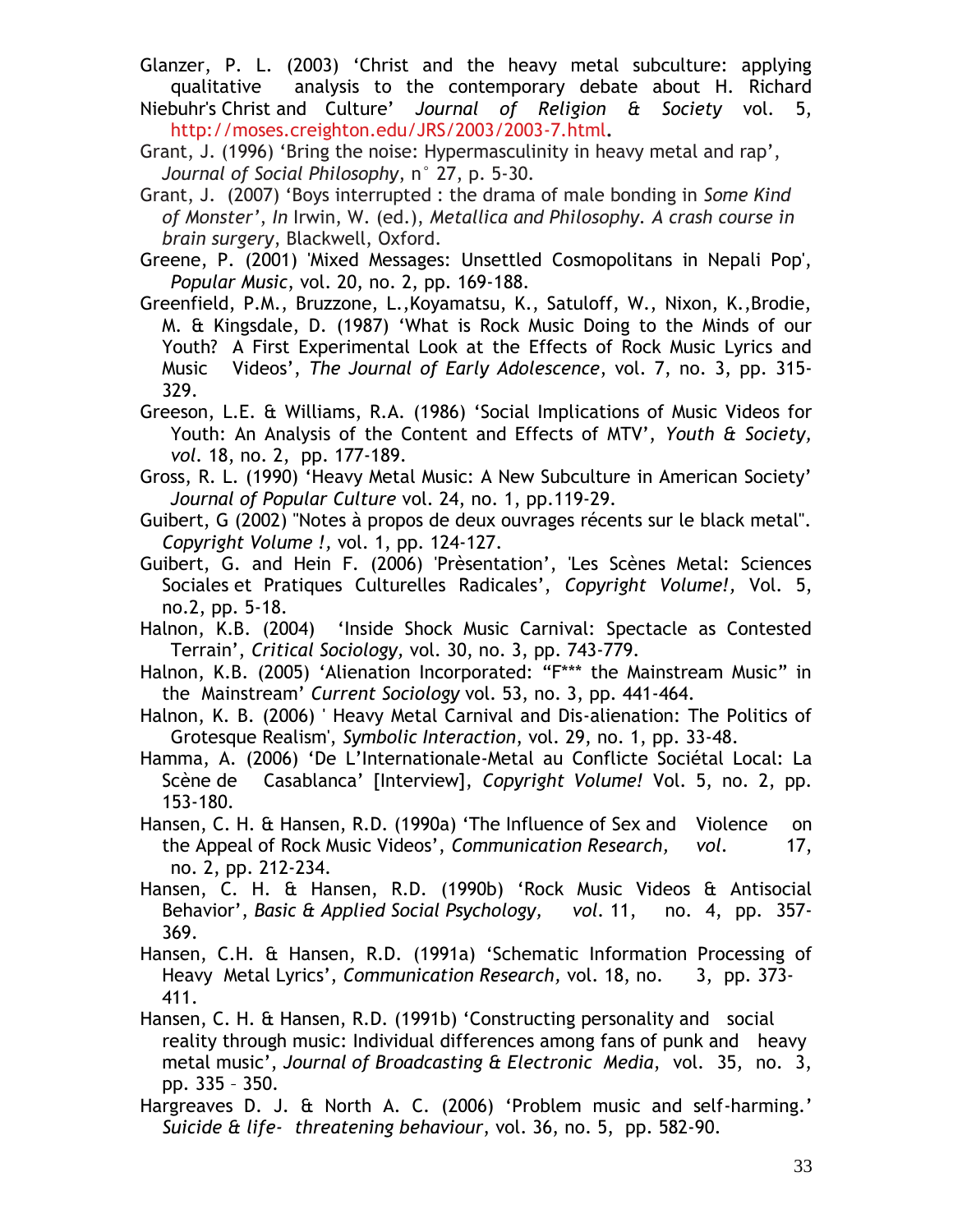- Harrell, J. (1994) 'The Poetics of Deconstruction: Death Metal Rock', *Popular Music and Society*, vol. 18, no. 1, pp. 91-107.
- Harris, K. (2000) "Roots"?: The Relationship Between the Global and the Local Within the Global Extreme Metal Scene' *Popular Music* vol. 19, no. 1, pp. 13-30.
- Harrison, T. (2007) '"Empire": Chart Performance of Hard Rock and Heavy Metal Groups, 1990–1992', *Popular Music and Society,* vol. 20, no. 2, pp. 197- 225.

Hebdige, D. (1979) *Subculture: The Meaning of Style*, Methuen, London.

- Hein, F. (2002) 'Le 'Stoner Rock' : Exemple de Constitution d'un Courant Musical en France', *Copyright Volume,!* vol. 1, no. 1, pp. 47-60.
- Hein, F. (2003) *Hard Rock, Heavy Metal, Metal : Histoire, Cultures et Pratiquants*. Mélanie Séteun/Irma, coll. Musique et Société, Clermont-Ferrand/Paris.
- Hein, F. & Kahn-Harris, K. (2006) 'Etudes Metal/Metal Studies: Une Bibliographe', *Copyright Volume!,* Vol. 5, no.2, pp. 19–30.
- Hesmondhalgh, D. (2005) 'Subcultures, Scenes or Tribes? None of the Above' *Journal of Youth Studies*, vol. 8, no. 1, pp. 21-40.
- Hill, R. and Spracklen, K. (2010) *Heavy Fundametalisms: Music, Metal and Politics*, Inter-Disciplinary Press, Oxford (e-book).
- Hills, M. (2002) *Fan Cultures,* Routledge, London.
- Jenkins, H. (1992) *Textual Poachers: Television Fans and Participatory Cultures,* Routledge, London.
- Irwin, W. (ed) (2007) *Metallica and Philosophy: A Crash Course in Brain Surgery*, Blackwell, London.
- Jobes, D.A., Peterson, R.J., Rustad, R.A., Safer, M.A. & Small, J.E. (2003) "The Impact of Rock Videos and Music with Suicidal Content on Thoughts and Attitudes about Suicide" *Suicide and Life-Threatening Behavior,* Vol. 33 (2), p. 120 - 131.
- Kahn-Harris, K. (2002a) '"I Hate This Fucking Country": Dealing with the Global and the Local in the Israeli Extreme Metal Scene', *Critical Studies,* vol. 19: Music, Popular Culture, Identities, pp. 133-151.
- Kahn-Harris, K. (2002b) 'Death Metal and the Limits of Musical Expression' in Cloonan, M. & Garofalo, R. (eds) *Policing Pop,* Temple University Press, Philadelphia.
- Kahn-Harris, K. (2004) 'The 'Failure' of Youth Culture: Reflexivity, Music and Politics in the Black Metal Scene', *European Journal of Cultural Studies,* vol. 7, no. 1, pp. 95-111.
- King, P. (1988). 'Heavy metal music and drug abuse in adolescence', *Postgraduate Medicine,* vol. 83, no. 5, pp. 295-302. Kotarba, J. A. (1994) 'The Postmodernisation of Rock and Roll Music: The Case of Metallica' *in* Epstein, J. (ed.) *Adolescents and their Music: If it's too*

*Loud, you're too Old*, Garland Publishing, New York.

- Klein, J.D., Brown, J.D., Childers, K.W., Oliveri, J., Porter, C. & Dykers, C. (1993) 'Adolescents' Risky Behavior and Mass Media Use' in Pediatrics, vol. 92, no. 1, pp. 24-31.
- Kotarba, J.A. & Wells, L. (1987) 'Styles of Adolescent Participation in All-Ages, Rock 'n' Roll Nightclub: An Ethnographic Analysis' *Youth & Society* vol. 18, no. 4, pp. 398-417.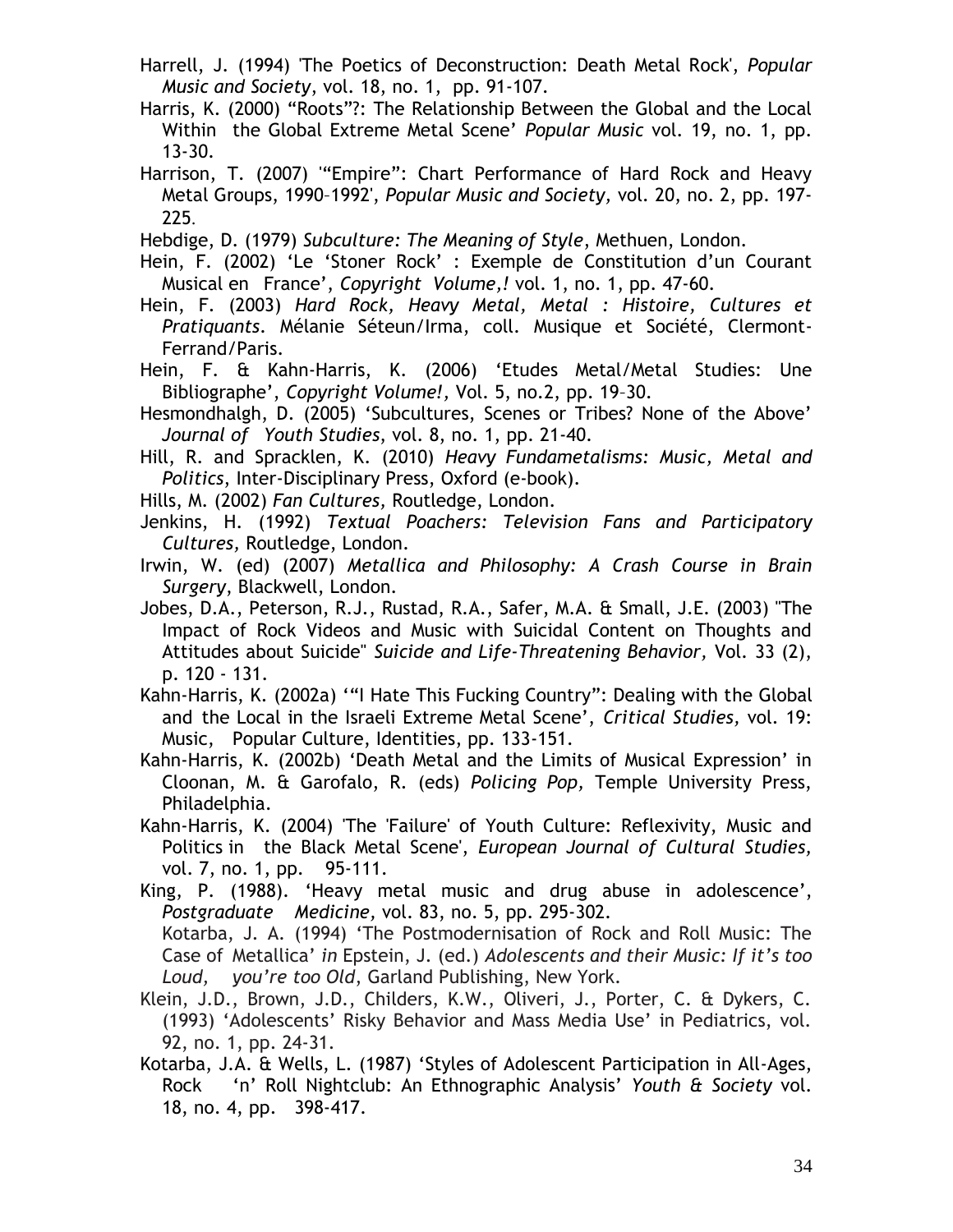Laermans, R. (1992) 'The Relative Rightness of Pierre Bourdieu: Some Sociological Comments on the Legitimacy of Postmodern Art, Literature, and Culture', *Cultural Studies*, vol. 6, no.2, pp. 248-260.

Laing, D. (1997) 'Rock Anxieties and New Music Networks' in McRobbie, A. (ed.) Back To Reality: Social Experience and Cultural Studies, Routledge, London.

- Leming, J.S. (1987) 'Rock Music and Socialization of Moral Values in Early Adolescence', *Youth & Society,* vol. 18, no. 4, pp. 363-383.
- LeVine, M. (2008a) 'Heavy metal Muslims: the rise of a post-Islamist public sphere.' *Contemporary Islam* vol. 2, no. 3, pp. 229-249.
- LeVine, M. (2008b) *Heavy metal Islam: rock, resistance, and the struggle for the soul of Islam,* Three Rivers Press, New York.
- LeVine, M. (2009) 'Doing the Devil's Work: Heavy Metal and the Threat to Public Order in the Muslim World', *Social Compass, vol.* 56, no.4, pp. 564-576.
- Liew, K. Khiun & Fu, K. (2006) 'Conjuring the tropical spectres: heavy metal, cultural politics in Singapore and Malaysia' *Inter-Asia Cultural Studies* vol. 7, no. 1, pp. 99-112.
- Litman, R.E. and Farberow, N. L. (1993) 'Pop-Rock Music as Precipitating Cause in Youth Suicide' *Journal of Forensic Sciences,* JFSCA, vol. 39 no.2, pp. 494- 499.
- Luhr, E. (2005) 'Metal Missionaries to the Nation: Christian Heavy Metal Music, Family Values, and Youth Culture, 1984-1994' *American Quarterly* vol. 57, no. 1, pp. 103-28.
- Martin, F. (2005) 'Pour une approche musicologique du black metal' *Sociétés*, 'La religion metal', n° 88, pp. 103-108.
- Martin, G., Clarke, M. & Pearce, C. (1993) 'Adolescent Suicide: Music Preference as an Indicator of Vulnerability', *Journal of the American Academy of Child & Adolescent Psychiatry,* vol. 23, no. 3, pp. 530-535.
- Martinez Garcia, S. (1994) 'El fenomen musical de les tribus urbanes a Barcelona: el heavy metal', *Revista d'Etnologia de Catalunya*, n° 4, pp. 174 - 176.

Martinez Garcia, S. (1997) 'El Heavy Metal a Barcelona: Aportacions a l'estudi I d'una Musica Popular' *Revista d'etnologia de Catalunya*, n° 11, pp. 120- 23.

Martinez Garcia, S. (2006) 'La Production de Genres: Analyses Depuis les Périphéries du Metal', *Copyright Volume!* Vol. 5, no. 2, pp. 91-114.

- Martino, S.C., Collins, R.L., Elliott, M.N., Strachman, M.A., Kanouse, D.E. & Berry, S. H. (2006) 'Exposure to degrading versus nondegrading music lyrics and sexual behavior among youth', *Pediatrics*, vol. 118, no. 2, pp. 430-41.
- Miranda, D. & Claes, M. (2009) 'Music listening, coping, peer affiliation and depression in adolescence', *Psychology of Music,* vol. 37, no.2, pp. 215-233.
- Moberg, M. (2008) 'The Internet and the Construction of a Transnational Christian Metal Music Scene', *Culture and Religion* vol. 9, no. 1, pp. 81-99.
- Mombelet, A. (2005) 'La Blandice de Satan. Les satanismes dans le metal' *Sociétés*, 'La religion metal', n° 88, pp. 139-145.
- Mombelet, A. and Walzer, S. (eds) (2005) *La Religion Metal: Sociologie de la Musique Metal*, De Boeck Université.

Moore, R. (2010) *Sells like teen spirit : music, youth culture, and social crisis,*  New York University Press.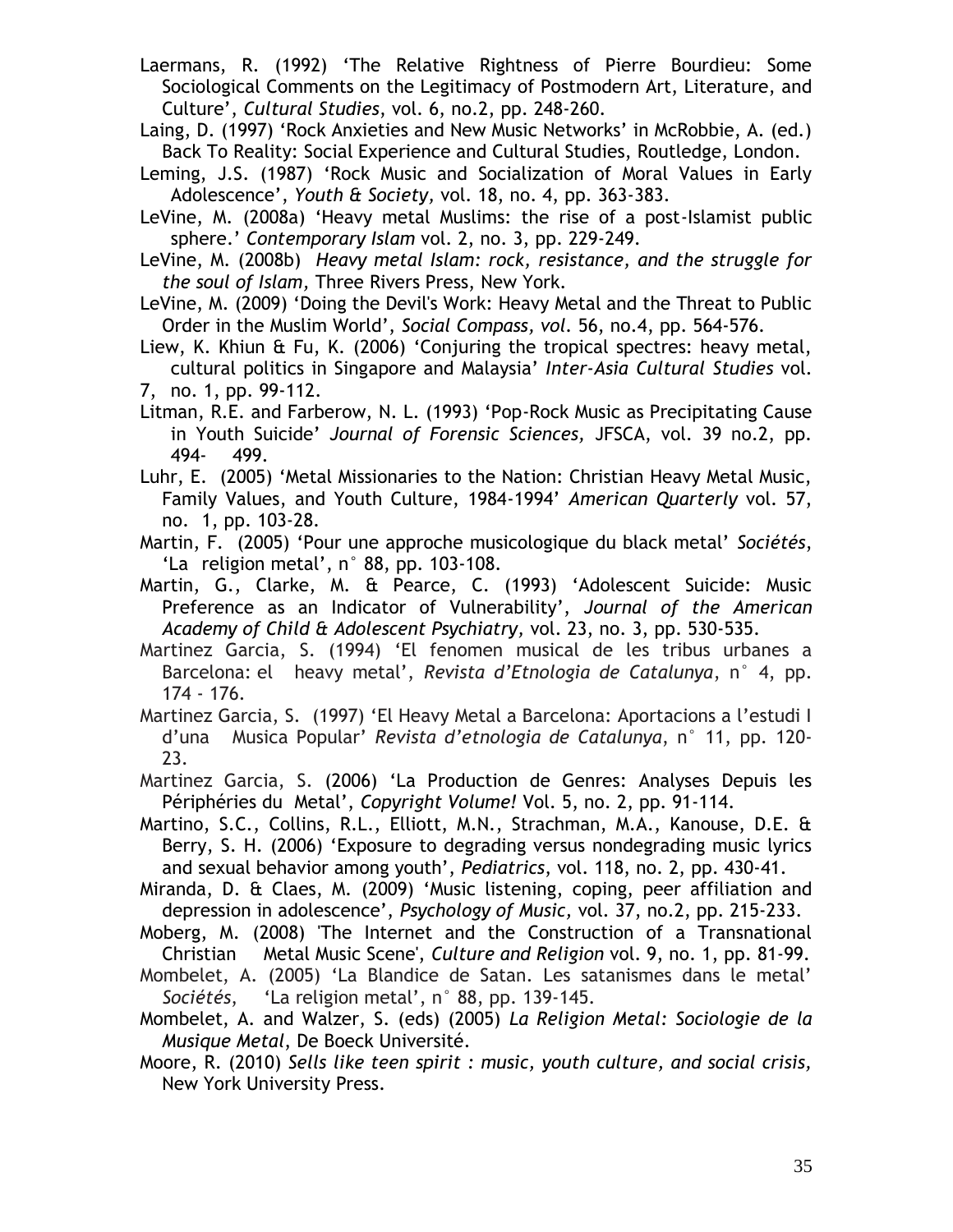- Mulder, J., ter Bogt, T., Raaijmakers, Q. & Vollebergh, W. (2007) 'Music taste groups and problem behavior', *Journal of Youth and Adolescence*, vol. 36, no. 3, pp. 313-324.
- Phillipov, M. (2006) 'None So Vile? Towards an Ethics of Death Metal', *Southern Review*, vol. 38, no. 2, pp. 74-85.
- Pillsbury, G.T. (2006) *Damage Incorporated: Metallica and the production of musical identity*, Routledge, New York.
- Prinsky, L.E. & Rosenbaum, J.L. (1987) '"Leer-Ics" or Lyrics: Teenage Impressions of Rock 'n' Roll', *Youth & Society,* Vol. 18, no. 4, pp. 384-397.
- Prinsky, L.E. & Rosenbaum, J.L. (1991) 'The presumption of influence: recent responses to popular music subcultures' *Crime and Delinquency*, vol. 37, no. 4, pp. 528-535.
- Proctor, S.D. (1988) 'Heavy Metal Music and Drug Abuse' (letter), *Postgraduate Medicine*, vol.84, no.3, p.29.
- Purcell, N. (2003) *Death Metal Music: The Passion and Politics of a Subculture*, McFarland and Company, Jefferson, NC.
- Rafalovitch, A. (2006) 'Broken and Becoming God-Sized: Contemporary Metal Music and Masculine Individualism', *Symbolic Interaction, vol.* 29, no.1, pp. 19–32.
- Raschke, C. A. (1990) *Painted black: from drug killings to heavy metal: the alarming true story of how Satanism is terrorizing our communities* Harper and Row, San Fransisco.
- Reddick, B. H., Beresin, E. V. (2002) 'Rebellious Rhapsody: Metal, Rap, Community, and Individuation', *Academic Psychiatry*, n° 26, pp. 51-59.
- Regev, M. (1994) 'Producing Artistic Value: The Case of Rock Music', The Sociological Quarterly, vol. 35, no.1, pp. 85-102.
- Roccor, B. (1998) *Heavy Metal. Kunst, Kommerz, Ketzerei*, IP Verlag Jeske / Mader GbR, Berlin.
- Roccor, B. (2000) 'Heavy Metal: Forces of Unification and Fragmentation within a Musical Subculture', *The World of Music,* vol. 42, no. 1, pp. 83-94.
- Rosenbaum, J. & Prinsky, L. (1987) 'Sex, violence and rock 'n' roll: youth's perception of popular music', *Popular Music and Society,* vol. 11, no. 2, pp. 79-90.
- Sarelin (2010)
- Savage, M. (2006) 'The Musical Field', *Cultural Trends*, vol. 15, no. 2/3, pp. 159-174.
- Selfhout, M. H. W., Delsing, M.J. M. H., ter Bogt, T. F. M. & Meeus, W. H. J. (2008) 'Heavy Metal and Hip-Hop Style Preferences and Externalizing Problem Behavior: A Two-Wave Longitudinal Study', *Youth & Society,* vol. 39, no. 4, pp. 435-452.
- Scott, N. W. R. & Von Helden, I. (eds) (2010) *The Metal Void: First Gatherings*, Inter-Disciplinary Press, Oxford (e-book).
- Scheel KR & Westefeld J. S. (1999) 'Heavy metal music and adolescent suicidality: an empirical investigation', *Adolescence*, vol. 34, no. 134, pp. 253-73.
- Schippers, M. (2002) 'The Social Organization of Sexuality and Gender in Alternative Hard Rock. An Analysis of Intersectionality', *Gender & Society*, vol. 14, n° 6, pp. 747-764.
- Sherman, B.L. & Dominick, J.R. (1986) 'Violence and Sex in Music Videos: TV and Rock 'n' Roll, *Journal of Communication*, pp. 79-93.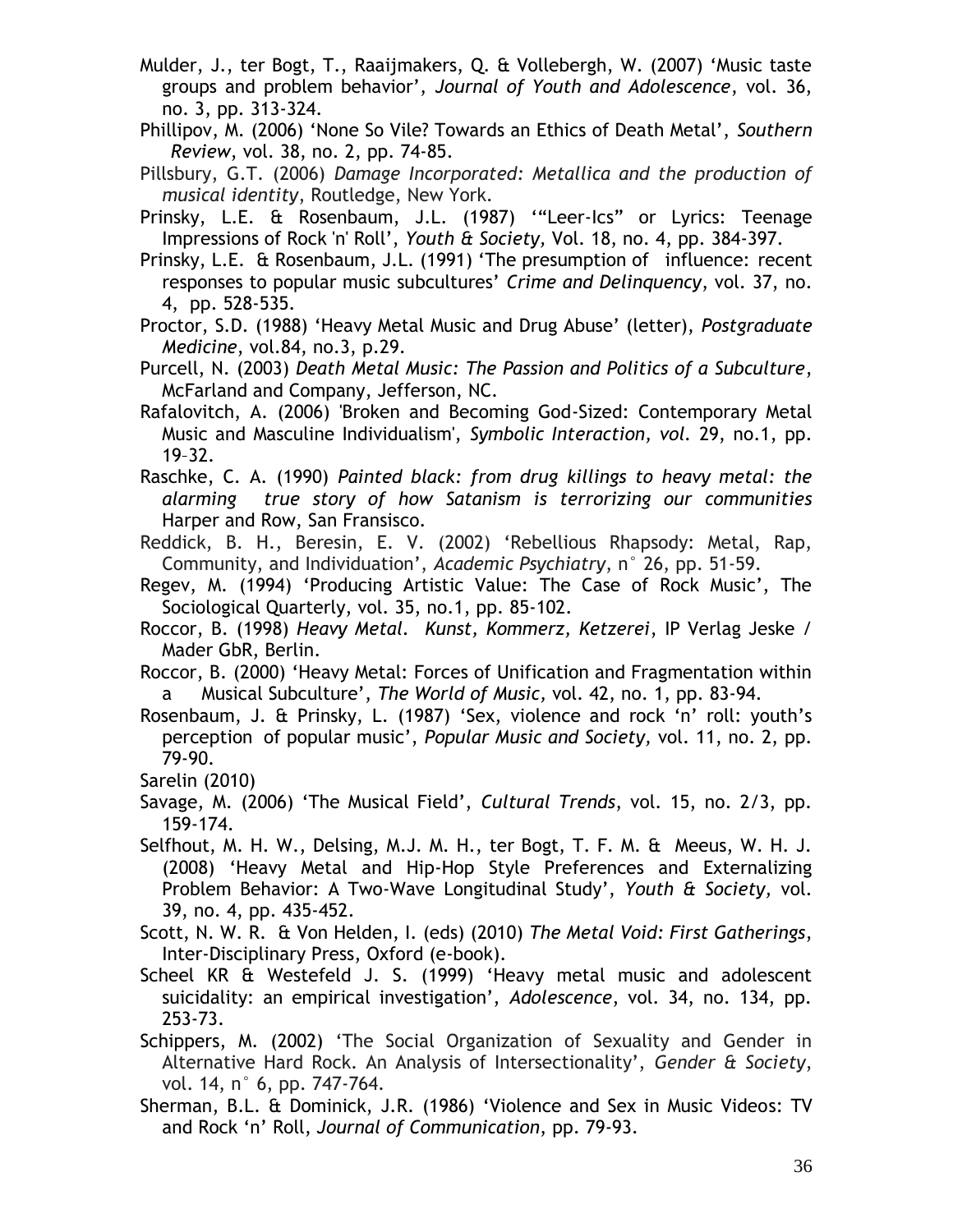- Shank, B. (1994) *Dissonant Identities: The Rock 'n' Roll Scene in Austin, Texas*, London: Wesleyan University Press.
- Smart, B. (1985) *Michel Foucault,* Routledge, London.
- Smith, S.L. & Boyson, A.R. (2002) 'Violence in Music Videos: Examining the Prevalence and Context of Physical Aggression', *Journal of Communication,*  vol. 52, no. 1, pp. 61-83.
- Straw, W. (1984) 'Characterizing rock music culture: the case of Heavy Metal' *Canadian University Music Review*, vol. 5, pp. 104-22.
- Straw, W. (1990) 'Characterizing Rock Music Culture: the Case of Heavy Metal' S. Frith, S. and Goodwin, A. (eds), *On Record: Rock, Pop and the Written Word*, Routledge, London.
- Straw, W. (1991) 'Systems of Articulation, Logics of Change: Communities and Scenes in Popular Music', *Cultural Studies*, vol. 15, no. 3, pp. 368-388.
- Straw, W. (1993) 'Characterizing Rock Music Culture: the Case of Heavy Metal' in During, S. (ed.), *The Cultural Studies Reader*, Routledge, London.
- Sylvan, R. (2002) *Traces of the Spirit: The Religious Dimensions of Popular Music* New York University Press.
- Tanner, J. (1981) 'Pop music and peer groups: a study of Canadian high school students' responses to pop music', *Canadian Review of Sociology & Anthropology,* vol.18, no. 1, pp. 1-13.
- Thorne, S. B. & Himelstein, P. (1984) 'The role of suggestion in the perception of satanic messages in rock and roll recordings' *Journal of Psychology,* vol. 11, no.6, pp. 245-248.
- Thornton, S. (1995) *Club Cultures: Music, Media and Sub cultural Capital*, Polity, Cambridge.
- Trostle, L. C. (1986) 'Nihilistic Adolescents, Heavy Metal Rock Music, and Paranormal Beliefs', *Psychological Reports*, vol. 59, p. 610.
- Van Der Velden, D. (2007) 'Crypto Logo Jihad: Black Metal and the Aesthetics of Evil', *Art Papers,* November/December issue, pp. 36-43.
- Verden, P., Dunleavy, K., & Powers, C.H. (1989) 'Heavy Metal Mania and Adolescent Delinquency', *Popular Music and Society,* vol. 13, no. 1, pp. 73- 82.
- Vokey, J.R. and Read, J.D. (1985) 'Subliminal messages: between the devil and the media' *American Psychologist* vol. 40, no. 11, pp. 1231-1239.
- Waksman, S. (2004) 'Metal, Punk, and Motorhead: Generic Crossover in the Heart of the Punk Explosion', *Echo* vol. 6, no. 2, pp.
- Wallach, J (2002) 'Exploring Class, Nation and Xenocentrism in Indonesian Cassette Retail Outlets', *Indonesia* vol. 74 (October), pp. 79-102.
- Wallach, J., Berger, H. and Greene, P.D. (eds) (forthcoming) *Metal Rules the Globe*
- Walser, R. (1990) 'Forging Masculinity: Heavy-Metal Sounds & Images of Gender' in Frith, S., Goodwin, A & Grossberg, L. (eds) *Sound & Vision: The Music Television Reader*, Routledge, London.
- Walser, R. (1992) 'Eruptions: Heavy Metal Appropriations of Classical Virtuosity' *Popular Music,* vol. 22, no, 3, pp. 263-308.
- Walser, R. (1993a) 'Professing Censorship: Academic Attacks on Heavy Metal' *Journal of Popular Music Studies,* vol. 5, no. 1, pp. 68-78.
- Walser, R. (1993b) *Running With the Devil: Power, Gender and Madness in Heavy Metal Music*, Wesleyan University Press, Hanover, NH.